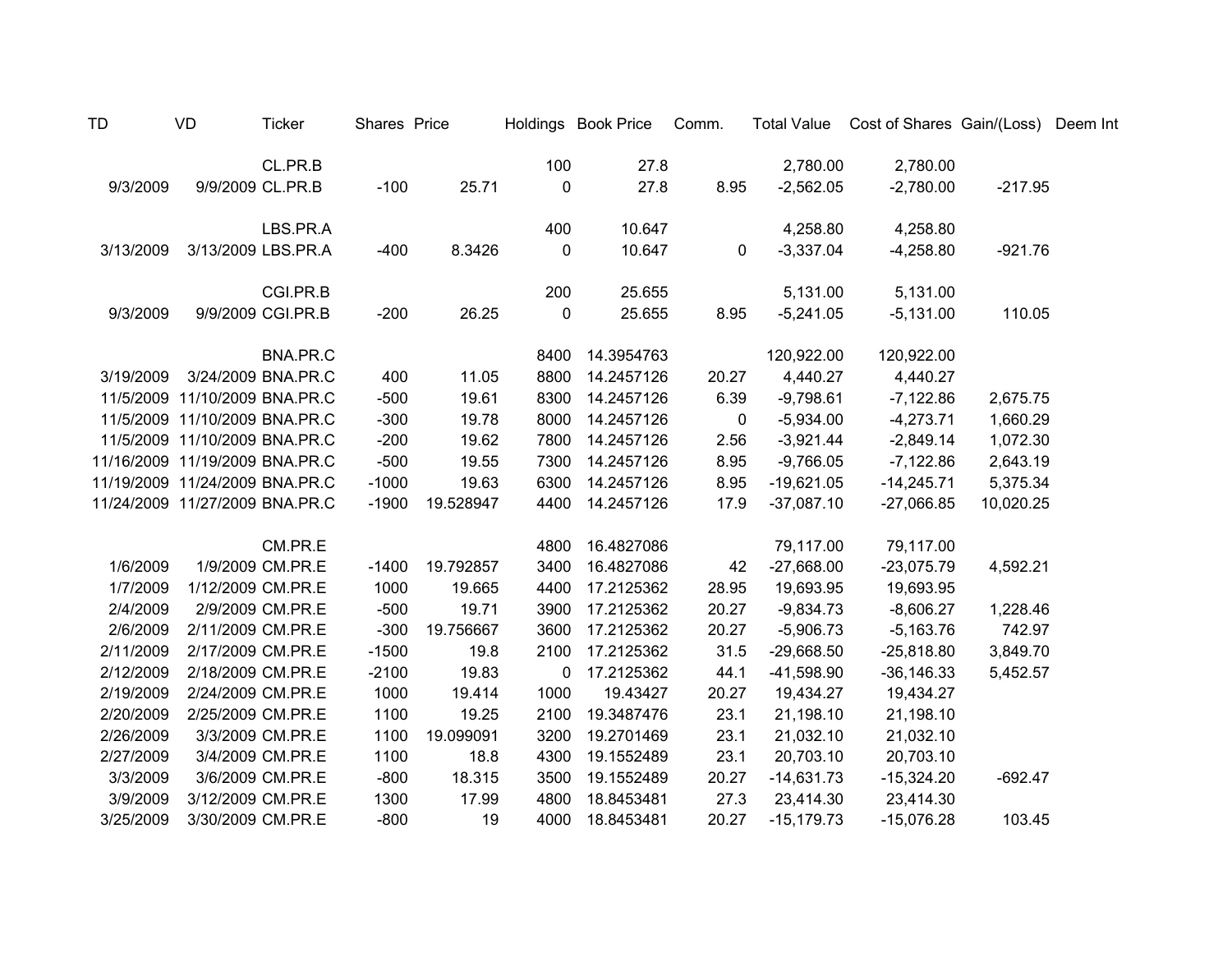| 3/31/2009 | 4/3/2009 CM.PR.E  | 800     | 18.85     | 4800         | 18.8503464 | 20.27 | 15,100.27    | 15,100.27    |          |
|-----------|-------------------|---------|-----------|--------------|------------|-------|--------------|--------------|----------|
| 6/11/2009 | 6/16/2009 CM.PR.E | $-1900$ | 21.974211 | 2900         | 18.8503464 | 17.9  | $-41,733.10$ | $-35,815.66$ | 5,917.44 |
| 6/12/2009 | 6/17/2009 CM.PR.E | $-2000$ | 21.95     | 900          | 18.8503464 | 17.9  | $-43,882.10$ | $-37,700.69$ | 6,181.41 |
| 6/15/2009 | 6/18/2009 CM.PR.E | $-900$  | 21.95     | $\mathbf{0}$ | 18.8503464 | 8.95  | $-19,746.05$ | $-16,965.31$ | 2,780.74 |
|           | CM.PR.D           |         |           | 2600         | 17.1274706 |       | 44,531.42    | 44,531.42    |          |
| 1/26/2009 | 1/29/2009 CM.PR.D | $-2600$ | 20.186538 | $\mathbf 0$  | 17.1274706 | 78    | $-52,407.00$ | $-44,531.42$ | 7,875.58 |
| 3/4/2009  | 3/9/2009 CM.PR.D  | 600     | 18.4      | 600          | 18.4337833 | 20.27 | 11,060.27    | 11,060.27    |          |
| 3/4/2009  | 3/9/2009 CM.PR.D  | $-600$  | 19.275    | $\mathbf{0}$ | 18.4337833 | 20.27 | $-11,544.73$ | $-11,060.27$ | 484.46   |
| 4/15/2009 | 4/20/2009 CM.PR.D | 2000    | 20.599    | 2000         | 20.62      | 42    | 41,240.00    | 41,240.00    |          |
| 4/23/2009 | 4/28/2009 CM.PR.D | 1500    | 20.848    | 3500         | 20.7267143 | 31.5  | 31,303.50    | 31,303.50    |          |
| 5/1/2009  | 5/6/2009 CM.PR.D  | 2500    | 20.85     | 6000         | 20.7868333 | 52.5  | 52,177.50    | 52,177.50    |          |
| 5/25/2009 | 5/28/2009 CM.PR.D | $-3000$ | 22.301    | 3000         | 20.7868333 | 26.85 | $-66,876.15$ | $-62,360.50$ | 4,515.65 |
| 5/26/2009 | 5/29/2009 CM.PR.D | $-100$  | 22.55     | 2900         | 20.7868333 | 8.95  | $-2,246.05$  | $-2,078.68$  | 167.37   |
| 5/27/2009 | 6/1/2009 CM.PR.D  | $-2900$ | 22.355517 | 0            | 20.7868333 | 26.85 | $-64,804.15$ | $-60,281.82$ | 4,522.33 |
|           | CM.PR.G           |         |           | 1100         | 17.75      |       | 19,525.00    | 19,525.00    |          |
| 1/27/2009 | 1/30/2009 CM.PR.G | 1400    | 18.907857 | 2500         | 18.4151999 | 42    | 26,513.00    | 26,513.00    |          |
| 2/13/2009 | 2/19/2009 CM.PR.G | $-300$  | 19.19     | 2200         | 18.4151999 | 20.27 | $-5,736.73$  | $-5,524.56$  | 212.17   |
| 2/17/2009 | 2/20/2009 CM.PR.G | $-1000$ | 18.881    | 1200         | 18.4151999 | 20.27 | $-18,860.73$ | $-18,415.20$ | 445.53   |
| 2/23/2009 | 2/26/2009 CM.PR.G | $-600$  | 18.9      | 600          | 18.4151999 | 20.27 | $-11,319.73$ | $-11,049.12$ | 270.61   |
| 2/25/2009 | 3/2/2009 CM.PR.G  | $-600$  | 18.685    | 0            | 18.4151999 | 20.27 | $-11,190.73$ | $-11,049.12$ | 141.61   |
| 2/27/2009 | 3/4/2009 CM.PR.G  | 1700    | 18.15     | 1700         | 18.171     | 35.7  | 30,890.70    | 30,890.70    |          |
| 3/3/2009  | 3/6/2009 CM.PR.G  | 3200    | 17.25     | 4900         | 17.5832449 | 67.2  | 55,267.20    | 55,267.20    |          |
| 4/2/2009  | 4/7/2009 CM.PR.G  | $-200$  | 18.99     | 4700         | 17.5832449 | 20.27 | $-3,777.73$  | $-3,516.65$  | 261.08   |
| 4/3/2009  | 4/8/2009 CM.PR.G  | $-1300$ | 18.912308 | 3400         | 17.5832449 | 27.3  | $-24,558.70$ | $-22,858.22$ | 1,700.48 |
| 4/8/2009  | 4/14/2009 CM.PR.G | 2200    | 18.794091 | 5600         | 18.0671844 | 46.2  | 41,393.20    | 41,393.20    |          |
| 6/25/2009 | 6/30/2009 CM.PR.G | $-2700$ | 21.207778 | 2900         | 18.0671844 | 17.9  | $-57,243.10$ | $-48,781.40$ | 8,461.70 |
| 6/29/2009 | 7/3/2009 CM.PR.G  | 2600    | 21.298846 | 5500         | 19.5965063 | 8.95  | 55,385.95    | 55,385.95    |          |
| 7/2/2009  | 7/7/2009 CM.PR.G  | $-200$  | 21        | 5300         | 19.5965063 | 8.95  | $-4,191.05$  | $-3,919.30$  | 271.75   |
| 7/3/2009  | 7/8/2009 CM.PR.G  | $-2000$ | 21.053    | 3300         | 19.5965063 | 17.9  | $-42,088.10$ | $-39,193.01$ | 2,895.09 |
| 7/7/2009  | 7/10/2009 CM.PR.G | $-1200$ | 21.1363   | 2100         | 19.5965063 | 17.9  | $-25,345.66$ | $-23,515.81$ | 1,829.85 |
| 7/7/2009  | 7/10/2009 CM.PR.G | $-1000$ | 21.052    | 1100         | 19.5965063 | 0     | $-21,052.00$ | $-19,596.51$ | 1,455.49 |
| 7/7/2009  | 7/10/2009 CM.PR.G | $-800$  | 21.1043   | 300          | 19.5965063 | 8.95  | $-16,874.49$ | $-15,677.21$ | 1,197.28 |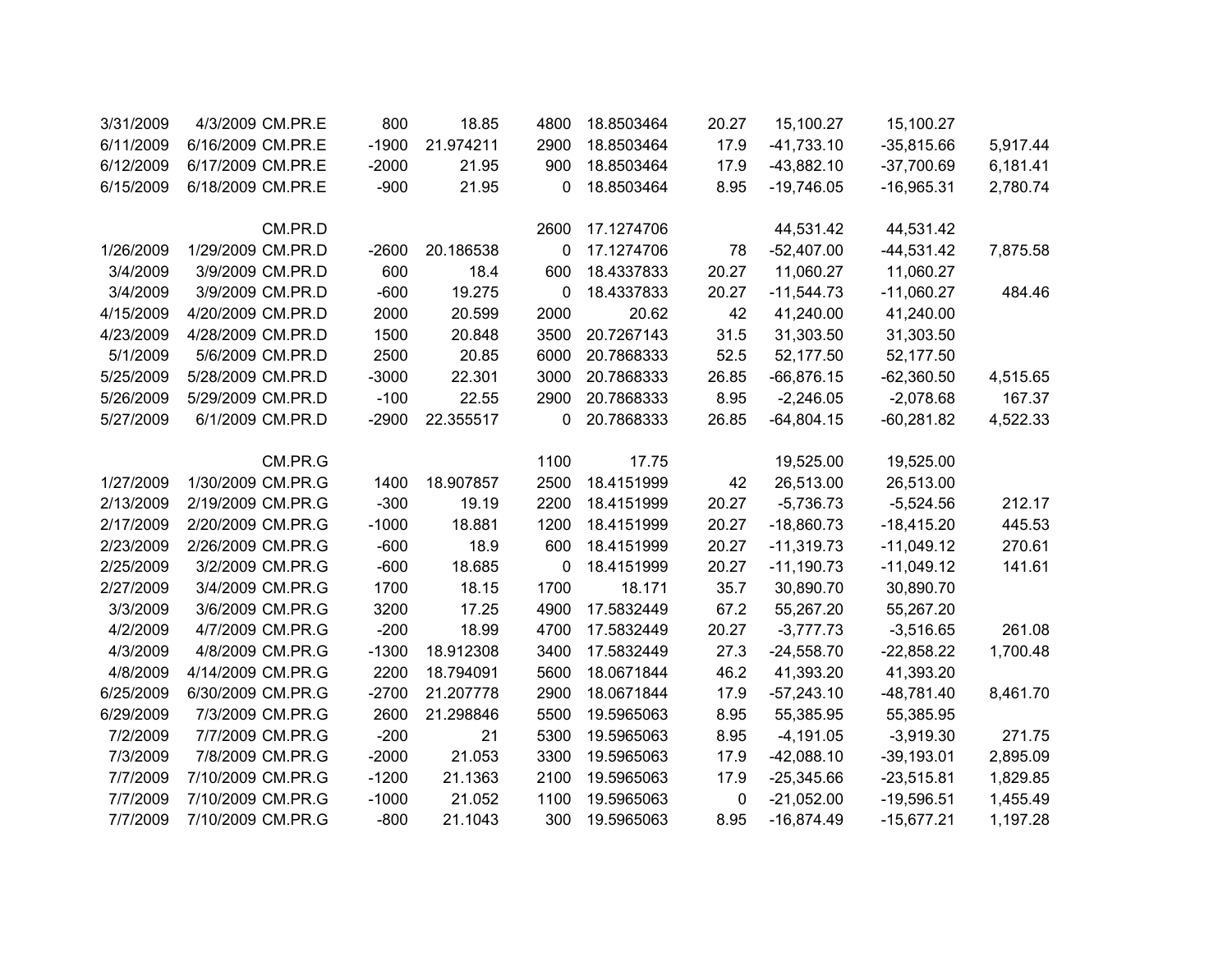| 7/7/2009  | 7/10/2009 CM.PR.G  | $-300$  | 21.1      | 0    | 19.5965063 | 0     | $-6,330.00$   | $-5,878.95$   | 451.05    |
|-----------|--------------------|---------|-----------|------|------------|-------|---------------|---------------|-----------|
| 8/7/2009  | 8/12/2009 CM.PR.G  | 2000    | 22.555    | 2000 | 22.56395   | 17.9  | 45,127.90     | 45,127.90     |           |
| 8/11/2009 | 8/14/2009 CM.PR.G  | $-2000$ | 22.95     | 0    | 22.56395   | 17.9  | $-45,882.10$  | $-45, 127.90$ | 754.20    |
|           |                    |         |           |      |            |       |               |               |           |
|           | SLF.PR.A           |         |           | 300  | 13.5365    |       | 4,060.95      | 4,060.95      |           |
| 2/4/2009  | 2/9/2009 SLF.PR.A  | 1900    | 16.68     | 2200 | 16.2694773 | 39.9  | 31,731.90     | 31,731.90     |           |
| 2/6/2009  | 2/11/2009 SLF.PR.A | $-2200$ | 16.580455 | 0    | 16.2694773 | 46.2  | $-36,430.80$  | $-35,792.85$  | 637.95    |
| 2/12/2009 | 2/18/2009 SLF.PR.A | 1000    | 16.577    | 1000 | 16.59757   | 20.57 | 16,597.57     | 16,597.57     |           |
| 2/18/2009 | 2/23/2009 SLF.PR.A | 3000    | 15.5      | 4000 | 15.7901425 | 63    | 46,563.00     | 46,563.00     |           |
| 2/24/2009 | 2/27/2009 SLF.PR.A | 2000    | 15.2      | 6000 | 15.6004283 | 42    | 30,442.00     | 30,442.00     |           |
| 3/4/2009  | 3/9/2009 SLF.PR.A  | $-100$  | 14.9      | 5900 | 15.6004283 | 20.27 | $-1,469.73$   | $-1,560.04$   | $-90.31$  |
| 3/30/2009 | 4/2/2009 SLF.PR.A  | $-1000$ | 15.49     | 4900 | 15.6004283 | 20.27 | $-15,469.73$  | $-15,600.43$  | $-130.70$ |
| 3/31/2009 | 4/3/2009 SLF.PR.A  | $-900$  | 15.7      | 4000 | 15.6004283 | 20.27 | $-14,109.73$  | $-14,040.39$  | 69.34     |
| 4/6/2009  | 4/9/2009 SLF.PR.A  | $-1000$ | 16.402    | 3000 | 15.6004283 | 20.27 | $-16,381.73$  | $-15,600.43$  | 781.30    |
| 4/7/2009  | 4/13/2009 SLF.PR.A | $-1000$ | 16.5      | 2000 | 15.6004283 | 20.27 | $-16,479.73$  | $-15,600.43$  | 879.30    |
| 4/8/2009  | 4/14/2009 SLF.PR.A | $-1000$ | 16.51     | 1000 | 15.6004283 | 20.27 | $-16,489.73$  | $-15,600.43$  | 889.30    |
| 4/15/2009 | 4/20/2009 SLF.PR.A | 700     | 16.75     | 1700 | 16.0857049 | 20.27 | 11,745.27     | 11,745.27     |           |
| 4/22/2009 | 4/27/2009 SLF.PR.A | $-1700$ | 17.151765 | 0    | 16.0857049 | 35.7  | $-29,122.30$  | $-27,345.70$  | 1,776.60  |
| 5/6/2009  | 5/11/2009 SLF.PR.A | 1000    | 17.395    | 1000 | 17.40395   | 8.95  | 17,403.95     | 17,403.95     |           |
| 5/25/2009 | 5/28/2009 SLF.PR.A | $-100$  | 18.17     | 900  | 17.40395   | 8.95  | $-1,808.05$   | $-1,740.40$   | 67.66     |
| 5/26/2009 | 5/29/2009 SLF.PR.A | $-900$  | 18.15     | 0    | 17.40395   | 8.95  | $-16,326.05$  | $-15,663.56$  | 662.49    |
| 6/11/2009 | 6/16/2009 SLF.PR.A | 2000    | 17.95     | 2000 | 17.95895   | 17.9  | 35,917.90     | 35,917.90     |           |
| 6/12/2009 | 6/17/2009 SLF.PR.A | 2000    | 17.92     | 4000 | 17.94395   | 17.9  | 35,857.90     | 35,857.90     |           |
| 6/16/2009 | 6/19/2009 SLF.PR.A | 1000    | 17.98     | 5000 | 17.95295   | 8.95  | 17,988.95     | 17,988.95     |           |
| 6/18/2009 | 6/23/2009 SLF.PR.A | 2000    | 18        | 7000 | 17.96895   | 17.9  | 36,017.90     | 36,017.90     |           |
| 7/20/2009 | 7/23/2009 SLF.PR.A | 1000    | 18.23     | 8000 | 18.0027    | 8.95  | 18,238.95     | 18,238.95     |           |
| 9/29/2009 | 10/2/2009 SLF.PR.A | $-4900$ | 20.419184 | 3100 | 18.0027    | 35.8  | $-100,018.20$ | $-88,213.23$  | 11,804.97 |
| 9/29/2009 | 10/2/2009 SLF.PR.A | $-400$  | 20.45     | 2700 | 18.0027    | 8.95  | $-8,171.05$   | $-7,201.08$   | 969.97    |
| 9/30/2009 | 10/5/2009 SLF.PR.A | $-2200$ | 20.315932 | 500  | 18.0027    | 4.47  | $-44,690.58$  | $-39,605.94$  | 5,084.64  |
| 9/30/2009 | 10/5/2009 SLF.PR.A | $-500$  | 20.31     | 0    | 18.0027    | 4.48  | $-10, 150.52$ | $-9,001.35$   | 1,149.17  |
|           |                    |         |           |      |            |       |               |               |           |
|           | BMO.PR.K           |         |           | 1800 | 16.0581251 |       | 28,904.63     | 28,904.63     |           |
| 1/6/2009  | 1/9/2009 BMO.PR.K  | 1000    | 19.19     | 2800 | 17.1869911 | 28.95 | 19,218.95     | 19,218.95     |           |
| 1/7/2009  | 1/12/2009 BMO.PR.K | 600     | 19.2      | 3400 | 17.5507427 | 28.95 | 11,548.95     | 11,548.95     |           |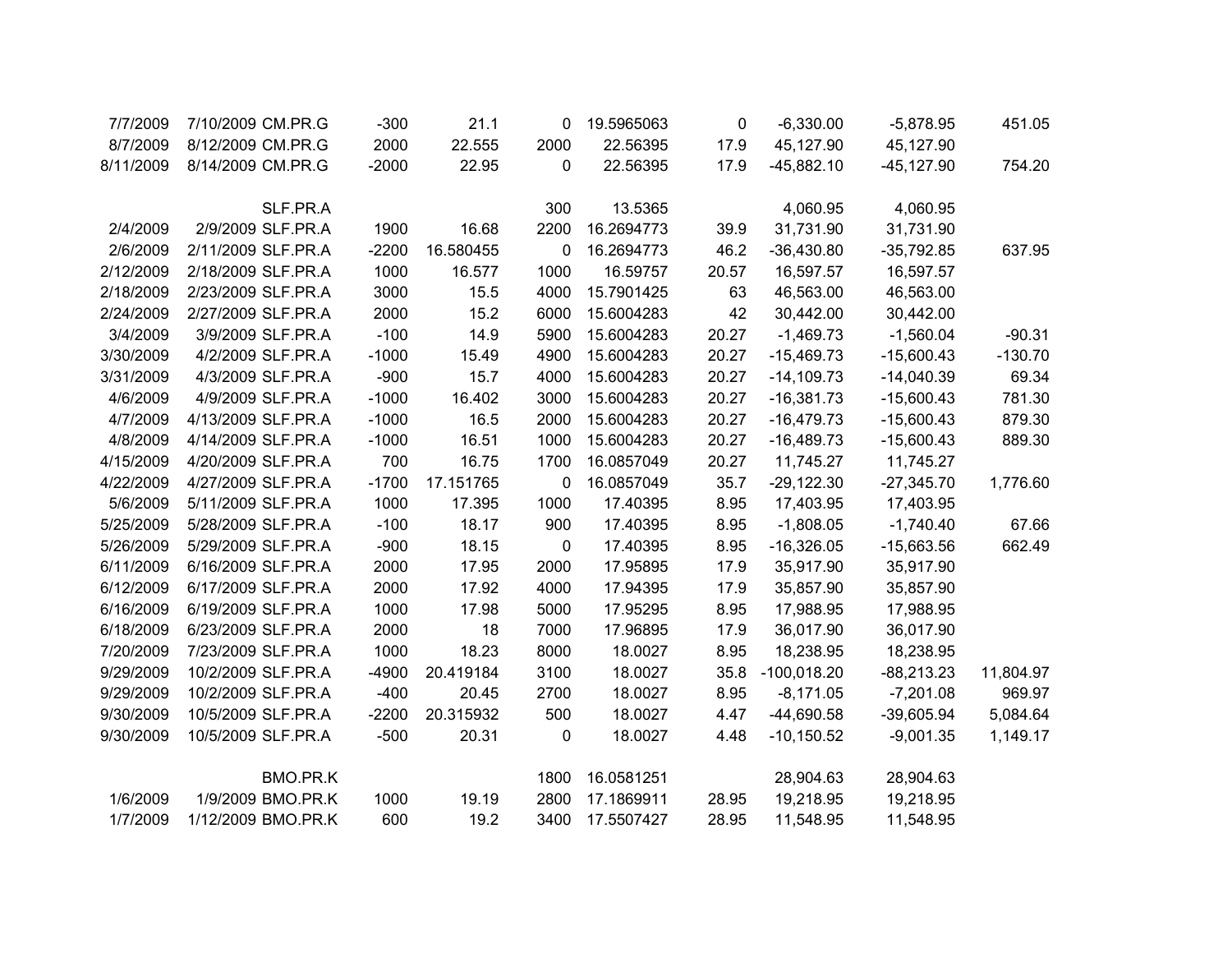| 1/13/2009 | 1/16/2009 BMO.PR.K | $-1000$ | 19.65     | 2400         | 17.5507427 | 28.95 | $-19,621.05$ | $-17,550.74$  | 2,070.31    |
|-----------|--------------------|---------|-----------|--------------|------------|-------|--------------|---------------|-------------|
| 1/14/2009 | 1/19/2009 BMO.PR.K | $-2400$ | 19.76     | 0            | 17.5507427 | 72    | $-47,352.00$ | $-42, 121.78$ | 5,230.22    |
| 1/28/2009 | 2/2/2009 BMO.PR.K  | 1300    | 19.75     | 1300         | 19.78      | 39    | 25,714.00    | 25,714.00     |             |
| 1/29/2009 | 2/3/2009 BMO.PR.K  | $-1300$ | 20        | $\mathbf{0}$ | 19.78      | 39    | $-25,961.00$ | $-25,714.00$  | 247.00      |
| 3/4/2009  | 3/9/2009 BMO.PR.K  | 2000    | 17.79     | 2000         | 17.811     | 42    | 35,622.00    | 35,622.00     |             |
| 3/5/2009  | 3/10/2009 BMO.PR.K | 1300    | 17.469231 | 3300         | 17.6846365 | 27.3  | 22,737.30    | 22,737.30     |             |
| 3/19/2009 | 3/24/2009 BMO.PR.K | 1400    | 18.416429 | 4700         | 17.9088725 | 29.4  | 25,812.40    | 25,812.40     |             |
| 4/14/2009 | 4/17/2009 BMO.PR.K | 1300    | 19.169231 | 6000         | 18.1865002 | 27.3  | 24,947.30    | 24,947.30     |             |
| 4/16/2009 | 4/21/2009 BMO.PR.K | $-3000$ | 19.598667 | 3000         | 18.1865002 | 63    | $-58,733.00$ | $-54,559.50$  | 4,173.50    |
| 4/17/2009 | 4/22/2009 BMO.PR.K | 400     | 19.66     | 3400         | 18.3658149 | 20.27 | 7,884.27     | 7,884.27      |             |
| 4/21/2009 | 4/24/2009 BMO.PR.K | 600     | 19.74     | 4000         | 18.5770102 | 20.27 | 11,864.27    | 11,864.27     |             |
| 4/23/2009 | 4/28/2009 BMO.PR.K | $-3000$ | 19.936667 | 1000         | 18.5770102 | 63    | $-59,747.00$ | $-55,731.03$  | 4,015.97    |
| 4/27/2009 | 4/30/2009 BMO.PR.K | $-1000$ | 20.15     | 0            | 18.5770102 | 20.27 | $-20,129.73$ | $-18,577.01$  | 1,552.72    |
|           |                    |         |           |              |            |       |              |               |             |
|           | GWO.PR.H           |         |           | 1000         | 16.06895   |       | 16,068.95    | 16,068.95     |             |
| 1/7/2009  | 1/12/2009 GWO.PR.H | $-1000$ | 17.45     | 0            | 16.06895   | 28.95 | $-17,421.05$ | $-16,068.95$  | 1,352.10    |
| 2/2/2009  | 2/5/2009 GWO.PR.H  | 3100    | 16.709032 | 3100         | 16.730032  | 65.1  | 51,863.10    | 51,863.10     |             |
| 2/3/2009  | 2/6/2009 GWO.PR.H  | $-900$  | 17.25     | 2200         | 16.730032  | 20.27 | $-15,504.73$ | $-15,057.03$  | 447.70      |
| 2/4/2009  | 2/9/2009 GWO.PR.H  | $-300$  | 17.24     | 1900         | 16.730032  | 20.27 | $-5,151.73$  | $-5,019.01$   | 132.72      |
| 2/5/2009  | 2/10/2009 GWO.PR.H | 1400    | 16.8      | 3300         | 16.7686245 | 29.4  | 23,549.40    | 23,549.40     |             |
| 2/13/2009 | 2/19/2009 GWO.PR.H | 900     | 16.87     | 4200         | 16.795174  | 20.27 | 15,203.27    | 15,203.27     |             |
| 2/17/2009 | 2/20/2009 GWO.PR.H | 1200    | 16.81     | 5400         | 16.8031353 | 25.2  | 20,197.20    | 20,197.20     |             |
| 2/27/2009 | 3/4/2009 GWO.PR.H  | $-3300$ | 16.261212 | 2100         | 16.8031353 | 69.3  | $-53,592.70$ | $-55,450.35$  | $-1,857.65$ |
| 3/2/2009  | 3/5/2009 GWO.PR.H  | $-2100$ | 16.261905 | 0            | 16.8031353 | 44.1  | $-34,105.90$ | $-35,286.58$  | $-1,180.68$ |
| 3/13/2009 | 3/18/2009 GWO.PR.H | 200     | 14.8      | 200          | 14.90135   | 20.27 | 2,980.27     | 2,980.27      |             |
| 5/5/2009  | 5/8/2009 GWO.PR.H  | 900     | 17.695556 | 1100         | 17.1956549 | 8.95  | 15,934.95    | 15,934.95     |             |
| 5/7/2009  | 5/12/2009 GWO.PR.H | $-300$  | 18.7      | 800          | 17.1956549 | 8.95  | $-5,601.05$  | $-5,158.70$   | 442.35      |
| 5/11/2009 | 5/14/2009 GWO.PR.H | $-800$  | 18.4225   | 0            | 17.1956549 | 8.95  | $-14,729.05$ | $-13,756.52$  | 972.53      |
| 5/25/2009 | 5/28/2009 GWO.PR.H | 4600    | 18.4      | 4600         | 18.4077826 | 35.8  | 84,675.80    | 84,675.80     |             |
| 5/25/2009 | 5/28/2009 GWO.PR.H | 1000    | 18.4      | 5600         | 18.4079911 | 8.95  | 18,408.95    | 18,408.95     |             |
| 5/29/2009 | 6/3/2009 GWO.PR.H  | $-2000$ | 18.145    | 3600         | 18.4079911 | 17.9  | $-36,272.10$ | $-36,815.98$  | $-543.88$   |
| 6/1/2009  | 6/4/2009 GWO.PR.H  | $-2000$ | 18.3      | 1600         | 18.4079911 | 8.95  | $-36,591.05$ | $-36,815.98$  | $-224.93$   |
| 6/8/2009  | 6/10/2009 GWO.PR.H | 1500    | 18.19     | 3100         | 18.3082857 | 17.9  | 27,302.90    | 27,302.90     |             |
| 6/9/2009  | 6/12/2009 GWO.PR.H | 1000    | 18.15     | 4100         | 18.2718624 | 8.95  | 18,158.95    | 18,158.95     |             |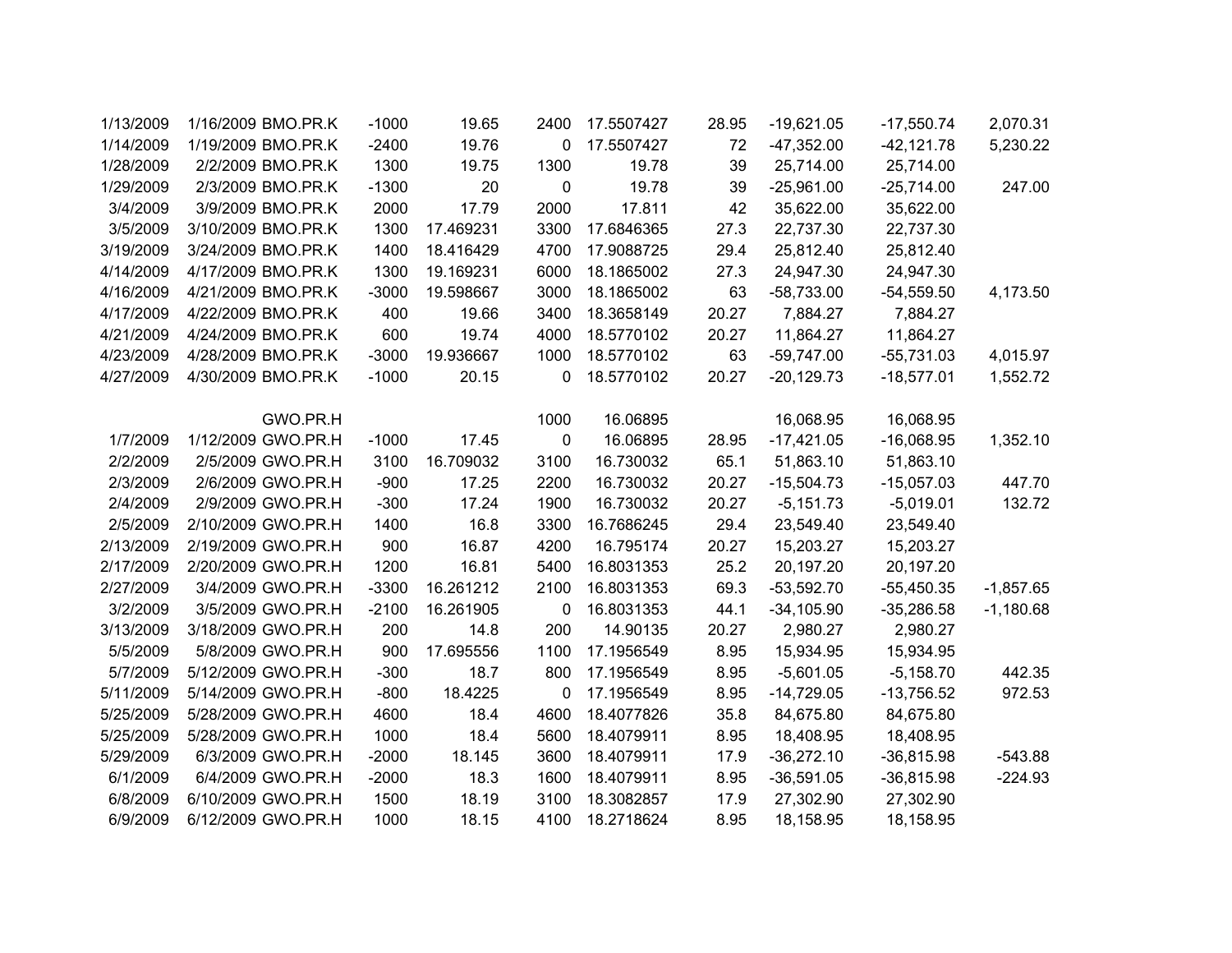|             | 36,497.90    | 36,497.90    | 17.9  | 18.2643501 | 6100 | 18.24     | 2000    | 6/16/2009 GWO.PR.H             | 6/11/2009 |
|-------------|--------------|--------------|-------|------------|------|-----------|---------|--------------------------------|-----------|
| 138.44      | $-23,743.66$ | $-23,882.10$ | 17.9  | 18.2643501 | 4800 | 18.384615 | $-1300$ | 6/17/2009 GWO.PR.H             | 6/12/2009 |
| 35.31       | $-20,090.79$ | $-20,126.10$ | 17.9  | 18.2643501 | 3700 | 18.312727 | $-1100$ | 6/18/2009 GWO.PR.H             | 6/15/2009 |
| 211.88      | $-34,702.27$ | $-34,914.15$ | 26.85 | 18.2643501 | 1800 | 18.39     | $-1900$ | 6/19/2009 GWO.PR.H             | 6/16/2009 |
| 298.27      | $-32,875.83$ | $-33,174.10$ | 17.9  | 18.2643501 | 0    | 18.44     | $-1800$ | 6/22/2009 GWO.PR.H             | 6/17/2009 |
|             | 90,044.75    | 90,044.75    | 44.75 | 18.00895   | 5000 | 18        | 5000    | 6/23/2009 GWO.PR.H             | 6/18/2009 |
| 2,248.35    | $-63,031.33$ | $-65,279.67$ | 27.95 | 18.00895   | 1500 | 18.65932  | $-3500$ | 7/3/2009 GWO.PR.H              | 6/29/2009 |
| 1,008.16    | $-27,013.43$ | $-28,021.58$ | 17.9  | 18.00895   | 0    | 18.692987 | $-1500$ | 7/3/2009 GWO.PR.H              | 6/29/2009 |
|             | 22,504.95    | 22,504.95    | 8.95  | 18.7541253 | 1200 | 18.746667 | 1200    | 7/20/2009 GWO.PR.H             | 7/15/2009 |
|             | 61,901.85    | 61,901.85    | 26.85 | 18.7570668 | 4500 | 18.75     | 3300    | 7/21/2009 GWO.PR.H             | 7/16/2009 |
|             | 45,017.90    | 45,017.90    | 17.9  | 18.757203  | 6900 | 18.75     | 2400    | 7/22/2009 GWO.PR.H             | 7/17/2009 |
| 1,280.17    | $-7,502.88$  | $-8,783.05$  | 8.95  | 18.757203  | 6500 | 21.98     | $-400$  | 9/1/2009 GWO.PR.H              | 8/27/2009 |
| 1,308.13    | $-20,632.92$ | $-21,941.05$ | 8.95  | 18.757203  | 5400 | 19.954545 | $-1100$ | 10/16/2009 10/21/2009 GWO.PR.H |           |
|             | 55,696.85    | 55,696.85    | 26.85 | 19.1446032 | 8200 | 19.882143 | 2800    | 11/9/2009 GWO.PR.H             | 11/4/2009 |
| 1,296.45    | $-19,144.60$ | $-20,441.05$ | 8.95  | 19.1446032 | 7200 | 20.45     | $-1000$ | 12/23/2009 12/30/2009 GWO.PR.H |           |
|             |              |              |       |            |      |           |         |                                |           |
|             | 91,992.34    | 91,992.34    |       | 17.3570455 | 5300 |           |         | HSB.PR.D                       |           |
| 43.03       | $-1,735.70$  | $-1,778.73$  | 20.27 | 17.3570455 | 5200 | 17.99     | $-100$  | 2/9/2009 HSB.PR.D              | 2/4/2009  |
| 163.62      | $-5,207.11$  | $-5,370.73$  | 20.27 | 17.3570455 | 4900 | 17.97     | $-300$  | 2/10/2009 HSB.PR.D             | 2/5/2009  |
| 310.15      | $-19,092.75$ | $-19,402.90$ | 23.1  | 17.3570455 | 3800 | 17.66     | $-1100$ | 2/11/2009 HSB.PR.D             | 2/6/2009  |
| 596.13      | $-27,771.27$ | $-28,367.40$ | 33.6  | 17.3570455 | 2200 | 17.750625 | $-1600$ | 2/17/2009 HSB.PR.D             | 2/11/2009 |
| 512.68      | $-17,357.05$ | $-17,869.73$ | 20.27 | 17.3570455 | 1200 | 17.89     | $-1000$ | 2/18/2009 HSB.PR.D             | 2/12/2009 |
|             | 26,736.50    | 26,736.50    | 31.5  | 17.6166497 | 2700 | 17.803333 | 1500    | 2/23/2009 HSB.PR.D             | 2/18/2009 |
| 2.40        | $-3,523.33$  | $-3,525.73$  | 20.27 | 17.6166497 | 2500 | 17.73     | $-200$  | 2/26/2009 HSB.PR.D             | 2/23/2009 |
| $-36.92$    | $-17,616.65$ | $-17,579.73$ | 20.27 | 17.6166497 | 1500 | 17.6      | $-1000$ | 3/3/2009 HSB.PR.D              | 2/26/2009 |
| $-11.93$    | $-1,761.66$  | $-1,749.73$  | 20.27 | 17.6166497 | 1400 | 17.7      | $-100$  | 3/5/2009 HSB.PR.D              | 3/2/2009  |
| $-1,412.71$ | $-24,663.31$ | $-23,250.60$ | 29.4  | 17.6166497 | 0    | 16.628571 | $-1400$ | 3/10/2009 HSB.PR.D             | 3/5/2009  |
|             | 18,037.27    | 18,037.27    | 20.27 | 18.03727   | 1000 | 18.017    | 1000    | 4/20/2009 HSB.PR.D             | 4/15/2009 |
|             | 59,436.30    | 59,436.30    | 69.3  | 18.0171093 | 4300 | 17.99     | 3300    | 4/21/2009 HSB.PR.D             | 4/16/2009 |
|             | 18,060.27    | 18,060.27    | 20.27 | 18.0252528 | 5300 | 18.04     | 1000    | 4/22/2009 HSB.PR.D             | 4/17/2009 |
| 1,115.90    | $-10,815.15$ | $-11,931.05$ | 8.95  | 18.0252528 | 4700 | 19.9      | $-600$  | 5/28/2009 HSB.PR.D             | 5/25/2009 |
| 3,742.59    | $-36,050.51$ | $-39,793.10$ | 17.9  | 18.0252528 | 2700 | 19.9055   | $-2000$ | 5/29/2009 HSB.PR.D             | 5/26/2009 |
| 1,885.80    | $-18,025.25$ | $-19,911.05$ | 8.95  | 18.0252528 | 1700 | 19.92     | $-1000$ | 6/1/2009 HSB.PR.D              | 5/27/2009 |
| 2,795.17    | $-27,037.88$ | $-29,833.05$ | 8.95  | 18.0252528 | 200  | 19.894667 | $-1500$ | 6/8/2009 HSB.PR.D              | 6/3/2009  |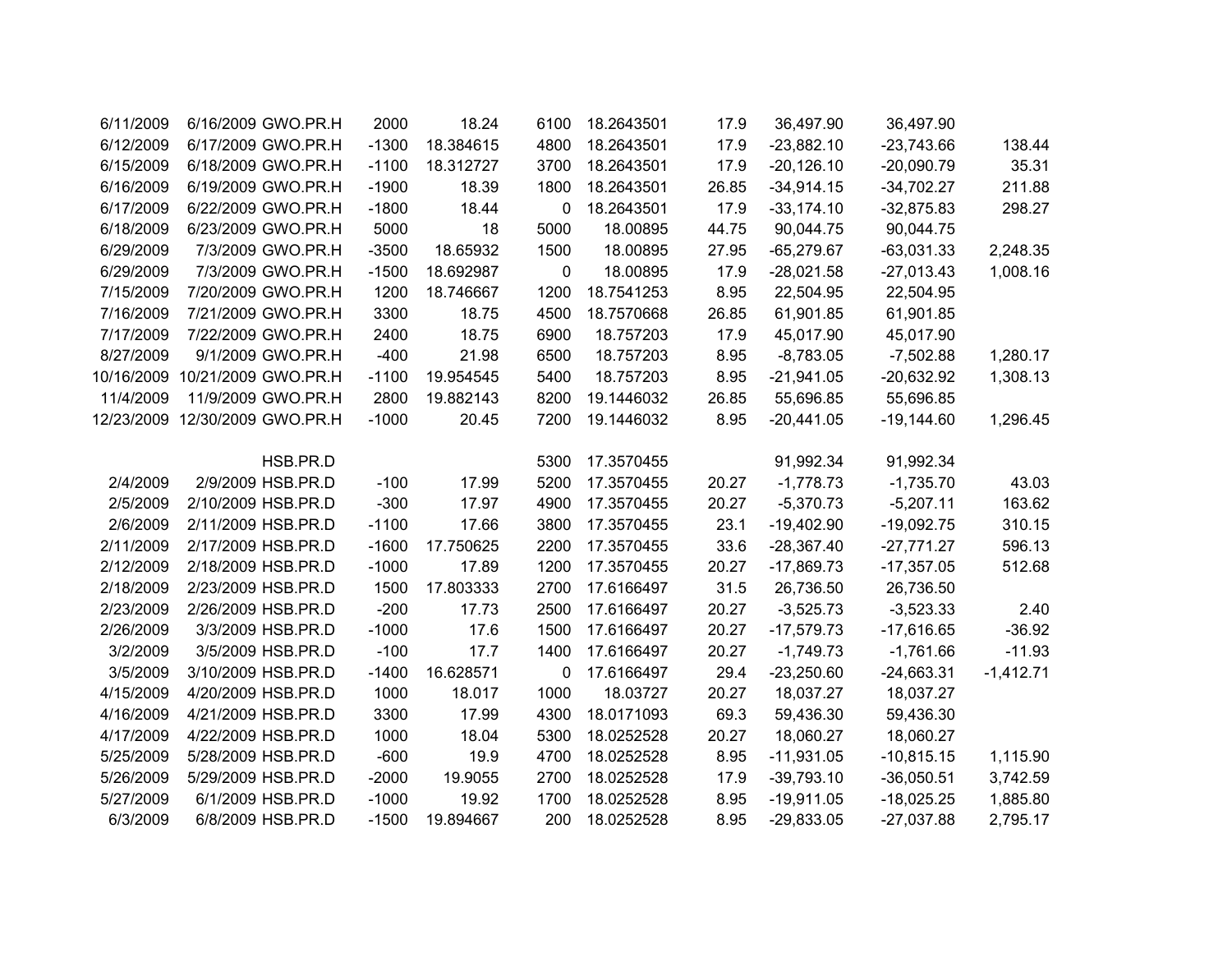| 6/23/2009 | 6/26/2009 HSB.PR.D | 400      | 19.23     | 600         | 18.8433343 | 8.95  | 7,700.95     | 7,700.95      |             |
|-----------|--------------------|----------|-----------|-------------|------------|-------|--------------|---------------|-------------|
| 6/26/2009 | 7/2/2009 HSB.PR.D  | $-600$   | 19.618333 | 0           | 18.8433343 | 8.95  | $-11,762.05$ | $-11,306.00$  | 456.05      |
| 6/29/2009 | 7/3/2009 HSB.PR.D  | 500      | 19.5      | 500         | 19.5179    | 8.95  | 9,758.95     | 9,758.95      |             |
| 8/10/2009 | 8/13/2009 HSB.PR.D | $-400$   | 21.89     | 100         | 19.5179    | 8.95  | $-8,747.05$  | $-7,807.16$   | 939.89      |
|           | CM.PR.P            |          |           | 3400        | 16.2351181 |       | 55,199.40    | 55,199.40     |             |
| 1/6/2009  | 1/9/2009 CM.PR.P   | $-1000$  | 19.503    | 2400        | 16.2351181 | 28.95 | $-19,474.05$ | $-16,235.12$  | 3,238.93    |
| 1/26/2009 | 1/29/2009 CM.PR.P  | $-1000$  | 19.303    | 1400        | 16.2351181 | 28.95 | $-19,274.05$ | $-16,235.12$  | 3,038.93    |
| 1/27/2009 | 1/30/2009 CM.PR.P  | $-1400$  | 19.604286 | 0           | 16.2351181 | 42    | $-27,404.00$ | $-22,729.17$  | 4,674.84    |
| 3/3/2009  | 3/6/2009 CM.PR.P   | 1400     | 17.95     | 1400        | 17.971     | 29.4  | 25,159.40    | 25,159.40     |             |
| 3/9/2009  | 3/12/2009 CM.PR.P  | $-600$   | 17.901667 | 800         | 17.971     | 20.27 | $-10,720.73$ | $-10,782.60$  | $-61.87$    |
| 3/9/2009  | 3/12/2009 CM.PR.P  | 200      | 17.2      | 1000        | 17.83707   | 20.27 | 3,460.27     | 3,460.27      |             |
| 3/10/2009 | 3/13/2009 CM.PR.P  | $-1000$  | 17.77     | $\mathbf 0$ | 17.83707   | 20.27 | $-17,749.73$ | $-17,837.07$  | $-87.34$    |
| 4/3/2009  | 4/8/2009 CM.PR.P   | 1000     | 19.128    | 1000        | 19.14827   | 20.27 | 19,148.27    | 19,148.27     |             |
| 4/13/2009 | 4/16/2009 CM.PR.P  | 500      | 19.394    | 1500        | 19.2436933 | 20.27 | 9,717.27     | 9,717.27      |             |
| 4/23/2009 | 4/28/2009 CM.PR.P  | $-1500$  | 20.3      | 0           | 19.2436933 | 31.5  | $-30,418.50$ | $-28,865.54$  | 1,552.96    |
|           | WFS.PR.A           |          |           | 10000       | 8.0319001  |       | 80,319.00    | 80,319.00     |             |
| 1/13/2009 | 1/13/2009 WFS.PR.A | $-10000$ | 9.5877    | 0           | 8.0319001  | 0     | $-95,877.00$ | $-80,319.00$  | 15,558.00   |
|           | GWO.PR.I           |          |           | 100         | 12.6395    |       | 1,263.95     | 1,263.95      |             |
| 2/2/2009  | 2/5/2009 GWO.PR.I  | 2000     | 15.5      | 2100        | 15.3837857 | 42    | 31,042.00    | 31,042.00     |             |
| 2/3/2009  | 2/6/2009 GWO.PR.I  | 1000     | 15.65     | 3100        | 15.4762    | 20.27 | 15,670.27    | 15,670.27     |             |
| 2/12/2009 | 2/18/2009 GWO.PR.I | 2000     | 15.65     | 5100        | 15.5525922 | 42    | 31,342.00    | 31,342.00     |             |
| 2/13/2009 | 2/19/2009 GWO.PR.I | 1000     | 15.65     | 6100        | 15.5718836 | 20.27 | 15,670.27    | 15,670.27     |             |
| 2/24/2009 | 2/27/2009 GWO.PR.I | $-3000$  | 15.15     | 3100        | 15.5718836 | 63    | $-45,387.00$ | $-46,715.65$  | $-1,328.65$ |
| 2/26/2009 | 3/3/2009 GWO.PR.I  | $-900$   | 15.69     | 2200        | 15.5718836 | 20.27 | $-14,100.73$ | $-14,014.70$  | 86.03       |
| 2/27/2009 | 3/4/2009 GWO.PR.I  | $-600$   | 15.37     | 1600        | 15.5718836 | 20.27 | $-9,201.73$  | $-9,343.13$   | $-141.40$   |
| 3/2/2009  | 3/5/2009 GWO.PR.I  | $-400$   | 15.01     | 1200        | 15.5718836 | 20.27 | $-5,983.73$  | $-6,228.75$   | $-245.02$   |
| 3/2/2009  | 3/5/2009 GWO.PR.I  | 700      | 14.6      | 1900        | 15.2244896 | 20.27 | 10,240.27    | 10,240.27     |             |
| 3/3/2009  | 3/6/2009 GWO.PR.I  | $-1900$  | 15.194211 | $\mathbf 0$ | 15.2244896 | 39.9  | $-28,829.10$ | $-28,926.53$  | $-97.43$    |
| 4/15/2009 | 4/20/2009 GWO.PR.I | 1000     | 16.175    | 1000        | 16.19527   | 20.27 | 16,195.27    | 16,195.27     |             |
| 4/17/2009 | 4/22/2009 GWO.PR.I | $-1000$  | 16.46     | 0           | 16.19527   | 20.27 | $-16,439.73$ | $-16, 195.27$ | 244.46      |
| 5/5/2009  | 5/8/2009 GWO.PR.I  | 1500     | 16.5      | 1500        | 16.5059667 | 8.95  | 24,758.95    | 24,758.95     |             |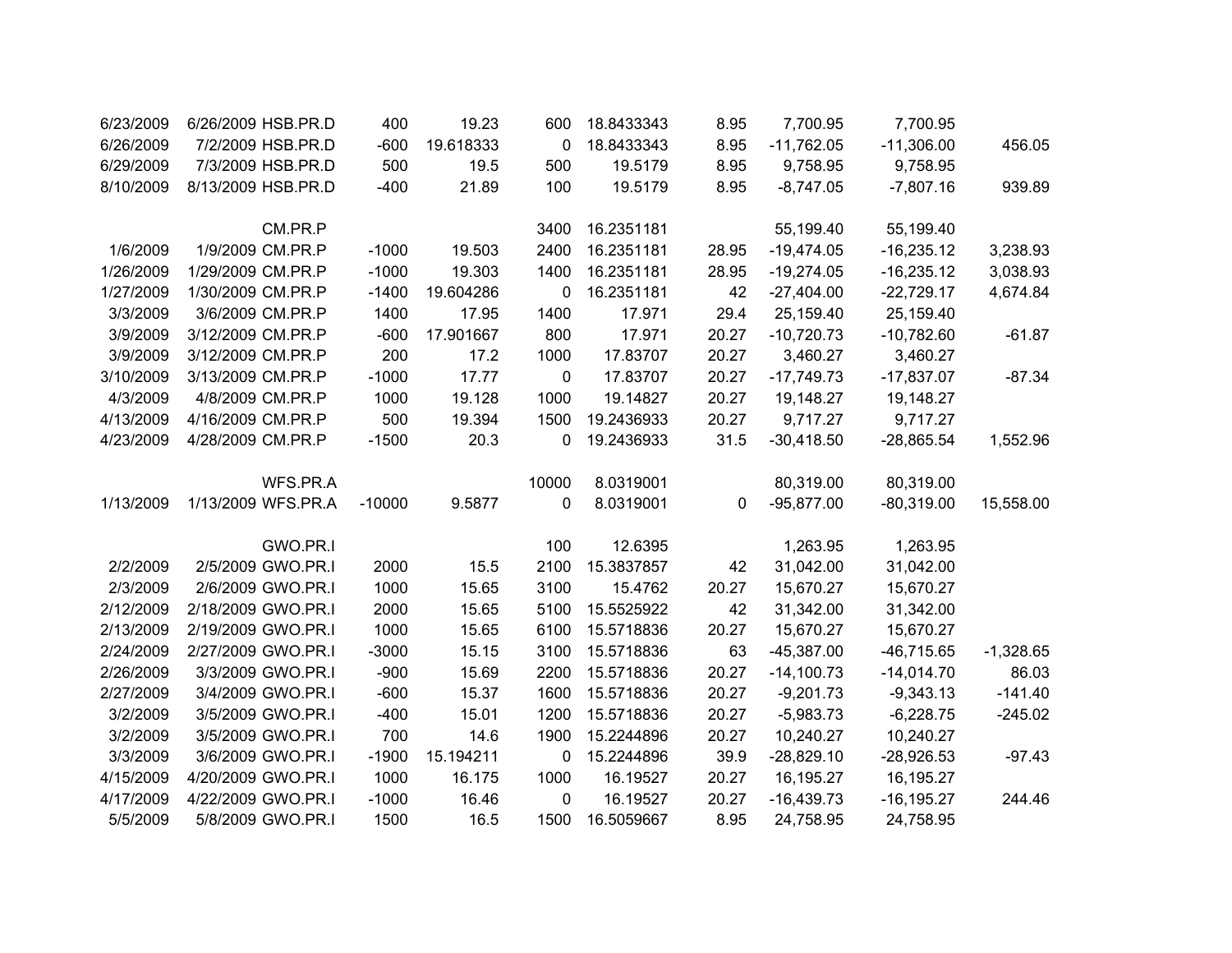|             | 33,417.90    | 33,417.90    | 17.9  | 16.6219571 | 3500        | 16.7      | 2000    | 5/14/2009 GWO.PR.I             | 5/11/2009  |
|-------------|--------------|--------------|-------|------------|-------------|-----------|---------|--------------------------------|------------|
| 1,124.21    | $-41,554.89$ | $-42,679.10$ | 17.9  | 16.6219571 | 1000        | 17.0788   | $-2500$ | 5/25/2009 GWO.PR.I             | 5/20/2009  |
| 839.09      | $-16,621.96$ | $-17,461.05$ | 8.95  | 16.6219571 | 0           | 17.47     | $-1000$ | 5/26/2009 GWO.PR.I             | 5/21/2009  |
|             | 19,648.95    | 19,648.95    | 8.95  | 19.64895   | 1000        | 19.64     | 1000    | 9/11/2009 GWO.PR.I             | 9/8/2009   |
|             | 19,428.95    | 19,428.95    | 8.95  | 19.53895   | 2000        | 19.42     | 1000    | 9/21/2009 GWO.PR.I             | 9/16/2009  |
|             | 40,701.90    | 40,701.90    | 17.9  | 19.4584876 | 4100        | 19.373333 | 2100    | 9/22/2009 GWO.PR.I             | 9/17/2009  |
|             | 54,577.90    | 54,577.90    | 17.9  | 19.4721302 | 6900        | 19.485714 | 2800    | 9/25/2009 GWO.PR.I             | 9/22/2009  |
| $-388.72$   | $-25,313.77$ | $-24,925.05$ | 8.95  | 19.4721302 | 5600        | 19.18     | $-1300$ | 10/9/2009 GWO.PR.I             | 10/6/2009  |
| $-1,353.21$ | $-38,944.26$ | $-37,591.05$ | 8.95  | 19.4721302 | 3600        | 18.8      | $-2000$ | 10/15/2009 GWO.PR.I            | 10/9/2009  |
| $-741.08$   | $-19,472.13$ | $-18,731.05$ | 8.95  | 19.4721302 | 2600        | 18.74     | $-1000$ | 10/23/2009 GWO.PR.I            | 10/20/2009 |
|             | 18,365.97    | 18,365.97    | 5.97  | 19.1648635 | 3600        | 18.36     | 1000    | 10/27/2009 10/30/2009 GWO.PR.I |            |
|             | 9,177.98     | 9,177.98     | 2.98  | 19.0662167 | 4100        | 18.35     | 500     | 10/27/2009 10/30/2009 GWO.PR.I |            |
| $-600.96$   | $-40,039.06$ | $-39,438.10$ | 17.9  | 19.0662167 | 2000        | 18.788571 | $-2100$ | 11/9/2009 GWO.PR.I             | 11/4/2009  |
| $-245.17$   | $-19,066.22$ | $-18,821.05$ | 8.95  | 19.0662167 | 1000        | 18.83     | $-1000$ | 11/9/2009 GWO.PR.I             | 11/4/2009  |
| $-295.17$   | $-19,066.22$ | $-18,771.05$ | 8.95  | 19.0662167 | 0           | 18.78     | $-1000$ | 11/5/2009 11/10/2009 GWO.PR.I  |            |
|             | 70,777.79    | 70,777.79    | 20.79 | 18.6257341 | 3800        | 18.620263 | 3800    | 12/14/2009 12/17/2009 GWO.PR.I |            |
|             | 52,122.01    | 52,122.01    | 14.01 | 18.6211817 | 6600        | 18.61     | 2800    | 12/14/2009 12/17/2009 GWO.PR.I |            |
|             | 18,628.95    | 18,628.95    | 8.95  | 18.6222039 | 7600        | 18.62     | 1000    | 12/15/2009 12/18/2009 GWO.PR.I |            |
|             | 88,310.36    | 88,310.36    |       | 18.397992  | 4800        |           |         | BMO.PR.L                       |            |
| 6,717.02    | $-36,795.98$ | $-43,513.00$ | 60    | 18.397992  | 2800        | 21.7865   | $-2000$ | 1/19/2009 BMO.PR.L             | 1/14/2009  |
|             | 27,989.00    | 27,989.00    | 39    | 19.3910677 | 4100        | 21.5      | 1300    | 1/26/2009 BMO.PR.L             | 1/21/2009  |
| 1,800.52    | $-23,269.28$ | $-25,069.80$ | 25.2  | 19.3910677 | 2900        | 20.9125   | $-1200$ | 2/9/2009 BMO.PR.L              | 2/4/2009   |
| 1,344.77    | $-17,451.96$ | $-18,796.73$ | 20.27 | 19.3910677 | 2000        | 20.907778 | $-900$  | 2/10/2009 BMO.PR.L             | 2/5/2009   |
| 3,135.86    | $-38,782.14$ | $-41,918.00$ | 42    | 19.3910677 | $\mathbf 0$ | 20.98     | $-2000$ | 2/12/2009 BMO.PR.L             | 2/9/2009   |
|             | 39,142.00    | 39,142.00    | 42    | 19.571     | 2000        | 19.55     | 2000    | 2/25/2009 BMO.PR.L             | 2/20/2009  |
| 764.00      | $-39,142.00$ | $-39,906.00$ | 42    | 19.571     | 0           | 19.974    | $-2000$ | 3/9/2009 BMO.PR.L              | 3/4/2009   |
|             | 2,468.95     | 2,468.95     |       | 6.172375   | 400         |           |         | LFE.PR.A                       |            |
| 879.05      | $-2,468.95$  | $-3,348.00$  | 0     | 6.172375   | 0           | 8.37      | $-400$  | 3/20/2009 LFE.PR.A             | 3/20/2009  |
|             |              |              |       |            |             |           |         |                                |            |
|             | 62,510.57    | 62,510.57    |       | 6.945619   | 9000        |           |         | FTN.PR.A                       |            |
| 14,889.43   | $-62,510.57$ | $-77,400.00$ | 0     | 6.945619   | 0           | 8.6       | $-9000$ | 1/15/2009 FTN.PR.A             | 1/15/2009  |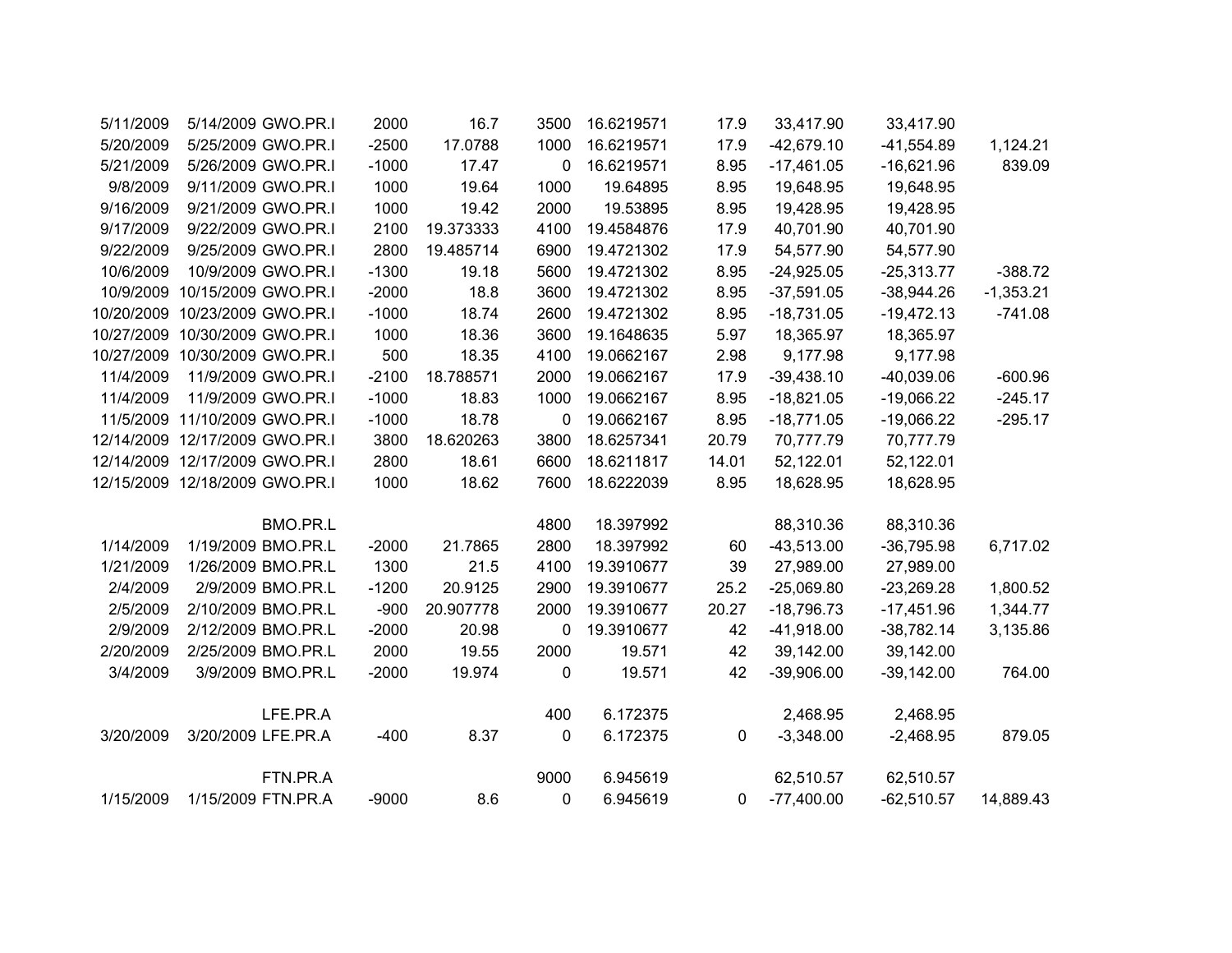|           | BCE.PR.I           |         |           | 5400      | 13.0538793 |       | 70,490.95    | 70,490.95    |          |
|-----------|--------------------|---------|-----------|-----------|------------|-------|--------------|--------------|----------|
| 2/12/2009 | 2/18/2009 BCE.PR.I | $-100$  | 15.94     | 5300      | 13.0538793 | 20.27 | $-1,573.73$  | $-1,305.39$  | 268.34   |
| 2/17/2009 | 2/20/2009 BCE.PR.I | $-2600$ | 15.656154 | 2700      | 13.0538793 | 54.6  | $-40,651.40$ | $-33,940.09$ | 6,711.31 |
| 3/11/2009 | 3/16/2009 BCE.PR.I | $-100$  | 14.85     | 2600      | 13.0538793 | 20.27 | $-1,464.73$  | $-1,305.39$  | 159.34   |
| 3/12/2009 | 3/17/2009 BCE.PR.I | $-900$  | 14.15     | 1700      | 13.0538793 | 20.27 | $-12,714.73$ | $-11,748.49$ | 966.24   |
| 3/19/2009 | 3/24/2009 BCE.PR.I | $-600$  | 14.78     | 1100      | 13.0538793 | 20.27 | $-8,847.73$  | $-7,832.33$  | 1,015.40 |
| 4/6/2009  | 4/9/2009 BCE.PR.I  | $-1100$ | 14.4      | 0         | 13.0538793 | 23.1  | $-15,816.90$ | $-14,359.27$ | 1,457.63 |
|           | PPL.PR.A           |         |           | 1500      | 8.03       |       | 12,045.00    | 12,045.00    |          |
| 1/6/2009  | 1/9/2009 PPL.PR.A  | $-1500$ | 9.05      | 0         | 8.03       | 45    | $-13,530.00$ | $-12,045.00$ | 1,485.00 |
| 1/2/2009  | 1/7/2009 PWF.PR.H  | 1000    | 18.998    | 1000      | 19.02695   | 28.95 | 19,026.95    | 19,026.95    |          |
| 1/2/2009  | 1/7/2009 PWF.PR.H  | $-1000$ | 20.5      | $\pmb{0}$ | 19.02695   | 28.95 | $-20,471.05$ | $-19,026.95$ | 1,444.10 |
| 3/30/2009 | 4/2/2009 PWF.PR.H  | 5300    | 17.984528 | 5300      | 18.005528  | 111.3 | 95,429.30    | 95,429.30    |          |
| 4/7/2009  | 4/13/2009 PWF.PR.H | $-1000$ | 20.17     | 4300      | 18.005528  | 20.27 | $-20,149.73$ | $-18,005.53$ | 2,144.20 |
| 4/8/2009  | 4/14/2009 PWF.PR.H | $-3000$ | 20.033333 | 1300      | 18.005528  | 63    | $-60,037.00$ | $-54,016.58$ | 6,020.41 |
| 4/14/2009 | 4/17/2009 PWF.PR.H | $-1300$ | 20.6      | 0         | 18.005528  | 27.3  | $-26,752.70$ | $-23,407.19$ | 3,345.51 |
| 1/2/2009  | 1/7/2009 PWF.PR.I  | 4000    | 19.8815   | 4000      | 19.9115    | 120   | 79,646.00    | 79,646.00    |          |
| 1/6/2009  | 1/9/2009 PWF.PR.I  | $-2000$ | 21.1535   | 2000      | 19.9115    | 60    | $-42,247.00$ | $-39,823.00$ | 2,424.00 |
| 1/9/2009  | 1/14/2009 PWF.PR.I | $-2000$ | 21.5      | $\pmb{0}$ | 19.9115    | 60    | $-42,940.00$ | $-39,823.00$ | 3,117.00 |
| 4/9/2009  | 4/15/2009 PWF.PR.I | 1100    | 20.795455 | 1100      | 20.816455  | 23.1  | 22,898.10    | 22,898.10    |          |
| 4/23/2009 | 4/28/2009 PWF.PR.I | $-200$  | 22.1      | 900       | 20.816455  | 20.27 | $-4,399.73$  | $-4,163.29$  | 236.44   |
| 4/24/2009 | 4/29/2009 PWF.PR.I | $-900$  | 22.12333  | 0         | 20.816455  | 20.27 | $-19,890.73$ | $-18,734.81$ | 1,155.92 |
| 1/2/2009  | 1/7/2009 ELF.PR.F  | 2000    | 15.86     | 2000      | 15.89      | 60    | 31,780.00    | 31,780.00    |          |
| 1/8/2009  | 1/13/2009 ELF.PR.F | $-1000$ | 16.62     | 1000      | 15.89      | 28.95 | $-16,591.05$ | $-15,890.00$ | 701.05   |
| 1/19/2009 | 1/22/2009 ELF.PR.F | $-100$  | 17.05     | 900       | 15.89      | 28.95 | $-1,676.05$  | $-1,589.00$  | 87.05    |
| 1/22/2009 | 1/27/2009 ELF.PR.F | 1000    | 16.4      | 1900      | 16.1736579 | 28.95 | 16,428.95    | 16,428.95    |          |
| 2/6/2009  | 2/11/2009 ELF.PR.F | 200     | 15.4      | 2100      | 16.1096286 | 20.27 | 3,100.27     | 3,100.27     |          |
| 2/11/2009 | 2/17/2009 ELF.PR.F | 500     | 15.65     | 2600      | 16.0290346 | 20.27 | 7,845.27     | 7,845.27     |          |
| 2/13/2009 | 2/19/2009 ELF.PR.F | 1500    | 15.236667 | 4100      | 15.746827  | 31.5  | 22,886.50    | 22,886.50    |          |
| 2/17/2009 | 2/20/2009 ELF.PR.F | 1000    | 15.3      | 5100      | 15.6631883 | 20.27 | 15,320.27    | 15,320.27    |          |
| 2/25/2009 | 3/2/2009 ELF.PR.F  | 1000    | 14.82     | 6100      | 15.5282837 | 20.27 | 14,840.27    | 14,840.27    |          |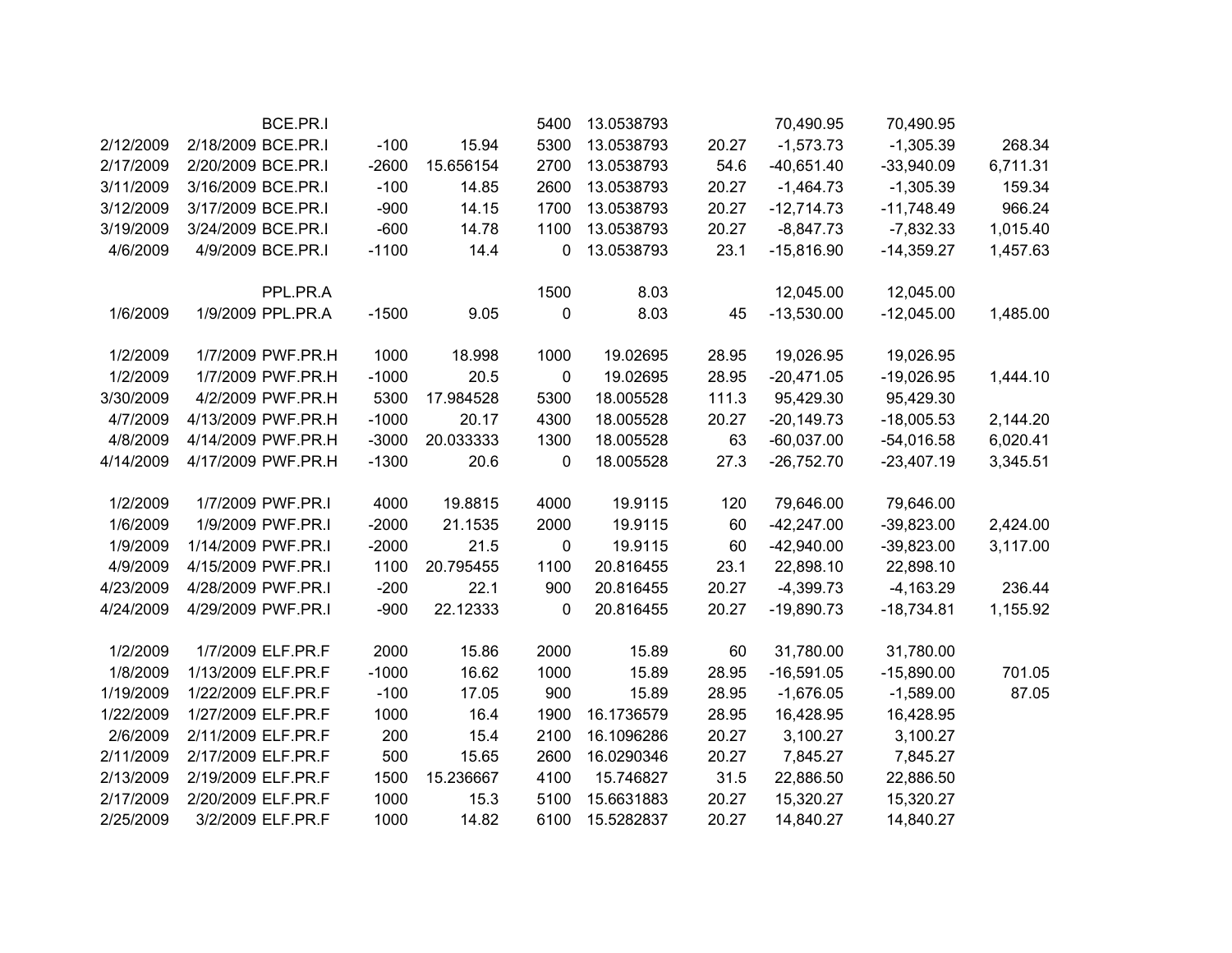| 4/28/2009 | 5/1/2009 ELF.PR.F  | $-300$  | 17.21     | 5800             | 15.5282837 | 20.27 | $-5,142.73$   | $-4,658.49$  | 484.24    |
|-----------|--------------------|---------|-----------|------------------|------------|-------|---------------|--------------|-----------|
| 5/12/2009 | 5/15/2009 ELF.PR.F | $-1100$ | 17.898182 | 4700             | 15.5282837 | 17.9  | $-19,670.10$  | $-17,081.11$ | 2,588.99  |
| 6/1/2009  | 6/4/2009 ELF.PR.F  | $-4700$ | 19        | 0                | 15.5282837 | 26.85 | $-89,273.15$  | $-72,982.93$ | 16,290.22 |
|           |                    |         |           |                  |            |       |               |              |           |
| 1/2/2009  | 1/7/2009 CIU.PR.A  | 2000    | 14.99     | 2000             | 15.02      | 60    | 30,040.00     | 30,040.00    |           |
| 1/8/2009  | 1/13/2009 CIU.PR.A | 700     | 16.49     | 2700             | 15.4118333 | 28.95 | 11,571.95     | 11,571.95    |           |
| 1/9/2009  | 1/14/2009 CIU.PR.A | $-900$  | 17        | 1800             | 15.4118333 | 28.95 | $-15,271.05$  | $-13,870.65$ | 1,400.40  |
| 1/12/2009 | 1/15/2009 CIU.PR.A | 200     | 16.5      | 2000             | 15.535125  | 28.95 | 3,328.95      | 3,328.95     |           |
| 1/13/2009 | 1/16/2009 CIU.PR.A | 2000    | 16.65     | 4000             | 16.1075625 | 60    | 33,360.00     | 33,360.00    |           |
| 1/15/2009 | 1/20/2009 CIU.PR.A | 1000    | 16.65     | 5000             | 16.22184   | 28.95 | 16,678.95     | 16,678.95    |           |
| 1/20/2009 | 1/23/2009 CIU.PR.A | $-2000$ | 16.99     | 3000             | 16.22184   | 60    | $-33,920.00$  | $-32,443.68$ | 1,476.32  |
| 1/22/2009 | 1/27/2009 CIU.PR.A | $-1800$ | 16.938889 | 1200             | 16.22184   | 54    | $-30,436.00$  | $-29,199.31$ | 1,236.69  |
| 1/27/2009 | 1/30/2009 CIU.PR.A | 3600    | 17        | 4800             | 16.82796   | 108   | 61,308.00     | 61,308.00    |           |
| 2/17/2009 | 2/20/2009 CIU.PR.A | $-1700$ | 16.95     | 3100             | 16.82796   | 35.7  | $-28,779.30$  | $-28,607.53$ | 171.77    |
| 2/19/2009 | 2/24/2009 CIU.PR.A | $-1000$ | 16.75     | 2100             | 16.82796   | 20.27 | $-16,729.73$  | $-16,827.96$ | $-98.23$  |
| 2/20/2009 | 2/25/2009 CIU.PR.A | $-2100$ | 16.561905 | 0                | 16.82796   | 44.1  | $-34,735.90$  | $-35,338.72$ | $-602.82$ |
| 1/6/2009  | 1/9/2009 HSB.PR.C  | 4100    | 17.987805 | 4100             | 18.017805  | 123   | 73,873.00     | 73,873.00    |           |
|           | 2/23/2009 HSB.PR.C |         | 18.2      |                  |            |       |               |              |           |
| 2/18/2009 |                    | $-300$  |           | 3800             | 18.017805  | 20.27 | $-5,439.73$   | $-5,405.34$  | 34.39     |
| 2/19/2009 | 2/24/2009 HSB.PR.C | $-3800$ | 18.128947 | $\mathbf 0$      | 18.017805  | 79.8  | $-68,810.20$  | $-68,467.66$ | 342.54    |
| 3/18/2009 | 3/23/2009 HSB.PR.C | 200     | 17.29     | 200              | 17.39135   | 20.27 | 3,478.27      | 3,478.27     |           |
| 4/6/2009  | 4/9/2009 HSB.PR.C  | 700     | 18.06     | 900              | 17.9339333 | 20.27 | 12,662.27     | 12,662.27    |           |
| 4/7/2009  | 4/13/2009 HSB.PR.C | 1000    | 18.188    | 1900             | 18.0783211 | 20.27 | 18,208.27     | 18,208.27    |           |
| 4/8/2009  | 4/14/2009 HSB.PR.C | 3000    | 18.233333 | 4900             | 18.1860835 | 63    | 54,763.00     | 54,763.00    |           |
| 4/15/2009 | 4/20/2009 HSB.PR.C | $-3000$ | 19.020333 | 1900             | 18.1860835 | 63    | $-56,998.00$  | $-54,558.25$ | 2,439.75  |
| 4/17/2009 | 4/22/2009 HSB.PR.C | $-700$  | 18.7      | 1200             | 18.1860835 | 20.27 | $-13,069.73$  | $-12,730.26$ | 339.47    |
| 4/21/2009 | 4/24/2009 HSB.PR.C | $-700$  | 19.34     | 500              | 18.1860835 | 20.27 | $-13,517.73$  | $-12,730.26$ | 787.47    |
| 5/6/2009  | 5/11/2009 HSB.PR.C | $-500$  | 19.84     | $\boldsymbol{0}$ | 18.1860835 | 8.95  | $-9,911.05$   | $-9,093.04$  | 818.01    |
| 5/13/2009 | 5/19/2009 HSB.PR.C | 200     | 19.75     | 200              | 19.79475   | 8.95  | 3,958.95      | 3,958.95     |           |
| 5/26/2009 | 5/29/2009 HSB.PR.C | 2000    | 19.95     | 2200             | 19.9440227 | 17.9  | 39,917.90     | 39,917.90    |           |
| 5/27/2009 | 6/1/2009 HSB.PR.C  | 3000    | 19.949    | 5200             | 19.9520577 | 26.85 | 59,873.85     | 59,873.85    |           |
| 5/29/2009 | 6/3/2009 HSB.PR.C  | $-4400$ | 20.486136 | 800              | 19.9520577 | 26.85 | $-90, 112.15$ | $-87,789.05$ | 2,323.09  |
| 6/1/2009  | 6/4/2009 HSB.PR.C  | $-200$  | 20.46     | 600              | 19.9520577 | 8.95  | $-4,083.05$   | $-3,990.41$  | 92.64     |
| 6/2/2009  | 6/5/2009 HSB.PR.C  | $-600$  | 20.39     | 0                | 19.9520577 | 8.95  | $-12,225.05$  | $-11,971.23$ | 253.82    |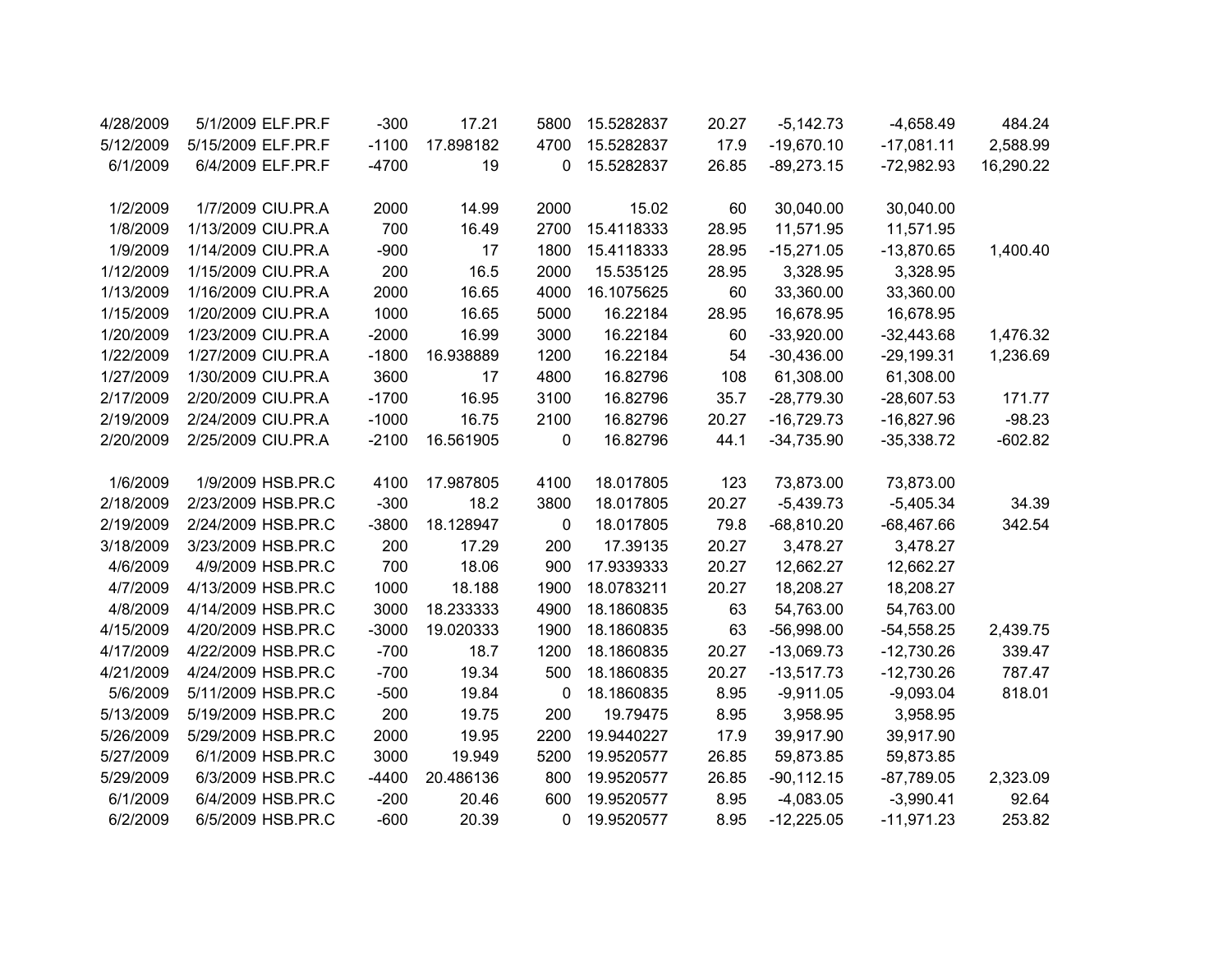| 6/25/2009  | 6/30/2009 HSB.PR.C  | 5000    | 19.95     | 5000        | 19.95537   | 26.85  | 99,776.85    | 99,776.85    |             |
|------------|---------------------|---------|-----------|-------------|------------|--------|--------------|--------------|-------------|
| 6/26/2009  | 7/2/2009 HSB.PR.C   | 1000    | 19.55     | 6000        | 19.8893    | 8.95   | 19,558.95    | 19,558.95    |             |
| 6/29/2009  | 7/3/2009 HSB.PR.C   | $-3000$ | 20.417    | 3000        | 19.8893    | 17.9   | $-61,233.10$ | $-59,667.90$ | 1,565.20    |
| 6/30/2009  | 7/6/2009 HSB.PR.C   | $-1800$ | 20.61     | 1200        | 19.8893    | 17.9   | $-37,080.10$ | $-35,800.74$ | 1,279.36    |
| 7/2/2009   | 7/7/2009 HSB.PR.C   | $-1200$ | 20.65     | 0           | 19.8893    | 8.95   | $-24,771.05$ | $-23,867.16$ | 903.89      |
|            |                     |         |           |             |            |        |              |              |             |
| 1/8/2009   | 1/13/2009 ELF.PR.G  | 2000    | 14.75     | 2000        | 14.78      | 60     | 29,560.00    | 29,560.00    |             |
| 1/13/2009  | 1/16/2009 ELF.PR.G  | $-1000$ | 15.045    | 1000        | 14.78      | 28.95  | $-15,016.05$ | $-14,780.00$ | 236.05      |
| 1/22/2009  | 1/27/2009 ELF.PR.G  | $-1000$ | 15.15     | 0           | 14.78      | 28.95  | $-15,121.05$ | $-14,780.00$ | 341.05      |
| 5/12/2009  | 5/15/2009 ELF.PR.G  | 1100    | 15.743636 | 1100        | 15.7517724 | 8.95   | 17,326.95    | 17,326.95    |             |
| 6/1/2009   | 6/4/2009 ELF.PR.G   | 5200    | 16.75     | 6300        | 16.5813888 | 35.8   | 87,135.80    | 87,135.80    |             |
| 6/26/2009  | 7/2/2009 ELF.PR.G   | $-700$  | 16.942857 | 5600        | 16.5813888 | 8.95   | $-11,851.05$ | $-11,606.97$ | 244.08      |
| 6/29/2009  | 7/3/2009 ELF.PR.G   | $-3200$ | 16.75     | 2400        | 16.5813888 | 17.9   | $-53,582.10$ | $-53,060.44$ | 521.66      |
| 7/7/2009   | 7/10/2009 ELF.PR.G  | $-2400$ | 16.866667 | 0           | 16.5813888 | 17.9   | $-40,462.10$ | $-39,795.33$ | 666.77      |
|            |                     |         |           |             |            |        |              |              |             |
| 1/9/2009   | 1/14/2009 SLF.PR.E  | 1000    | 15.85     | 1000        | 15.87895   | 28.95  | 15,878.95    | 15,878.95    |             |
| 1/12/2009  | 1/15/2009 SLF.PR.E  | $-1000$ | 15.9      | 0           | 15.87895   | 28.95  | $-15,871.05$ | $-15,878.95$ | $-7.90$     |
| 2/6/2009   | 2/11/2009 SLF.PR.E  | 5900    | 15.484158 | 5900        | 15.5050682 | 123.37 | 91,479.90    | 91,479.90    |             |
| 2/18/2009  | 2/23/2009 SLF.PR.E  | $-1000$ | 15.017    | 4900        | 15.5050682 | 20.27  | $-14,996.73$ | $-15,505.07$ | $-508.34$   |
| 2/24/2009  | 2/27/2009 SLF.PR.E  | 1500    | 14.4      | 6400        | 15.2509897 | 31.5   | 21,631.50    | 21,631.50    |             |
| 2/26/2009  | 3/3/2009 SLF.PR.E   | $-1300$ | 15        | 5100        | 15.2509897 | 27.3   | $-19,472.70$ | $-19,826.29$ | $-353.59$   |
| 2/27/2009  | 3/4/2009 SLF.PR.E   | $-2000$ | 15.114    | 3100        | 15.2509897 | 42     | $-30,186.00$ | $-30,501.98$ | $-315.98$   |
| 3/10/2009  | 3/13/2009 SLF.PR.E  | $-2500$ | 13.15     | 600         | 15.2509897 | 52.5   | $-32,822.50$ | $-38,127.47$ | $-5,304.97$ |
| 3/11/2009  | 3/16/2009 SLF.PR.E  | $-600$  | 13.165    | $\mathbf 0$ | 15.2509897 | 20.27  | $-7,878.73$  | $-9,150.59$  | $-1,271.86$ |
| 3/13/2009  | 3/18/2009 SLF.PR.E  | 1000    | 13.8      | 1000        | 13.82027   | 20.27  | 13,820.27    | 13,820.27    |             |
| 3/18/2009  | 3/23/2009 SLF.PR.E  | 1500    | 14.243333 | 2500        | 14.0867078 | 31.5   | 21,396.50    | 21,396.50    |             |
| 3/19/2009  | 3/24/2009 SLF.PR.E  | $-2500$ | 14.79     | 0           | 14.0867078 | 52.5   | $-36,922.50$ | $-35,216.77$ | 1,705.73    |
| 5/20/2009  | 5/25/2009 SLF.PR.E  | 1300    | 17.15     | 1300        | 17.1568846 | 8.95   | 22,303.95    | 22,303.95    |             |
| 6/18/2009  | 6/23/2009 SLF.PR.E  | 2000    | 17.0395   | 3300        | 17.0884545 | 8.95   | 34,087.95    | 34,087.95    |             |
| 7/17/2009  | 7/22/2009 SLF.PR.E  | 1000    | 17.3      | 4300        | 17.1397326 | 8.95   | 17,308.95    | 17,308.95    |             |
| 7/23/2009  | 7/28/2009 SLF.PR.E  | $-3200$ | 18.201738 | 1100        | 17.1397326 | 26.85  | $-58,218.71$ | $-54,847.14$ | 3,371.57    |
| 7/23/2009  | 7/28/2009 SLF.PR.E  | $-1100$ | 18.385855 | 0           | 17.1397326 | 8.95   | $-20,215.49$ | $-18,853.71$ | 1,361.78    |
| 9/29/2009  | 10/2/2009 SLF.PR.E  | 7200    | 18.97125  | 7200        | 18.9774653 | 44.75  | 136,637.75   | 136,637.75   |             |
| 10/27/2009 | 10/30/2009 SLF.PR.E | 1000    | 18.44     | 8200        | 18.9130122 | 8.95   | 18,448.95    | 18,448.95    |             |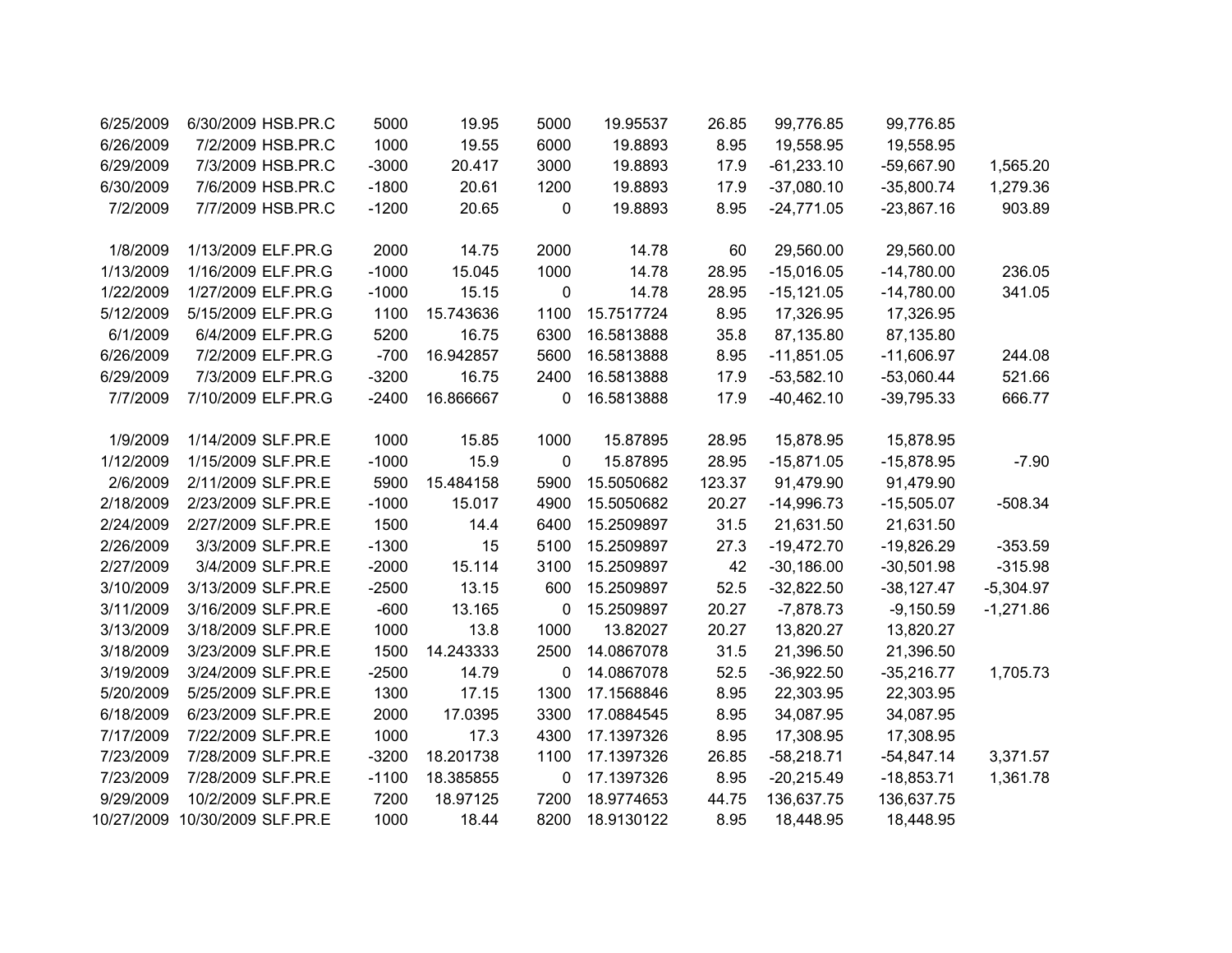|             | 18,481.95    | 18,481.95    | 8.95  | 18.8661576 | 9200 | 18.473    | 1000    | 11/4/2009 SLF.PR.E             | 10/30/2009 |
|-------------|--------------|--------------|-------|------------|------|-----------|---------|--------------------------------|------------|
|             | 41,930.00    | 41,930.00    | 81    | 15.52963   | 2700 | 15.49963  | 2700    | 1/14/2009 SLF.PR.D             | 1/9/2009   |
| 299.48      | $-20,188.52$ | $-20,488.00$ | 39    | 15.52963   | 1400 | 15.79     | $-1300$ | 1/20/2009 SLF.PR.D             | 1/15/2009  |
| 196.52      | $-21,741.48$ | $-21,938.00$ | 42    | 15.52963   | 0    | 15.7      | $-1400$ | 1/26/2009 SLF.PR.D             | 1/21/2009  |
|             | 49,689.00    | 49,689.00    | 96    | 15.527813  | 3200 | 15.497813 | 3200    | 2/2/2009 SLF.PR.D              | 1/28/2009  |
|             | 24,880.00    | 24,880.00    | 48    | 15.5352087 | 4800 | 15.52     | 1600    | 2/2/2009 SLF.PR.D              | 1/28/2009  |
| 369.58      | $-31,070.42$ | $-31,440.00$ | 60    | 15.5352087 | 2800 | 15.75     | $-2000$ | 2/4/2009 SLF.PR.D              | 1/30/2009  |
| $-59.69$    | $-21,749.29$ | $-21,689.60$ | 29.4  | 15.5352087 | 1400 | 15.513571 | $-1400$ | 2/5/2009 SLF.PR.D              | 2/2/2009   |
| $-4.79$     | $-1,553.52$  | $-1,548.73$  | 20.27 | 15.5352087 | 1300 | 15.69     | $-100$  | 2/6/2009 SLF.PR.D              | 2/3/2009   |
|             | 12,432.27    | 12,432.27    | 20.27 | 15.5371625 | 2100 | 15.515    | 800     | 2/9/2009 SLF.PR.D              | 2/4/2009   |
| 4.01        | $-1,553.72$  | $-1,557.73$  | 20.27 | 15.5371625 | 2000 | 15.78     | $-100$  | 2/10/2009 SLF.PR.D             | 2/5/2009   |
| 43.67       | $-31,074.33$ | $-31,118.00$ | 42    | 15.5371625 | 0    | 15.58     | $-2000$ | 2/11/2009 SLF.PR.D             | 2/6/2009   |
|             | 31,033.00    | 31,033.00    | 42    | 15.5165    | 2000 | 15.4955   | 2000    | 2/18/2009 SLF.PR.D             | 2/12/2009  |
|             | 15, 144. 27  | 15,144.27    | 20.27 | 15.3924233 | 3000 | 15.124    | 1000    | 2/20/2009 SLF.PR.D             | 2/17/2009  |
| $-1,459.53$ | $-33,863.33$ | $-32,403.80$ | 46.2  | 15.3924233 | 800  | 14.75     | $-2200$ | 2/23/2009 SLF.PR.D             | 2/18/2009  |
| $-334.21$   | $-12,313.94$ | $-11,979.73$ | 20.27 | 15.3924233 | 0    | 15        | $-800$  | 2/25/2009 SLF.PR.D             | 2/20/2009  |
|             | 11,585.27    | 11,585.27    | 20.27 | 12.8725222 | 900  | 12.85     | 900     | 3/16/2009 SLF.PR.D             | 3/11/2009  |
| 859.46      | $-11,585.27$ | $-12,444.73$ | 20.27 | 12.8725222 | 0    | 13.85     | $-900$  | 3/18/2009 SLF.PR.D             | 3/13/2009  |
|             | 15,810.27    | 15,810.27    | 20.27 | 15.81027   | 1000 | 15.79     | 1000    | 4/28/2009 SLF.PR.D             | 4/23/2009  |
|             | 26,979.70    | 26,979.70    | 35.7  | 15.8481372 | 2700 | 15.849412 | 1700    | 4/29/2009 SLF.PR.D             | 4/24/2009  |
|             | 31,741.00    | 31,741.00    | 42    | 15.8576533 | 4700 | 15.8495   | 2000    | 4/30/2009 SLF.PR.D             | 4/27/2009  |
|             | 27,201.70    | 27,201.70    | 35.7  | 15.8957298 | 6400 | 15.98     | 1700    | 5/5/2009 SLF.PR.D              | 4/30/2009  |
| 2,411.90    | $-58,814.20$ | $-61,226.10$ | 17.9  | 15.8957298 | 2700 | 16.552432 | $-3700$ | 5/8/2009 SLF.PR.D              | 5/5/2009   |
| 3,152.63    | $-42,918.47$ | $-46,071.10$ | 17.9  | 15.8957298 | 0    | 17.07     | $-2700$ | 5/26/2009 SLF.PR.D             | 5/21/2009  |
|             | 61,760.90    | 61,760.90    | 17.9  | 18.7154242 | 3300 | 18.71     | 3300    | 10/5/2009 SLF.PR.D             | 9/30/2009  |
| $-292.87$   | $-20,586.97$ | $-20,294.10$ | 17.9  | 18.7154242 | 2200 | 18.465455 | $-1100$ | 10/23/2009 SLF.PR.D            | 10/20/2009 |
|             | 18,698.95    | 18,698.95    | 8.95  | 18.710276  | 3200 | 18.69     | 1000    | 11/18/2009 SLF.PR.D            | 11/13/2009 |
| 115.93      | $-11,226.17$ | $-11,342.10$ | 17.9  | 18.710276  | 2600 | 18.933333 | $-600$  | 11/24/2009 11/27/2009 SLF.PR.D |            |
|             | 84,584.00    | 84,584.00    | 102   | 24.877647  | 3400 | 24.847647 | 3400    | 1/19/2009 NA.PR.O              | 1/14/2009  |
| 315.00      | $-84,584.00$ | $-84,899.00$ | 102   | 24.877647  | 0    | 25.000294 | $-3400$ | 1/26/2009 NA.PR.O              | 1/21/2009  |
|             | 5,508.95     | 5,508.95     | 8.95  | 27.54475   | 200  | 27.5      | 200     | 7/23/2009 NA.PR.O              | 7/20/2009  |
|             | 24,983.95    | 24,983.95    | 8.95  | 27.7208182 | 1100 | 27.75     | 900     | 8/10/2009 NA.PR.O              | 8/5/2009   |
|             |              |              |       |            |      |           |         |                                |            |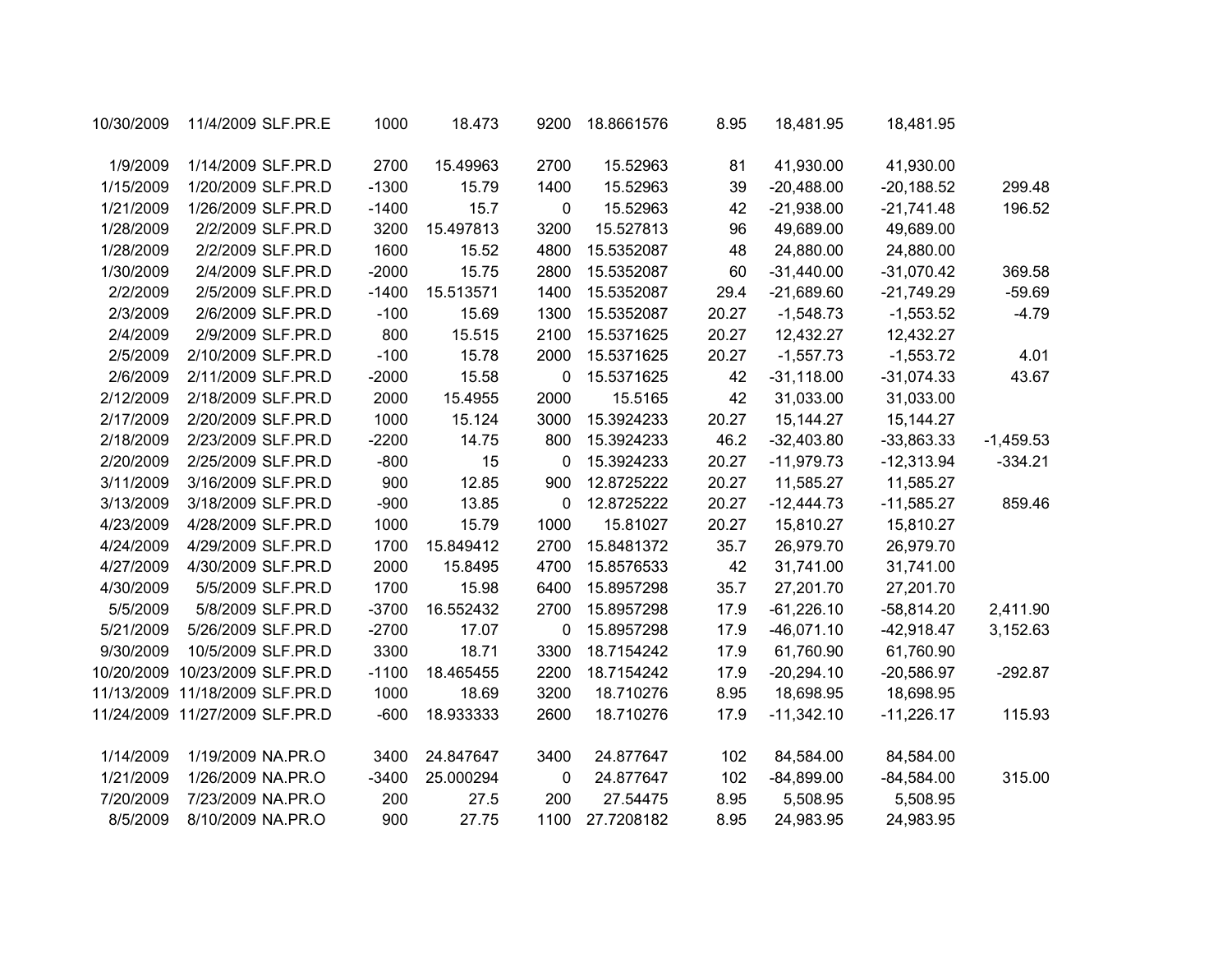| 8/13/2009 | 8/18/2009 NA.PR.O  | $-1100$ | 27.819091 | 0            | 27.7208182 | 8.95  | $-30,592.05$  | $-30,492.90$  | 99.15     |
|-----------|--------------------|---------|-----------|--------------|------------|-------|---------------|---------------|-----------|
| 8/17/2009 | 8/20/2009 NA.PR.O  | 1300    | 27.92     | 1300         | 27.9268846 | 8.95  | 36,304.95     | 36,304.95     |           |
| 8/21/2009 | 8/26/2009 NA.PR.O  | $-500$  | 28        | 800          | 27.9268846 | 8.95  | $-13,991.05$  | $-13,963.44$  | 27.61     |
| 8/25/2009 | 8/28/2009 NA.PR.O  | $-800$  | 27.8      | 0            | 27.9268846 | 8.95  | $-22,231.05$  | $-22,341.51$  | $-110.46$ |
| 9/9/2009  | 9/14/2009 NA.PR.O  | 1000    | 27.49     | 1000         | 27.49895   | 8.95  | 27,498.95     | 27,498.95     |           |
| 9/10/2009 | 9/15/2009 NA.PR.O  | 2800    | 27.51     | 3800         | 27.5144211 | 27.85 | 77,055.85     | 77,055.85     |           |
| 9/16/2009 | 9/21/2009 NA.PR.O  | $-3800$ | 27.728947 | 0            | 27.5144211 | 17.9  | $-105,352.10$ | $-104,554.80$ | 797.30    |
| 9/22/2009 | 9/25/2009 NA.PR.O  | 1000    | 27.75     | 1000         | 27.75895   | 8.95  | 27,758.95     | 27,758.95     |           |
| 10/6/2009 | 10/9/2009 NA.PR.O  | $-1000$ | 27.77     | 0            | 27.75895   | 8.95  | $-27,761.05$  | $-27,758.95$  | 2.10      |
| 1/19/2009 | 1/22/2009 TD.PR.P  | 1000    | 19.65     | 1000         | 19.67895   | 28.95 | 19,678.95     | 19,678.95     |           |
| 1/23/2009 | 1/28/2009 TD.PR.P  | $-1000$ | 19.8      | 0            | 19.67895   | 28.95 | $-19,771.05$  | $-19,678.95$  | 92.10     |
| 1/20/2009 | 1/23/2009 BMO.PR.J | 2000    | 16.9495   | 2000         | 16.9795    | 60    | 33,959.00     | 33,959.00     |           |
| 1/22/2009 | 1/27/2009 BMO.PR.J | 2000    | 16.9      | 4000         | 16.95475   | 60    | 33,860.00     | 33,860.00     |           |
| 1/23/2009 | 1/28/2009 BMO.PR.J | 1000    | 16.75     | 5000         | 16.91959   | 28.95 | 16,778.95     | 16,778.95     |           |
| 1/27/2009 | 1/30/2009 BMO.PR.J | $-3600$ | 16.805    | 1400         | 16.91959   | 108   | $-60,390.00$  | $-60,910.52$  | $-520.52$ |
| 1/28/2009 | 2/2/2009 BMO.PR.J  | $-1400$ | 17.24     | 0            | 16.91959   | 42    | $-24,094.00$  | $-23,687.43$  | 406.57    |
| 1/21/2009 | 1/26/2009 TD.PR.E  | 3300    | 25.071212 | 3300         | 25.101212  | 99    | 82,834.00     | 82,834.00     |           |
| 1/28/2009 | 2/2/2009 TD.PR.E   | $-2000$ | 25.03     | 1300         | 25.101212  | 60    | $-50,000.00$  | $-50,202.42$  | $-202.42$ |
| 1/30/2009 | 2/4/2009 TD.PR.E   | $-1300$ | 25.04     | 0            | 25.101212  | 39    | $-32,513.00$  | $-32,631.58$  | $-118.58$ |
| 9/16/2009 | 9/21/2009 TD.PR.E  | 500     | 27.8      | 500          | 27.8179    | 8.95  | 13,908.95     | 13,908.95     |           |
| 9/23/2009 | 9/28/2009 TD.PR.E  | $-500$  | 27.8      | 0            | 27.8179    | 8.95  | $-13,891.05$  | $-13,908.95$  | $-17.90$  |
| 1/26/2009 | 1/29/2009 CM.PR.I  | 4400    | 16.311364 | 4400         | 16.341364  | 132   | 71,902.00     | 71,902.00     |           |
| 2/6/2009  | 2/11/2009 CM.PR.I  | $-300$  | 16.463333 | 4100         | 16.341364  | 20.27 | $-4,918.73$   | $-4,902.41$   | 16.32     |
| 2/12/2009 | 2/18/2009 CM.PR.I  | $-1900$ | 16.73     | 2200         | 16.341364  | 39.9  | $-31,747.10$  | $-31,048.59$  | 698.51    |
| 2/13/2009 | 2/19/2009 CM.PR.I  | $-2200$ | 16.671364 | 0            | 16.341364  | 46.2  | $-36,630.80$  | $-35,951.00$  | 679.80    |
| 2/25/2009 | 3/2/2009 CM.PR.I   | 1600    | 16.069875 | 1600         | 16.091     | 33.8  | 25,745.60     | 25,745.60     |           |
| 2/26/2009 | 3/3/2009 CM.PR.I   | 1000    | 16.09     | 2600         | 16.0984115 | 20.27 | 16,110.27     | 16,110.27     |           |
| 3/3/2009  | 3/6/2009 CM.PR.I   | $-800$  | 15.425    | 1800         | 16.0984115 | 20.27 | $-12,319.73$  | $-12,878.73$  | $-559.00$ |
| 3/4/2009  | 3/9/2009 CM.PR.I   | 800     | 15.5      | 2600         | 15.9220811 | 20.27 | 12,420.27     | 12,420.27     |           |
| 4/15/2009 | 4/20/2009 CM.PR.I  | $-2600$ | 17.108845 | $\mathbf{0}$ | 15.9220811 | 54.6  | $-44,428.40$  | $-41,397.41$  | 3,030.99  |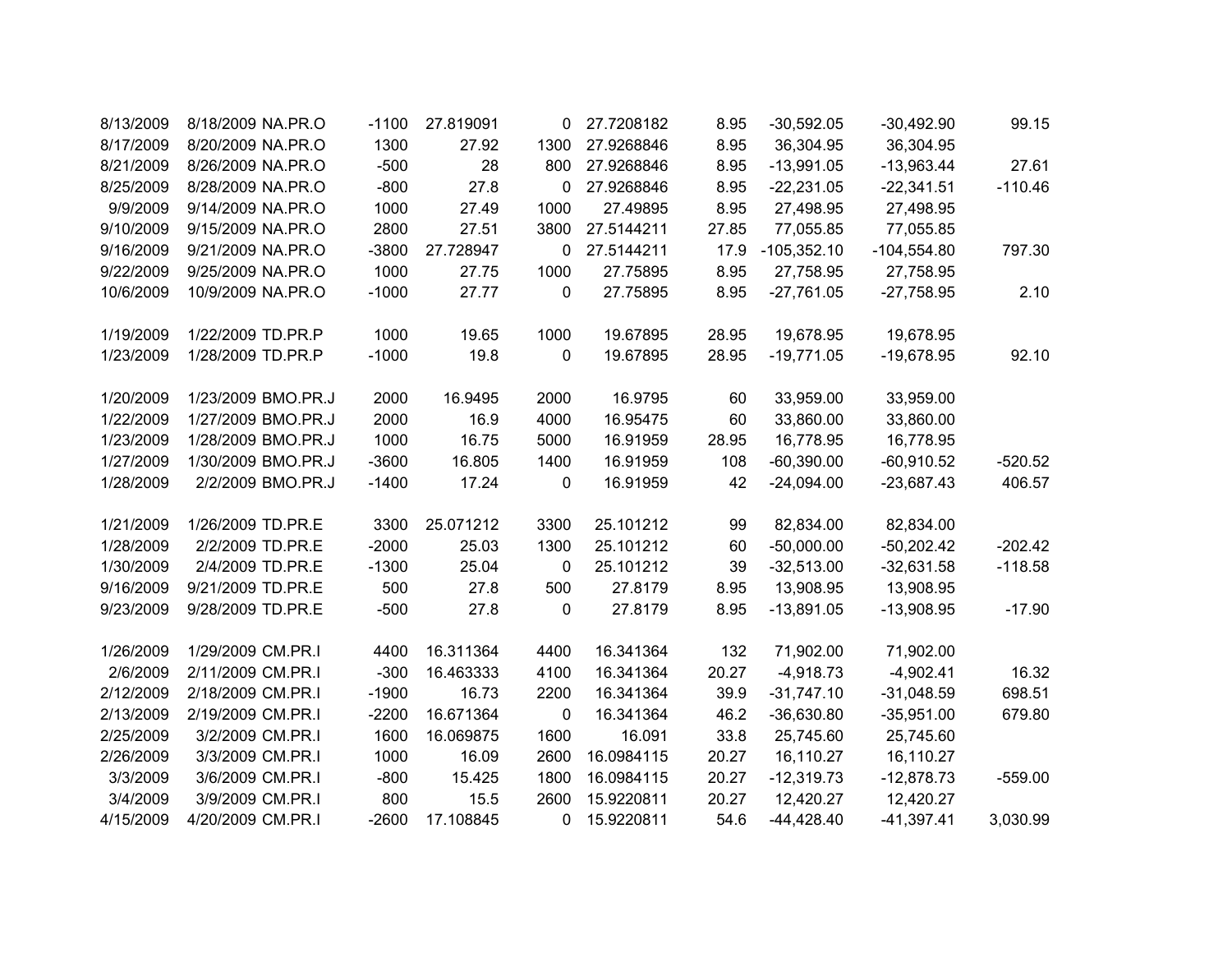| 5/29/2009  | 6/3/2009 CM.PR.I   | 2000    | 18.39     | 2000        | 18.394475  | 8.95  | 36,788.95    | 36,788.95    |           |
|------------|--------------------|---------|-----------|-------------|------------|-------|--------------|--------------|-----------|
| 6/25/2009  | 6/30/2009 CM.PR.I  | 1000    | 18.45     | 3000        | 18.4159667 | 8.95  | 18,458.95    | 18,458.95    |           |
| 6/29/2009  | 7/3/2009 CM.PR.I   | 1000    | 18.314    | 4000        | 18.3927125 | 8.95  | 18,322.95    | 18,322.95    |           |
| 6/30/2009  | 7/6/2009 CM.PR.I   | $-200$  | 18.34     | 3800        | 18.3927125 | 8.95  | $-3,659.05$  | $-3,678.54$  | $-19.49$  |
| 7/7/2009   | 7/10/2009 CM.PR.I  | 4700    | 18.091532 | 8500        | 18.2303656 | 35.6  | 85,065.80    | 85,065.80    |           |
| 7/17/2009  | 7/22/2009 CM.PR.I  | $-1000$ | 18.52     | 7500        | 18.2303656 | 8.95  | $-18,511.05$ | $-18,230.37$ | 280.68    |
| 7/20/2009  | 7/23/2009 CM.PR.I  | $-1500$ | 18.642667 | 6000        | 18.2303656 | 17.9  | $-27,946.10$ | $-27,345.55$ | 600.55    |
| 10/6/2009  | 10/9/2009 CM.PR.I  | $-3100$ | 20.007097 | 2900        | 18.2303656 | 17.9  | $-62,004.10$ | $-56,514.13$ | 5,489.97  |
| 10/26/2009 | 10/29/2009 CM.PR.I | 2000    | 19.56     | 4900        | 18.7749001 | 8.95  | 39,128.95    | 39,128.95    |           |
| 11/4/2009  | 11/9/2009 CM.PR.I  | 700     | 19.824571 | 5600        | 18.9069339 | 4.62  | 13,881.82    | 13,881.82    |           |
| 11/4/2009  | 11/9/2009 CM.PR.I  | 600     | 19.808    | 6200        | 18.9948323 | 4.33  | 11,889.13    | 11,889.13    |           |
|            |                    |         |           |             |            |       |              |              |           |
| 1/30/2009  | 2/4/2009 BNS.PR.X  | 2500    | 24.9132   | 2500        | 24.9432    | 75    | 62,358.00    | 62,358.00    |           |
| 2/2/2009   | 2/5/2009 BNS.PR.X  | $-2500$ | 24.95     | $\pmb{0}$   | 24.9432    | 52.5  | $-62,322.50$ | $-62,358.00$ | $-35.50$  |
| 7/31/2009  | 8/6/2009 BNS.PR.X  | 1000    | 27.543    | 1000        | 27.55195   | 8.95  | 27,551.95    | 27,551.95    |           |
| 8/5/2009   | 8/10/2009 BNS.PR.X | 2300    | 27.69     | 3300        | 27.6535909 | 17.9  | 63,704.90    | 63,704.90    |           |
| 8/7/2009   | 8/12/2009 BNS.PR.X | $-100$  | 27.72     | 3200        | 27.6535909 | 8.95  | $-2,763.05$  | $-2,765.36$  | $-2.31$   |
| 8/10/2009  | 8/13/2009 BNS.PR.X | $-2000$ | 27.7      | 1200        | 27.6535909 | 17.9  | $-55,382.10$ | $-55,307.18$ | 74.92     |
| 8/11/2009  | 8/14/2009 BNS.PR.X | 1800    | 27.75     | 3000        | 27.7144197 | 8.95  | 49,958.95    | 49,958.95    |           |
| 8/12/2009  | 8/17/2009 BNS.PR.X | $-700$  | 27.8      | 2300        | 27.7144197 | 8.95  | $-19,451.05$ | $-19,400.09$ | 50.96     |
| 8/14/2009  | 8/19/2009 BNS.PR.X | $-2300$ | 27.85     | $\mathbf 0$ | 27.7144197 | 17.9  | $-64,037.10$ | $-63,743.17$ | 293.93    |
|            |                    |         |           |             |            |       |              |              |           |
| 2/6/2009   | 2/11/2009 IAG.PR.C | 1000    | 21.8      | 1000        | 21.82027   | 20.27 | 21,820.27    | 21,820.27    |           |
| 2/20/2009  | 2/25/2009 IAG.PR.C | 2000    | 21.51     | 3000        | 21.6274233 | 42    | 43,062.00    | 43,062.00    |           |
| 2/24/2009  | 2/27/2009 IAG.PR.C | 200     | 21.51     | 3200        | 21.6264188 | 20.27 | 4,322.27     | 4,322.27     |           |
| 2/25/2009  | 3/2/2009 IAG.PR.C  | 1000    | 21.51     | 4200        | 21.6035262 | 20.27 | 21,530.27    | 21,530.27    |           |
| 3/10/2009  | 3/13/2009 IAG.PR.C | $-1800$ | 21.74     | 2400        | 21.6035262 | 37.8  | $-39,094.20$ | $-38,886.35$ | 207.85    |
| 3/11/2009  | 3/16/2009 IAG.PR.C | $-1000$ | 21.74     | 1400        | 21.6035262 | 20.27 | $-21,719.73$ | $-21,603.53$ | 116.20    |
| 3/12/2009  | 3/17/2009 IAG.PR.C | $-1400$ | 21.5      | 0           | 21.6035262 | 29.4  | $-30,070.60$ | $-30,244.94$ | $-174.34$ |
|            |                    |         |           |             |            |       |              |              |           |
| 2/11/2009  | 2/17/2009 SLF.PR.B | 1700    | 16.649412 | 1700        | 16.670412  | 35.7  | 28,339.70    | 28,339.70    |           |
| 2/17/2009  | 2/20/2009 SLF.PR.B | $-1000$ | 16.57     | 700         | 16.670412  | 20.27 | $-16,549.73$ | $-16,670.41$ | $-120.68$ |
| 2/18/2009  | 2/23/2009 SLF.PR.B | $-700$  | 16.35     | $\mathbf 0$ | 16.670412  | 20.27 | $-11,424.73$ | $-11,669.29$ | $-244.56$ |
| 2/27/2009  | 3/4/2009 SLF.PR.B  | 1500    | 15.65     | 1500        | 15.671     | 31.5  | 23,506.50    | 23,506.50    |           |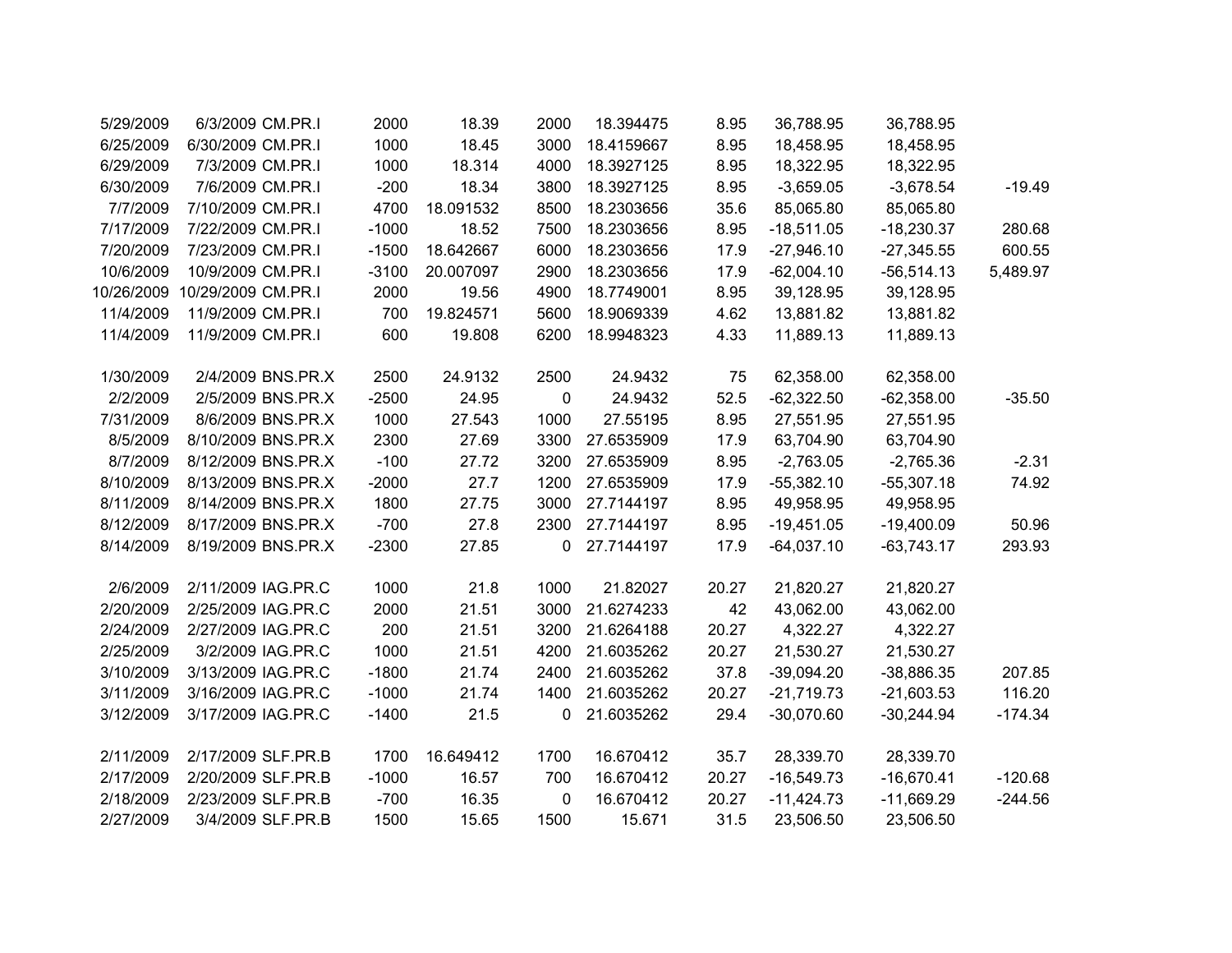|             | 55,084.00     | 55,084.00     | 84    | 14.2891818 | 5500        | 13.75     | 4000    | 3/13/2009 SLF.PR.B             | 3/10/2009 |
|-------------|---------------|---------------|-------|------------|-------------|-----------|---------|--------------------------------|-----------|
| 2,714.55    | $-35,722.95$  | $-38,437.50$  | 52.5  | 14.2891818 | 3000        | 15.396    | $-2500$ | 3/23/2009 SLF.PR.B             | 3/18/2009 |
|             | 15,500.27     | 15,500.27     | 20.27 | 14.5919539 | 4000        | 15.48     | 1000    | 3/24/2009 SLF.PR.B             | 3/19/2009 |
| 1,127.16    | $-18,969.54$  | $-20,096.70$  | 27.3  | 14.5919539 | 2700        | 15.48     | $-1300$ | 3/25/2009 SLF.PR.B             | 3/20/2009 |
| 1,313.98    | $-24,806.32$  | $-26,120.30$  | 35.7  | 14.5919539 | 1000        | 15.385882 | $-1700$ | 3/26/2009 SLF.PR.B             | 3/23/2009 |
|             | 15,516.27     | 15,516.27     | 20.27 | 15.0541119 | 2000        | 15.496    | 1000    | 4/2/2009 SLF.PR.B              | 3/30/2009 |
| 1,529.78    | $-30,108.22$  | $-31,638.00$  | 42    | 15.0541119 | 0           | 15.84     | $-2000$ | 4/3/2009 SLF.PR.B              | 3/31/2009 |
|             | 27,158.95     | 27,158.95     | 8.95  | 18.1059667 | 1500        | 18.1      | 1500    | 5/26/2009 SLF.PR.B             | 5/21/2009 |
|             | 18,088.95     | 18,088.95     | 8.95  | 18.09916   | 2500        | 18.08     | 1000    | 5/26/2009 SLF.PR.B             | 5/21/2009 |
| 17.22       | $-3,619.83$   | $-3,637.05$   | 8.95  | 18.09916   | 2300        | 18.23     | $-200$  | 5/28/2009 SLF.PR.B             | 5/25/2009 |
| 343.98      | $-41,628.07$  | $-41,972.05$  | 8.95  | 18.09916   | 0           | 18.252609 | $-2300$ | 5/29/2009 SLF.PR.B             | 5/26/2009 |
|             | 41,647.90     | 41,647.90     | 17.9  | 18.1077826 | 2300        | 18.1      | 2300    | 6/3/2009 SLF.PR.B              | 5/29/2009 |
|             | 18,158.95     | 18,158.95     | 8.95  | 18.1232879 | 3300        | 18.15     | 1000    | 6/4/2009 SLF.PR.B              | 6/1/2009  |
|             | 30,608.95     | 30,608.95     | 8.95  | 18.08316   | 5000        | 18        | 1700    | 6/8/2009 SLF.PR.B              | 6/3/2009  |
| 297.89      | $-18,083.16$  | $-18,381.05$  | 8.95  | 18.08316   | 4000        | 18.39     | $-1000$ | 6/17/2009 SLF.PR.B             | 6/12/2009 |
| 1,502.61    | $-72,332.64$  | $-73,835.25$  | 44.75 | 18.08316   | 0           | 18.47     | $-4000$ | 6/23/2009 SLF.PR.B             | 6/18/2009 |
|             | 27,983.95     | 27,983.95     | 8.95  | 18.6559667 | 1500        | 18.65     | 1500    | 7/23/2009 SLF.PR.B             | 7/20/2009 |
|             | 9,433.95      | 9,433.95      | 8.95  | 18.70895   | 2000        | 18.85     | 500     | 7/24/2009 SLF.PR.B             | 7/21/2009 |
|             | 18,988.95     | 18,988.95     | 8.95  | 18.8022833 | 3000        | 18.98     | 1000    | 7/27/2009 SLF.PR.B             | 7/22/2009 |
| 58.77       | $-18,802.28$  | $-18,861.05$  | 8.95  | 18.8022833 | 2000        | 18.87     | $-1000$ | 7/28/2009 SLF.PR.B             | 7/23/2009 |
|             | 100,734.80    | 100,734.80    | 34.8  | 18.9505982 | 7300        | 19        | 5300    | 7/28/2009 SLF.PR.B             | 7/23/2009 |
| 9,307.96    | $-104,228.29$ | $-113,536.25$ | 44.75 | 18.9505982 | 1800        | 20.651091 | $-5500$ | 10/2/2009 SLF.PR.B             | 9/29/2009 |
|             | 39,127.90     | 39,127.90     | 17.9  | 19.2734149 | 3800        | 19.555    | 2000    | 10/20/2009 10/23/2009 SLF.PR.B |           |
|             | 34,263.95     | 34,263.95     | 8.95  | 19.5459867 | 5500        | 20.15     | 1700    | 11/16/2009 11/19/2009 SLF.PR.B |           |
|             | 17,918.95     | 17,918.95     | 8.95  | 19.5971682 | 6400        | 19.9      | 900     | 11/24/2009 11/27/2009 SLF.PR.B |           |
|             |               |               |       |            |             |           |         |                                |           |
|             | 21,323.20     | 21,323.20     | 25.2  | 17.769333  | 1200        | 17.748333 | 1200    | 2/19/2009 PWF.PR.L             | 2/13/2009 |
| $-108.40$   | $-21,323.20$  | $-21,214.80$  | 25.2  | 17.769333  | $\mathbf 0$ | 17.7      | $-1200$ | 2/23/2009 PWF.PR.L             | 2/18/2009 |
|             | 21,581.30     | 21,581.30     | 27.3  | 16.601     | 1300        | 16.58     | 1300    | 3/4/2009 PWF.PR.L              | 2/27/2009 |
| $-220.67$   | $-6,640.40$   | $-6,419.73$   | 20.27 | 16.601     | 900         | 16.1      | $-400$  | 3/10/2009 PWF.PR.L             | 3/5/2009  |
| $-1,341.17$ | $-14,940.90$  | $-13,599.73$  | 20.27 | 16.601     | $\mathbf 0$ | 15.133333 | $-900$  | 3/12/2009 PWF.PR.L             | 3/9/2009  |
|             | 21,025.20     | 21,025.20     | 25.2  | 17.521     | 1200        | 17.5      | 1200    | 4/13/2009 PWF.PR.L             | 4/7/2009  |
| 530.60      | $-21,025.20$  | $-21,555.80$  | 25.2  | 17.521     | 0           | 17.984167 | $-1200$ | 4/16/2009 PWF.PR.L             | 4/9/2009  |
|             | 29,033.95     | 29,033.95     | 8.95  | 19.3559667 | 1500        | 19.35     | 1500    | 6/3/2009 PWF.PR.L              | 5/29/2009 |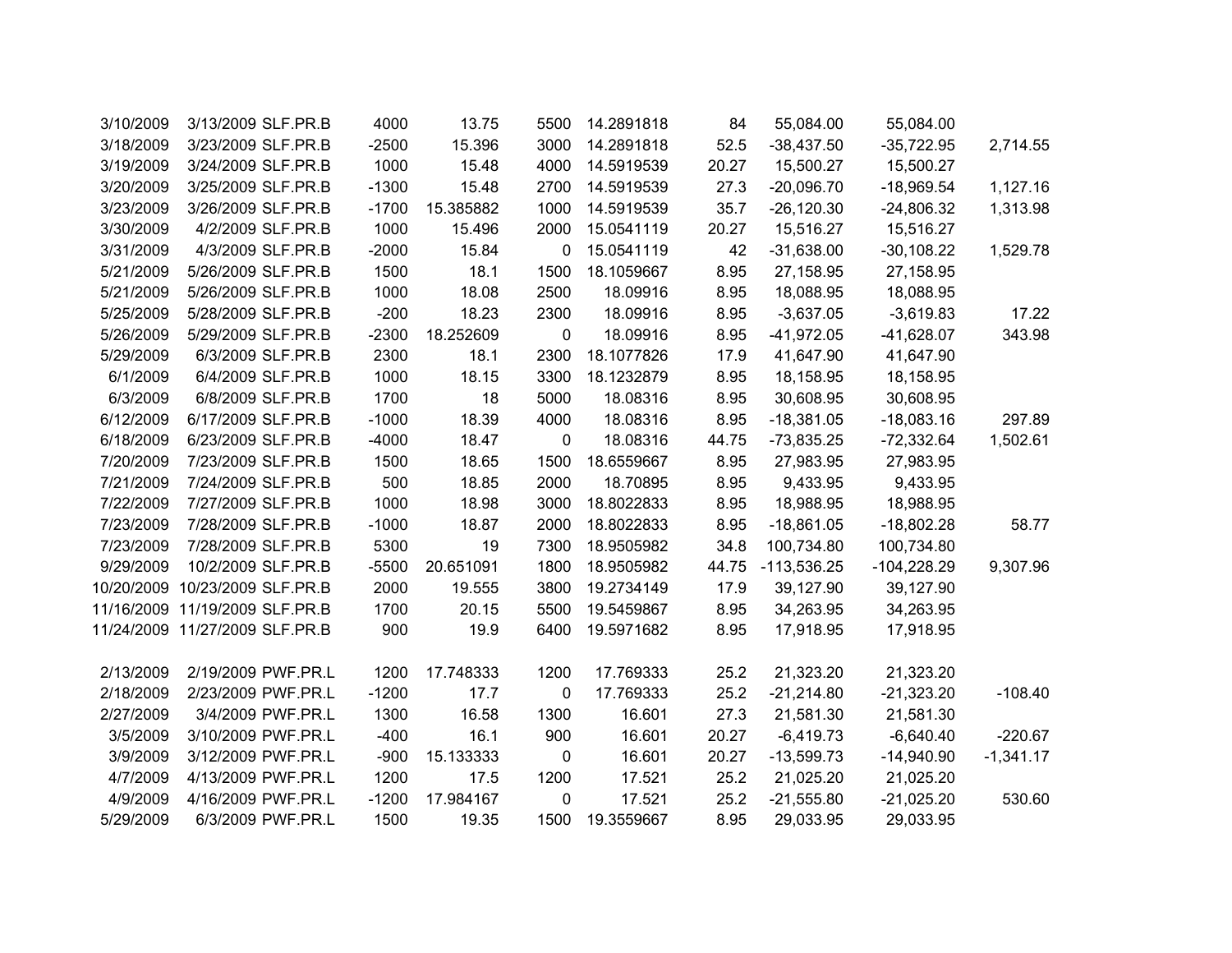| 6/9/2009  | 6/11/2009 PWF.PR.L | $-1500$ | 19.666667 | 0            | 19.3559667 | 8.95  | $-29,491.05$ | $-29,033.95$  | 457.10   |
|-----------|--------------------|---------|-----------|--------------|------------|-------|--------------|---------------|----------|
| 6/17/2009 | 6/22/2009 PWF.PR.L | 1100    | 19.347273 | 1100         | 19.3635457 | 17.9  | 21,299.90    | 21,299.90     |          |
| 6/23/2009 | 6/26/2009 PWF.PR.L | 500     | 19.64     | 1600         | 19.4555314 | 8.95  | 9,828.95     | 9,828.95      |          |
| 6/26/2009 | 7/2/2009 PWF.PR.L  | $-1600$ | 19.833125 | 0            | 19.4555314 | 8.95  | $-31,724.05$ | $-31,128.85$  | 595.20   |
| 8/13/2009 | 8/18/2009 PWF.PR.L | 1000    | 21.883    | 1000         | 21.89195   | 8.95  | 21,891.95    | 21,891.95     |          |
| 8/14/2009 | 8/19/2009 PWF.PR.L | 1600    | 22.185    | 2600         | 22.0757308 | 8.95  | 35,504.95    | 35,504.95     |          |
| 9/9/2009  | 9/14/2009 PWF.PR.L | $-700$  | 22.45     | 1900         | 22.0757308 | 8.95  | $-15,706.05$ | $-15,453.01$  | 253.04   |
| 9/17/2009 | 9/22/2009 PWF.PR.L | $-1000$ | 22.64     | 900          | 22.0757308 | 8.95  | $-22,631.05$ | $-22,075.73$  | 555.32   |
| 9/18/2009 | 9/23/2009 PWF.PR.L | $-900$  | 22.59     | 0            | 22.0757308 | 8.95  | $-20,322.05$ | $-19,868.16$  | 453.89   |
| 2/17/2009 | 2/20/2009 YPG.PR.B | 3200    | 12.66     | 3200         | 12.681     | 67.2  | 40,579.20    | 40,579.20     |          |
| 4/6/2009  | 4/9/2009 YPG.PR.B  | 1400    | 11.75     | 4600         | 12.4040435 | 29.4  | 16,479.40    | 16,479.40     |          |
| 5/4/2009  | 5/7/2009 YPG.PR.B  | $-3600$ | 14.754444 | 1000         | 12.4040435 | 108   | $-53,008.00$ | $-44,654.56$  | 8,353.44 |
| 5/5/2009  | 5/8/2009 YPG.PR.B  | $-1000$ | 14.905    | $\mathbf{0}$ | 12.4040435 | 8.95  | $-14,896.05$ | $-12,404.04$  | 2,492.01 |
| 7/21/2009 | 7/24/2009 YPG.PR.B | 2000    | 16.85     | 2000         | 16.854475  | 8.95  | 33,708.95    | 33,708.95     |          |
| 7/23/2009 | 7/28/2009 YPG.PR.B | 1900    | 16.657895 | 3900         | 16.763295  | 17.9  | 31,667.90    | 31,667.90     |          |
| 7/27/2009 | 7/30/2009 YPG.PR.B | 1000    | 16.971    | 4900         | 16.8075103 | 8.95  | 16,979.95    | 16,979.95     |          |
| 2/18/2009 | 2/23/2009 SLF.PR.C | 700     | 14.998571 | 700          | 15.0275281 | 20.27 | 10,519.27    | 10,519.27     |          |
| 2/20/2009 | 2/25/2009 SLF.PR.C | $-700$  | 15.292857 | 0            | 15.0275281 | 20.27 | $-10,684.73$ | $-10,519.27$  | 165.46   |
| 4/22/2009 | 4/27/2009 SLF.PR.C | 2700    | 15.79963  | 2700         | 15.82063   | 56.7  | 42,715.70    | 42,715.70     |          |
| 4/23/2009 | 4/28/2009 SLF.PR.C | 3900    | 15.71     | 6600         | 15.7676668 | 81.9  | 61,350.90    | 61,350.90     |          |
| 5/4/2009  | 5/7/2009 SLF.PR.C  | $-1600$ | 16.3775   | 5000         | 15.7676668 | 48    | $-26,156.00$ | $-25,228.27$  | 927.73   |
| 5/5/2009  | 5/8/2009 SLF.PR.C  | $-1800$ | 16.586111 | 3200         | 15.7676668 | 17.9  | $-29,837.10$ | $-28,381.80$  | 1,455.30 |
| 5/6/2009  | 5/11/2009 SLF.PR.C | $-1000$ | 16.55     | 2200         | 15.7676668 | 8.95  | $-16,541.05$ | $-15,767.67$  | 773.38   |
| 5/12/2009 | 5/15/2009 SLF.PR.C | $-1000$ | 16.8      | 1200         | 15.7676668 | 8.95  | $-16,791.05$ | $-15,767.67$  | 1,023.38 |
| 5/15/2009 | 5/21/2009 SLF.PR.C | 3900    | 16.718718 | 5100         | 16.500402  | 27.85 | 65,230.85    | 65,230.85     |          |
| 5/19/2009 | 5/22/2009 SLF.PR.C | 1500    | 16.796667 | 6600         | 16.569091  | 8.95  | 25,203.95    | 25,203.95     |          |
| 5/25/2009 | 5/28/2009 SLF.PR.C | $-1000$ | 16.79     | 5600         | 16.569091  | 8.95  | $-16,781.05$ | $-16,569.09$  | 211.96   |
| 6/2/2009  | 6/5/2009 SLF.PR.C  | 1000    | 16.8      | 6600         | 16.6054333 | 8.95  | 16,808.95    | 16,808.95     |          |
| 6/12/2009 | 6/17/2009 SLF.PR.C | $-700$  | 17.05     | 5900         | 16.6054333 | 8.95  | $-11,926.05$ | $-11,623.80$  | 302.25   |
| 6/16/2009 | 6/19/2009 SLF.PR.C | $-1000$ | 17.032    | 4900         | 16.6054333 | 8.95  | $-17,023.05$ | $-16,605.43$  | 417.62   |
| 7/17/2009 | 7/22/2009 SLF.PR.C | $-1000$ | 17.5      | 3900         | 16.6054333 | 8.95  | $-17,491.05$ | $-16,605.43$  | 885.62   |
| 7/20/2009 | 7/23/2009 SLF.PR.C | $-2600$ | 17.616154 | 1300         | 16.6054333 | 17.9  | $-45,784.10$ | $-43, 174.13$ | 2,609.97 |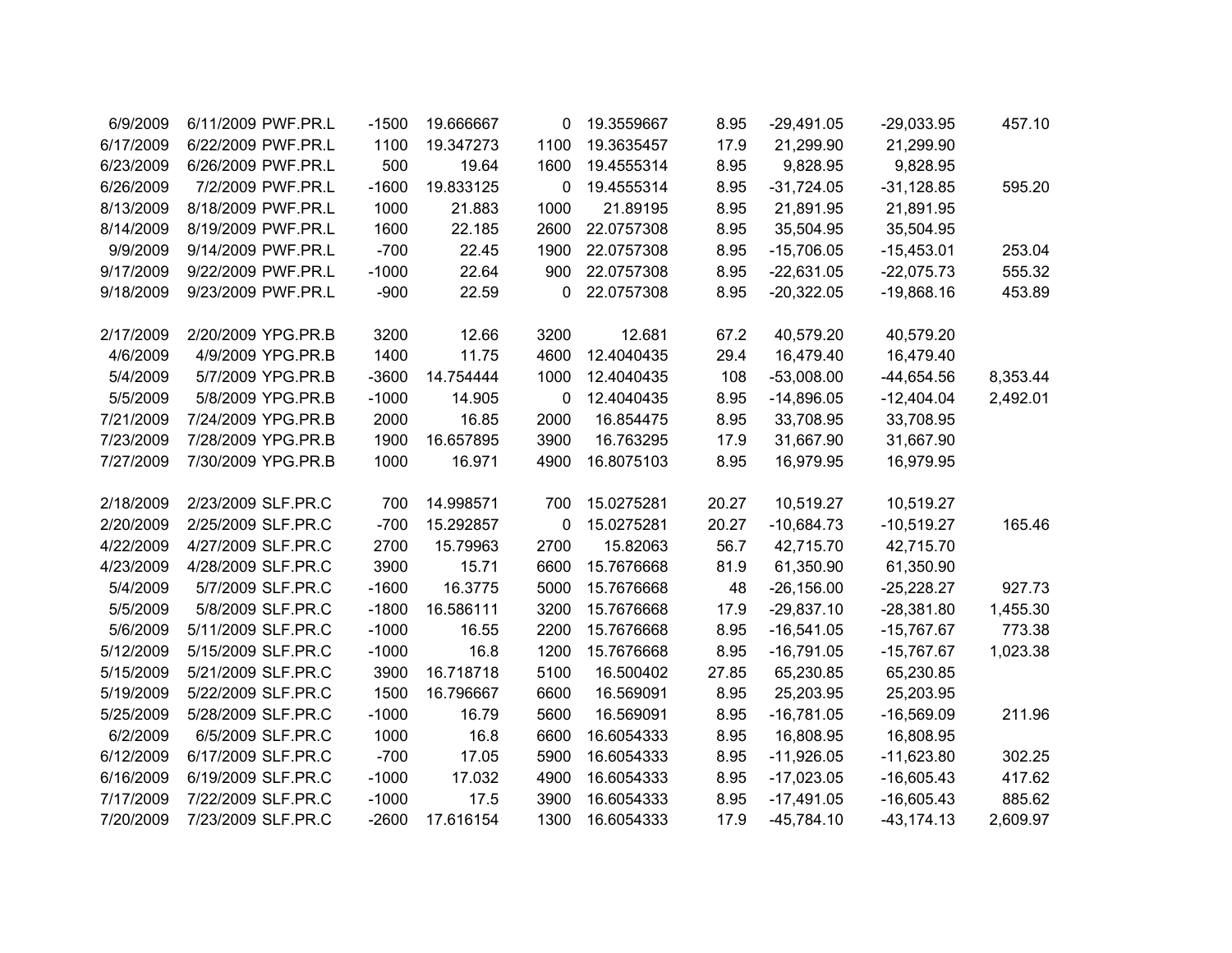| 7/21/2009 | 7/24/2009 SLF.PR.C             | $-300$  | 17.95     | 1000        | 16.6054333 | 8.95  | $-5,376.05$  | $-4,981.63$  | 394.42    |
|-----------|--------------------------------|---------|-----------|-------------|------------|-------|--------------|--------------|-----------|
| 7/22/2009 | 7/27/2009 SLF.PR.C             | $-1000$ | 18.064    | $\mathbf 0$ | 16.6054333 | 8.95  | $-18,055.05$ | $-16,605.43$ | 1,449.62  |
| 9/29/2009 | 10/2/2009 SLF.PR.C             | 3000    | 18.858    | 3000        | 18.86546   | 22.38 | 56,596.38    | 56,596.38    |           |
| 9/29/2009 | 10/2/2009 SLF.PR.C             | 1000    | 18.87     | 4000        | 18.8677125 | 4.47  | 18,874.47    | 18,874.47    |           |
|           | 10/20/2009 10/23/2009 SLF.PR.C | $-1000$ | 18.442    | 3000        | 18.8677125 | 8.95  | $-18,433.05$ | $-18,867.71$ | $-434.66$ |
|           | 10/27/2009 10/30/2009 SLF.PR.C | $-400$  | 18.54     | 2600        | 18.8677125 | 8.95  | $-7,407.05$  | $-7,547.09$  | $-140.04$ |
|           | 11/13/2009 11/18/2009 SLF.PR.C | $-900$  | 19.15     | 1700        | 18.8677125 | 8.95  | $-17,226.05$ | $-16,980.94$ | 245.11    |
|           | 11/16/2009 11/19/2009 SLF.PR.C | $-1700$ | 19.2      | $\mathbf 0$ | 18.8677125 | 8.95  | $-32,631.05$ | $-32,075.11$ | 555.94    |
|           |                                |         |           |             |            |       |              |              |           |
| 2/19/2009 | 2/24/2009 CM.PR.H              | 4100    | 16.540244 | 4100        | 16.561244  | 86.1  | 67,901.10    | 67,901.10    |           |
| 2/25/2009 | 3/2/2009 CM.PR.H               | $-1800$ | 16.513889 | 2300        | 16.561244  | 37.8  | $-29,687.20$ | $-29,810.24$ | $-123.04$ |
| 3/2/2009  | 3/5/2009 CM.PR.H               | $-700$  | 16.107143 | 1600        | 16.561244  | 20.27 | $-11,254.73$ | $-11,592.87$ | $-338.14$ |
| 3/9/2009  | 3/12/2009 CM.PR.H              | 800     | 15.295    | 2400        | 16.1476085 | 20.27 | 12,256.27    | 12,256.27    |           |
| 3/10/2009 | 3/15/2009 CM.PR.H              | 2800    | 15.296786 | 5200        | 15.700781  | 58.8  | 42,889.80    | 42,889.80    |           |
| 4/2/2009  | 4/7/2009 CM.PR.H               | $-700$  | 16.85     | 4500        | 15.700781  | 20.27 | $-11,774.73$ | $-10,990.55$ | 784.18    |
| 4/3/2009  | 4/8/2009 CM.PR.H               | $-1100$ | 16.93     | 3400        | 15.700781  | 23.1  | $-18,599.90$ | $-17,270.86$ | 1,329.04  |
| 4/8/2009  | 4/14/2009 CM.PR.H              | $-2500$ | 16.9984   | 900         | 15.700781  | 52.5  | $-42,443.50$ | $-39,251.95$ | 3,191.55  |
| 4/13/2009 | 4/16/2009 CM.PR.H              | $-900$  | 17.261111 | 0           | 15.700781  | 20.27 | $-15,514.73$ | $-14,130.70$ | 1,384.03  |
| 6/10/2009 | 6/15/2009 CM.PR.H              | 1500    | 18.88     | 1500        | 18.8859667 | 8.95  | 28,328.95    | 28,328.95    |           |
| 6/11/2009 | 6/16/2009 CM.PR.H              | 1200    | 18.981667 | 2700        | 18.931815  | 8.95  | 22,786.95    | 22,786.95    |           |
| 6/12/2009 | 6/17/2009 CM.PR.H              | 3900    | 18.966667 | 6600        | 18.9564775 | 26.85 | 73,996.85    | 73,996.85    |           |
| 6/25/2009 | 6/30/2009 CM.PR.H              | $-2400$ | 18.734583 | 4200        | 18.9564775 | 17.9  | $-44,945.10$ | $-45,495.55$ | $-550.45$ |
| 6/26/2009 | 7/2/2009 CM.PR.H               | 1000    | 18.65     | 5200        | 18.8992607 | 8.95  | 18,658.95    | 18,658.95    |           |
| 6/29/2009 | 7/3/2009 CM.PR.H               | 1000    | 18.65     | 6200        | 18.8605009 | 8.95  | 18,658.95    | 18,658.95    |           |
| 6/30/2009 | 7/6/2009 CM.PR.H               | $-300$  | 18.64     | 5900        | 18.8605009 | 6.71  | $-5,585.29$  | $-5,658.15$  | $-72.86$  |
| 6/30/2009 | 7/6/2009 CM.PR.H               | $-100$  | 18.65     | 5800        | 18.8605009 | 2.24  | $-1,862.76$  | $-1,886.05$  | $-23.29$  |
| 7/2/2009  | 7/7/2009 CM.PR.H               | $-1200$ | 18.56     | 4600        | 18.8605009 | 8.95  | $-22,263.05$ | $-22,632.60$ | $-369.55$ |
| 7/7/2009  | 7/10/2009 CM.PR.H              | 1700    | 18.532353 | 6300        | 18.7747943 | 17.9  | 31,522.90    | 31,522.90    |           |
| 7/20/2009 | 7/23/2009 CM.PR.H              | $-3000$ | 18.937667 | 3300        | 18.7747943 | 17.9  | $-56,795.10$ | $-56,324.38$ | 470.72    |
| 7/20/2009 | 7/23/2009 CM.PR.H              | $-1200$ | 19.07     | 2100        | 18.7747943 | 8.95  | $-22,875.05$ | $-22,529.75$ | 345.30    |
| 7/22/2009 | 7/27/2009 CM.PR.H              | 1000    | 19.18     | 3100        | 18.9083929 | 8.95  | 19,188.95    | 19,188.95    |           |
| 8/10/2009 | 8/13/2009 CM.PR.H              | 1000    | 20.3      | 4100        | 19.2499922 | 8.95  | 20,308.95    | 20,308.95    |           |
| 8/24/2009 | 8/27/2009 CM.PR.H              | $-200$  | 21.75     | 3900        | 19.2499922 | 5.97  | $-4,344.03$  | $-3,850.00$  | 494.03    |
| 8/24/2009 | 8/27/2009 CM.PR.H              | $-100$  | 21.76     | 3800        | 19.2499922 | 2.98  | $-2,173.02$  | $-1,925.00$  | 248.02    |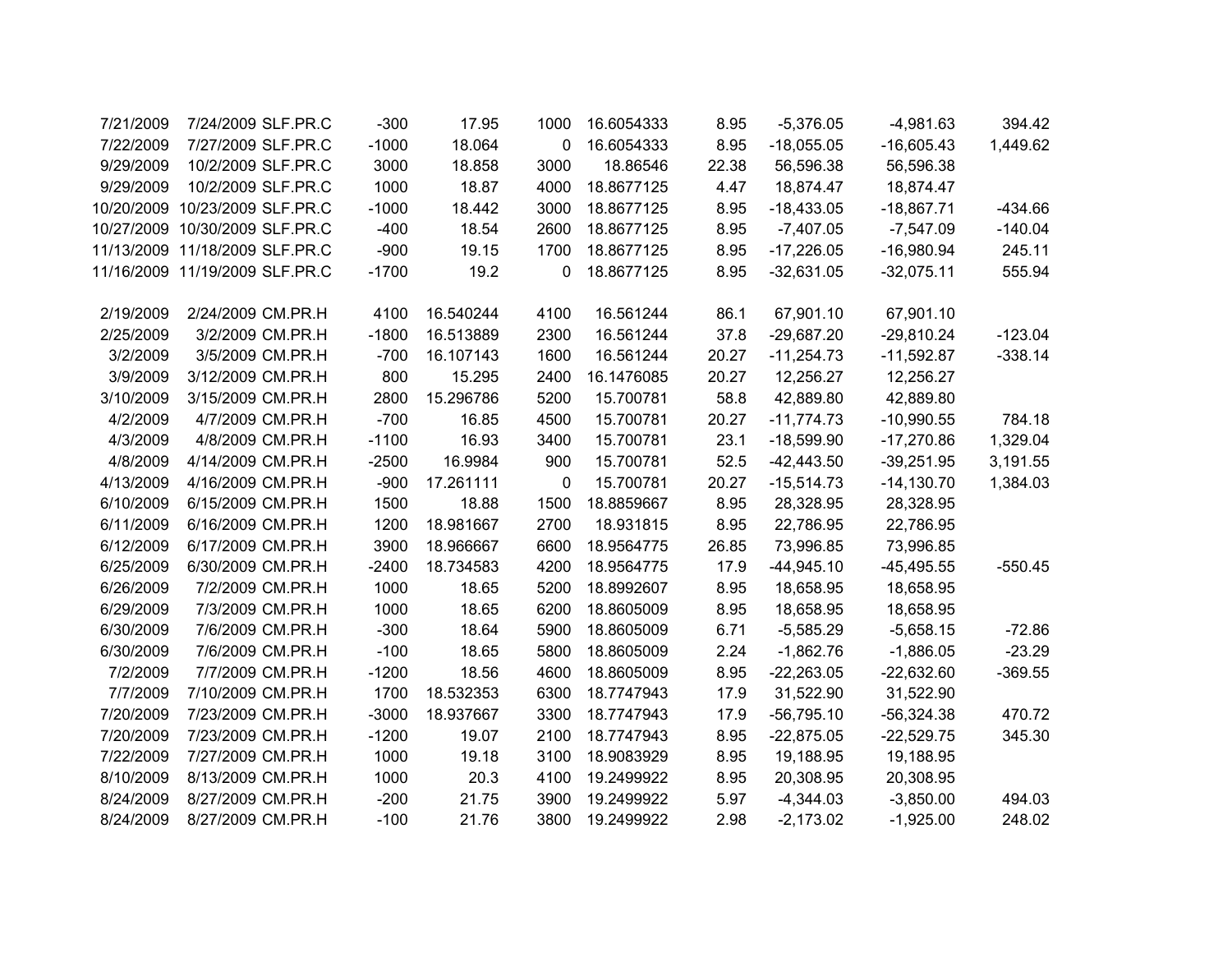| 9/9/2009   | 9/14/2009 CM.PR.H             | 1000    | 21.07     | 4800 | 19.6310251 | 8.95  | 21,078.95    | 21,078.95    |             |
|------------|-------------------------------|---------|-----------|------|------------|-------|--------------|--------------|-------------|
| 9/11/2009  | 9/16/2009 CM.PR.H             | 1000    | 20.968    | 5800 | 19.8630811 | 8.95  | 20,976.95    | 20,976.95    |             |
| 10/27/2009 | 10/30/2009 CM.PR.H            | 2000    | 19.91     | 7800 | 19.8774065 | 17.9  | 39,837.90    | 39,837.90    |             |
| 12/4/2009  | 12/9/2009 CM.PR.H             | $-2300$ | 20.85     | 5500 | 19.8774065 | 8.95  | $-47,946.05$ | $-45,718.03$ | 2,228.02    |
| 2/23/2009  | 2/26/2009 CM.PR.J             | 1900    | 15.41     | 1900 | 15.431     | 39.9  | 29,318.90    | 29,318.90    |             |
| 2/25/2009  | 3/2/2009 CM.PR.J              | 2000    | 15.26     | 3900 | 15.3540769 | 42    | 30,562.00    | 30,562.00    |             |
| 3/2/2009   | 3/5/2009 CM.PR.J              | 300     | 14.6      | 4200 | 15.3050405 | 20.27 | 4,400.27     | 4,400.27     |             |
| 3/4/2009   | 3/9/2009 CM.PR.J              | $-800$  | 14.875    | 3400 | 15.3050405 | 20.27 | $-11,879.73$ | $-12,244.03$ | $-364.30$   |
| 3/9/2009   | 3/12/2009 CM.PR.J             | $-1600$ | 14.5      | 1800 | 15.3050405 | 33.6  | $-23,166.40$ | $-24,488.06$ | $-1,321.66$ |
| 3/10/2009  | 3/13/2009 CM.PR.J             | $-1800$ | 14.504444 | 0    | 15.3050405 | 37.8  | $-26,070.20$ | $-27,549.07$ | $-1,478.87$ |
| 8/14/2009  | 8/19/2009 CM.PR.J             | 1000    | 19.61     | 1000 | 19.61895   | 8.95  | 19,618.95    | 19,618.95    |             |
| 9/17/2009  | 9/22/2009 CM.PR.J             | $-1000$ | 19.788    | 0    | 19.61895   | 8.95  | $-19,779.05$ | $-19,618.95$ | 160.10      |
|            | 11/10/2009 11/15/2009 CM.PR.J | 2000    | 19        | 2000 | 19.00895   | 17.9  | 38,017.90    | 38,017.90    |             |
|            | 11/12/2009 11/17/2009 CM.PR.J | 3000    | 19.094    | 5000 | 19.06535   | 26.85 | 57,308.85    | 57,308.85    |             |
|            | 11/20/2009 11/25/2009 CM.PR.J | $-2000$ | 19.53     | 3000 | 19.06535   | 17.9  | $-39,042.10$ | $-38,130.70$ | 911.40      |
| 2/24/2009  | 2/27/2009 PWF.PR.K            | 1000    | 16.2      | 1000 | 16.22027   | 20.27 | 16,220.27    | 16,220.27    |             |
| 2/27/2009  | 3/4/2009 PWF.PR.K             | 1000    | 16.1      | 2000 | 16.17027   | 20.27 | 16,120.27    | 16,120.27    |             |
| 3/5/2009   | 3/9/2009 PWF.PR.K             | 600     | 15.396667 | 2600 | 15.9995424 | 20.27 | 9,258.27     | 9,258.27     |             |
| 3/9/2009   | 3/12/2009 PWF.PR.K            | 1000    | 14.25     | 3600 | 15.5191889 | 20.27 | 14,270.27    | 14,270.27    |             |
| 3/16/2009  | 3/19/2009 PWF.PR.K            | 2300    | 14.991304 | 5900 | 15.3215897 | 48.3  | 34,528.30    | 34,528.30    |             |
| 3/30/2009  | 4/2/2009 PWF.PR.K             | $-5900$ | 15.816102 | 0    | 15.3215897 | 123.9 | $-93,191.10$ | $-90,397.38$ | 2,793.72    |
| 5/29/2009  | 6/3/2009 PWF.PR.K             | 1500    | 18.7      | 1500 | 18.7119333 | 17.9  | 28,067.90    | 28,067.90    |             |
| 6/1/2009   | 6/4/2009 PWF.PR.K             | 1900    | 18.930526 | 3400 | 18.8367204 | 8.95  | 35,976.95    | 35,976.95    |             |
| 6/8/2009   | 6/10/2009 PWF.PR.K            | $-1000$ | 19.13     | 2400 | 18.8367204 | 8.95  | $-19,121.05$ | $-18,836.72$ | 284.33      |
| 6/9/2009   | 6/12/2009 PWF.PR.K            | $-100$  | 19.2      | 2300 | 18.8367204 | 8.95  | $-1,911.05$  | $-1,883.67$  | 27.38       |
| 6/12/2009  | 6/17/2009 PWF.PR.K            | 2000    | 18.87     | 4300 | 18.8563621 | 17.9  | 37,757.90    | 37,757.90    |             |
| 6/15/2009  | 6/18/2009 PWF.PR.K            | 1200    | 18.75     | 5500 | 18.8364104 | 17.9  | 22,517.90    | 22,517.90    |             |
| 6/18/2009  | 6/23/2009 PWF.PR.K            | $-3200$ | 19.022253 | 2300 | 18.8364104 | 26.85 | $-60,844.36$ | $-60,276.51$ | 567.85      |
| 6/18/2009  | 6/23/2009 PWF.PR.K            | $-1100$ | 19.090718 | 1200 | 18.8364104 | 17.9  | $-20,981.89$ | $-20,720.05$ | 261.84      |
| 6/19/2009  | 6/24/2009 PWF.PR.K            | $-700$  | 19.24     | 500  | 18.8364104 | 8.95  | $-13,459.05$ | $-13,185.49$ | 273.56      |
| 6/29/2009  | 7/2/2009 PWF.PR.K             | 2000    | 19.12     | 2500 | 19.0704421 | 17.9  | 38,257.90    | 38,257.90    |             |
| 7/3/2009   | 7/8/2009 PWF.PR.K             | 100     | 19        | 2600 | 19.0711751 | 8.95  | 1,908.95     | 1,908.95     |             |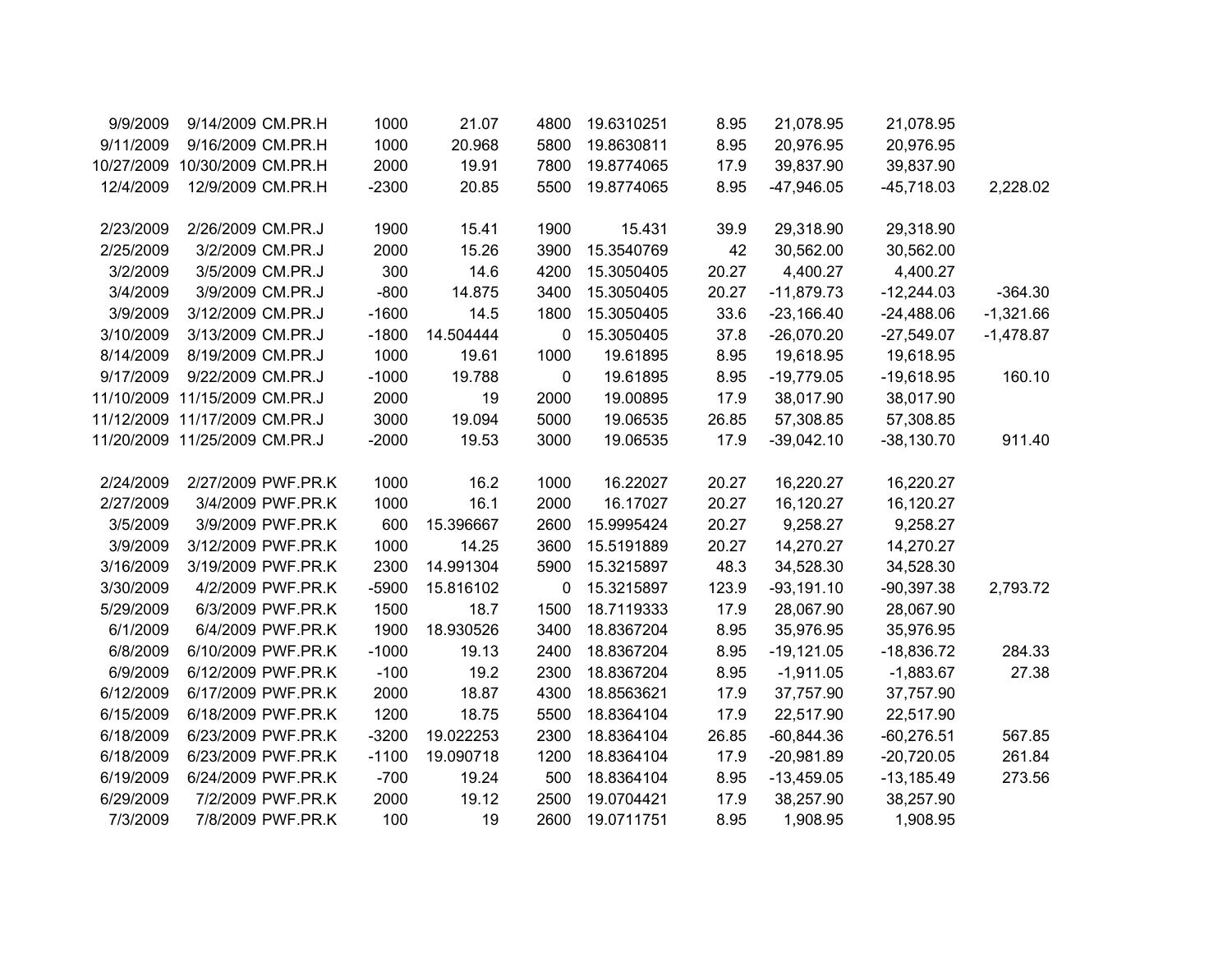| 7/10/2009  | 7/15/2009 PWF.PR.K             | $-200$  | 19.18     | 2400        | 19.0711751 | 8.95      | $-3,827.05$  | $-3,814.24$  | 12.81       |
|------------|--------------------------------|---------|-----------|-------------|------------|-----------|--------------|--------------|-------------|
| 7/15/2009  | 7/20/2009 PWF.PR.K             | 200     | 19.14     | 2600        | 19.0799116 | 8.95      | 3,836.95     | 3,836.95     |             |
| 7/17/2009  | 7/22/2009 PWF.PR.K             | $-1000$ | 19.25     | 1600        | 19.0799116 | 8.95      | $-19,241.05$ | $-19,079.91$ | 161.14      |
| 7/24/2009  | 7/29/2009 PWF.PR.K             | $-1600$ | 20.021875 | 0           | 19.0799116 | 8.95      | $-32,026.05$ | $-30,527.86$ | 1,498.19    |
| 8/19/2009  | 8/24/2009 PWF.PR.K             | 200     | 21.5      | 200         | 21.54475   | 8.95      | 4,308.95     | 4,308.95     |             |
| 10/6/2009  | 10/9/2009 PWF.PR.K             | 4200    | 21.15     | 4400        | 21.1740455 | 26.85     | 88,856.85    | 88,856.85    |             |
| 10/20/2009 | 10/23/2009 PWF.PR.K            | 700     | 20.25     | 5100        | 21.0489706 | 8.95      | 14,183.95    | 14,183.95    |             |
| 11/4/2009  | 11/9/2009 PWF.PR.K             | 300     | 20.16     | 5400        | 21.0012407 | 8.95      | 6,056.95     | 6,056.95     |             |
|            | 11/5/2009 11/10/2009 PWF.PR.K  | 1000    | 20.2      | 6400        | 20.8774453 | 8.95      | 20,208.95    | 20,208.95    |             |
|            | 12/14/2009 12/17/2009 PWF.PR.K | $-4400$ | 21.022955 | 2000        | 20.8774453 | 27.85     | $-92,473.15$ | $-91,860.76$ | 612.39      |
|            | 12/23/2009 12/30/2009 PWF.PR.K | 500     | 20.95     | 2500        | 20.8919563 | $\pmb{0}$ | 10,475.00    | 10,475.00    |             |
|            | 12/23/2009 12/30/2009 PWF.PR.K | 300     | 21        | 2800        | 20.9054502 | 5.37      | 6,305.37     | 6,305.37     |             |
|            | 12/23/2009 12/30/2009 PWF.PR.K | 100     | 20.99     | 2900        | 20.908983  | 1.79      | 2,100.79     | 2,100.79     |             |
|            | 12/23/2009 12/30/2009 PWF.PR.K | 100     | 20.98     | 3000        | 20.9119469 | 1.79      | 2,099.79     | 2,099.79     |             |
|            |                                |         |           |             |            |           |              |              |             |
| 2/24/2009  | 2/27/2009 GWO.PR.G             | 2000    | 17.19     | 2000        | 17.211     | 42        | 34,422.00    | 34,422.00    |             |
| 2/25/2009  | 3/2/2009 GWO.PR.G              | 300     | 17.2      | 2300        | 17.2183783 | 20.27     | 5,180.27     | 5,180.27     |             |
| 2/26/2009  | 3/3/2009 GWO.PR.G              | 1000    | 17.75     | 3300        | 17.3856182 | 20.27     | 17,770.27    | 17,770.27    |             |
| 2/27/2009  | 3/4/2009 GWO.PR.G              | $-2000$ | 17.294    | 1300        | 17.3856182 | 42        | $-34,546.00$ | $-34,771.24$ | $-225.24$   |
| 2/27/2009  | 3/4/2009 GWO.PR.G              | 400     | 17.0875   | 1700        | 17.3273963 | 20.27     | 6,855.27     | 6,855.27     |             |
| 3/2/2009   | 3/5/2009 GWO.PR.G              | 2200    | 17.055455 | 3900        | 17.1858397 | 46.2      | 37,568.20    | 37,568.20    |             |
| 3/3/2009   | 3/6/2009 GWO.PR.G              | $-800$  | 17.2      | 3100        | 17.1858397 | 20.27     | $-13,739.73$ | $-13,748.67$ | $-8.94$     |
| 3/3/2009   | 3/6/2009 GWO.PR.G              | 500     | 17.212    | 3600        | 17.1951036 | 20.27     | 8,626.27     | 8,626.27     |             |
| 3/13/2009  | 3/18/2009 GWO.PR.G             | $-1300$ | 16.302308 | 2300        | 17.1951036 | 27.3      | $-21,165.70$ | $-22,353.63$ | $-1,187.93$ |
| 3/16/2009  | 3/19/2009 GWO.PR.G             | $-2300$ | 16.3      | $\mathbf 0$ | 17.1951036 | 48.3      | $-37,441.70$ | $-39,548.74$ | $-2,107.04$ |
| 5/4/2009   | 5/7/2009 GWO.PR.G              | 1700    | 18.95     | 1700        | 18.98      | 51        | 32,266.00    | 32,266.00    |             |
| 5/5/2009   | 5/8/2009 GWO.PR.G              | 4000    | 19        | 5700        | 18.9987456 | 26.85     | 76,026.85    | 76,026.85    |             |
| 5/15/2009  | 5/21/2009 GWO.PR.G             | $-3200$ | 19.9425   | 2500        | 18.9987456 | 35.8      | $-63,780.20$ | $-60,795.99$ | 2,984.21    |
| 5/19/2009  | 5/22/2009 GWO.PR.G             | $-2500$ | 20.0444   | 0           | 18.9987456 | 17.9      | $-50,093.10$ | -47,496.86   | 2,596.24    |
| 7/22/2009  | 7/27/2009 GWO.PR.G             | 1000    | 20.497    | 1000        | 20.50595   | 8.95      | 20,505.95    | 20,505.95    |             |
| 7/23/2009  | 7/28/2009 GWO.PR.G             | 2300    | 20.712174 | 3300        | 20.6551061 | 17.9      | 47,655.90    | 47,655.90    |             |
| 7/24/2009  | 7/29/2009 GWO.PR.G             | 2000    | 20.75     | 5300        | 20.6942925 | 17.9      | 41,517.90    | 41,517.90    |             |
| 8/6/2009   | 8/11/2009 GWO.PR.G             | $-100$  | 22.46     | 5200        | 20.6942925 | 8.95      | $-2,237.05$  | $-2,069.43$  | 167.62      |
| 8/7/2009   | 8/12/2009 GWO.PR.G             | $-1700$ | 22.355882 | 3500        | 20.6942925 | 15.24     | $-37,989.76$ | $-35,180.30$ | 2,809.46    |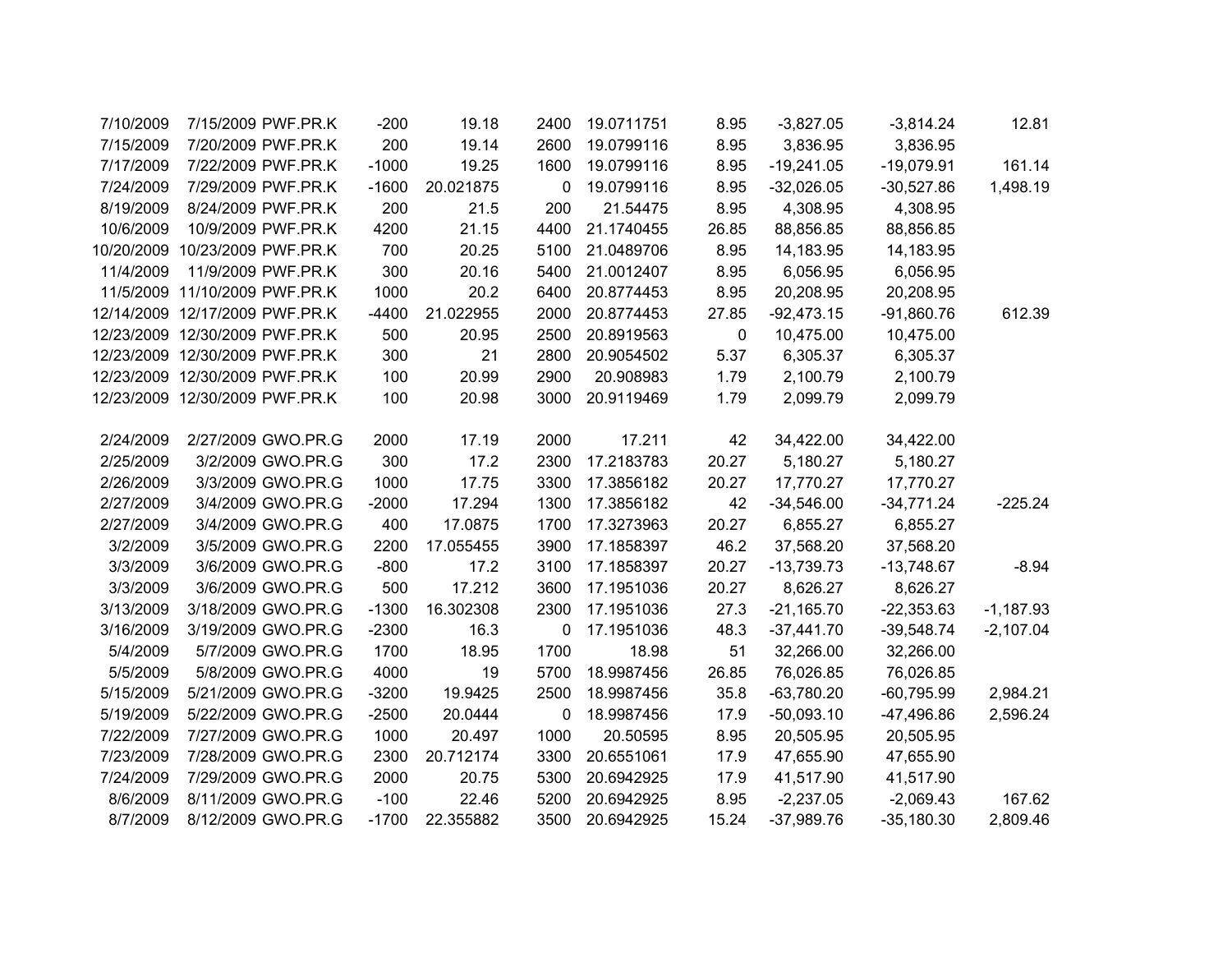| 8/7/2009  | 8/12/2009 GWO.PR.G             | $-300$  | 22.43     | 3200        | 20.6942925 | 2.66  | $-6,726.34$  | $-6,208.29$   | 518.05      |
|-----------|--------------------------------|---------|-----------|-------------|------------|-------|--------------|---------------|-------------|
| 8/10/2009 | 8/13/2009 GWO.PR.G             | $-1600$ | 22.434375 | 1600        | 20.6942925 | 17.9  | $-35,877.10$ | $-33,110.87$  | 2,766.23    |
| 8/14/2009 | 8/19/2009 GWO.PR.G             | $-1600$ | 22.9      | 0           | 20.6942925 | 8.95  | $-36,631.05$ | $-33,110.87$  | 3,520.18    |
|           | 10/16/2009 10/21/2009 GWO.PR.G | 1300    | 21.15     | 1300        | 21.1568846 | 8.95  | 27,503.95    | 27,503.95     |             |
|           | 10/27/2009 10/30/2009 GWO.PR.G | $-1300$ | 21.6      | 0           | 21.1568846 | 8.95  | $-28,071.05$ | $-27,503.95$  | 567.10      |
|           |                                |         |           |             |            |       |              |               |             |
| 3/11/2009 | 3/16/2009 CU.PR.B              | 1000    | 21.5      | 1000        | 21.52027   | 20.27 | 21,520.27    | 21,520.27     |             |
| 3/12/2009 | 3/17/2009 CU.PR.B              | 2000    | 21.5      | 3000        | 21.5207567 | 42    | 43,042.00    | 43,042.00     |             |
| 3/13/2009 | 3/18/2009 CU.PR.B              | 1000    | 21.5      | 4000        | 21.520635  | 20.27 | 21,520.27    | 21,520.27     |             |
| 4/3/2009  | 4/8/2009 CU.PR.B               | $-900$  | 22.75     | 3100        | 21.520635  | 20.27 | $-20,454.73$ | $-19,368.57$  | 1,086.16    |
| 4/8/2009  | 4/14/2009 CU.PR.B              | $-900$  | 22.9      | 2200        | 21.520635  | 20.27 | $-20,589.73$ | $-19,368.57$  | 1,221.16    |
| 4/9/2009  | 4/16/2009 CU.PR.B              | $-1800$ | 23.3      | 400         | 21.520635  | 37.8  | $-41,902.20$ | $-38,737.14$  | 3,165.06    |
| 12/4/2009 | 12/9/2009 CU.PR.B              | $-400$  | 25.545    | $\mathbf 0$ | 21.520635  | 8.95  | $-10,209.05$ | $-8,608.25$   | 1,600.80    |
|           |                                |         |           |             |            |       |              |               |             |
| 3/20/2009 | 3/25/2009 BMO.PR.O             | 1000    | 25.116    | 1000        | 25.13627   | 20.27 | 25,136.27    | 25,136.27     |             |
| 3/23/2009 | 3/26/2009 BMO.PR.O             | 1000    | 25.1      | 2000        | 25.12827   | 20.27 | 25,120.27    | 25,120.27     |             |
| 3/25/2009 | 3/30/2009 BMO.PR.O             | 1000    | 25.03     | 3000        | 25.10227   | 20.27 | 25,050.27    | 25,050.27     |             |
| 3/31/2009 | 4/3/2009 BMO.PR.O              | 1000    | 25.09     | 4000        | 25.10427   | 20.27 | 25,110.27    | 25,110.27     |             |
| 4/24/2009 | 4/29/2009 BMO.PR.O             | $-1000$ | 26.6      | 3000        | 25.10427   | 20.27 | $-26,579.73$ | $-25, 104.27$ | 1,475.46    |
| 4/30/2009 | 5/5/2009 BMO.PR.O              | $-1000$ | 26.9      | 2000        | 25.10427   | 20.27 | $-26,879.73$ | $-25, 104.27$ | 1,775.46    |
| 5/1/2009  | 5/6/2009 BMO.PR.O              | $-500$  | 27.25     | 1500        | 25.10427   | 20.27 | $-13,604.73$ | $-12,552.14$  | 1,052.60    |
| 5/15/2009 | 5/21/2009 BMO.PR.O             | $-100$  | 26.9      | 1400        | 25.10427   | 8.95  | $-2,681.05$  | $-2,510.43$   | 170.62      |
| 6/4/2009  | 6/9/2009 BMO.PR.O              | $-1400$ | 27.01     | 0           | 25.10427   | 8.95  | $-37,805.05$ | $-35,145.98$  | 2,659.07    |
| 6/11/2009 | 6/16/2009 BMO.PR.O             | 3100    | 27.019355 | 3100        | 27.0280163 | 26.85 | 83,786.85    | 83,786.85     |             |
| 6/16/2009 | 6/19/2009 BMO.PR.O             | $-500$  | 27.45     | 2600        | 27.0280163 | 8.95  | $-13,716.05$ | $-13,514.01$  | 202.04      |
| 6/24/2009 | 6/29/2009 BMO.PR.O             | $-100$  | 27.34     | 2500        | 27.0280163 | 8.95  | $-2,725.05$  | $-2,702.80$   | 22.25       |
| 6/26/2009 | 7/2/2009 BMO.PR.O              | 1000    | 27.34     | 3500        | 27.1197116 | 8.95  | 27,348.95    | 27,348.95     |             |
| 6/30/2009 | 7/3/2009 BMO.PR.O              | $-2000$ | 27.565    | 1500        | 27.1197116 | 17.9  | $-55,112.10$ | $-54,239.42$  | 872.68      |
| 7/3/2009  | 7/8/2009 BMO.PR.O              | $-1500$ | 27.9      | 0           | 27.1197116 | 8.95  | $-41,841.05$ | $-40,679.57$  | 1,161.48    |
| 7/16/2009 | 7/21/2009 BMO.PR.O             | 2300    | 28.056087 | 2300        | 28.0638696 | 17.9  | 64,546.90    | 64,546.90     |             |
| 7/17/2009 | 7/22/2009 BMO.PR.O             | $-1100$ | 28.03     | 1200        | 28.0638696 | 8.95  | $-30,824.05$ | $-30,870.26$  | $-46.21$    |
| 7/21/2009 | 7/24/2009 BMO.PR.O             | $-600$  | 28.3      | 600         | 28.0638696 | 8.95  | $-16,971.05$ | $-16,838.32$  | 132.73      |
| 7/31/2009 | 8/6/2009 BMO.PR.O              | 2500    | 28.2      | 3100        | 28.1794264 | 17.9  | 70,517.90    | 70,517.90     |             |
| 8/5/2009  | 8/10/2009 BMO.PR.O             | $-3100$ | 27.854839 | 0           | 28.1794264 | 26.85 | $-86,323.15$ | $-87,356.22$  | $-1,033.07$ |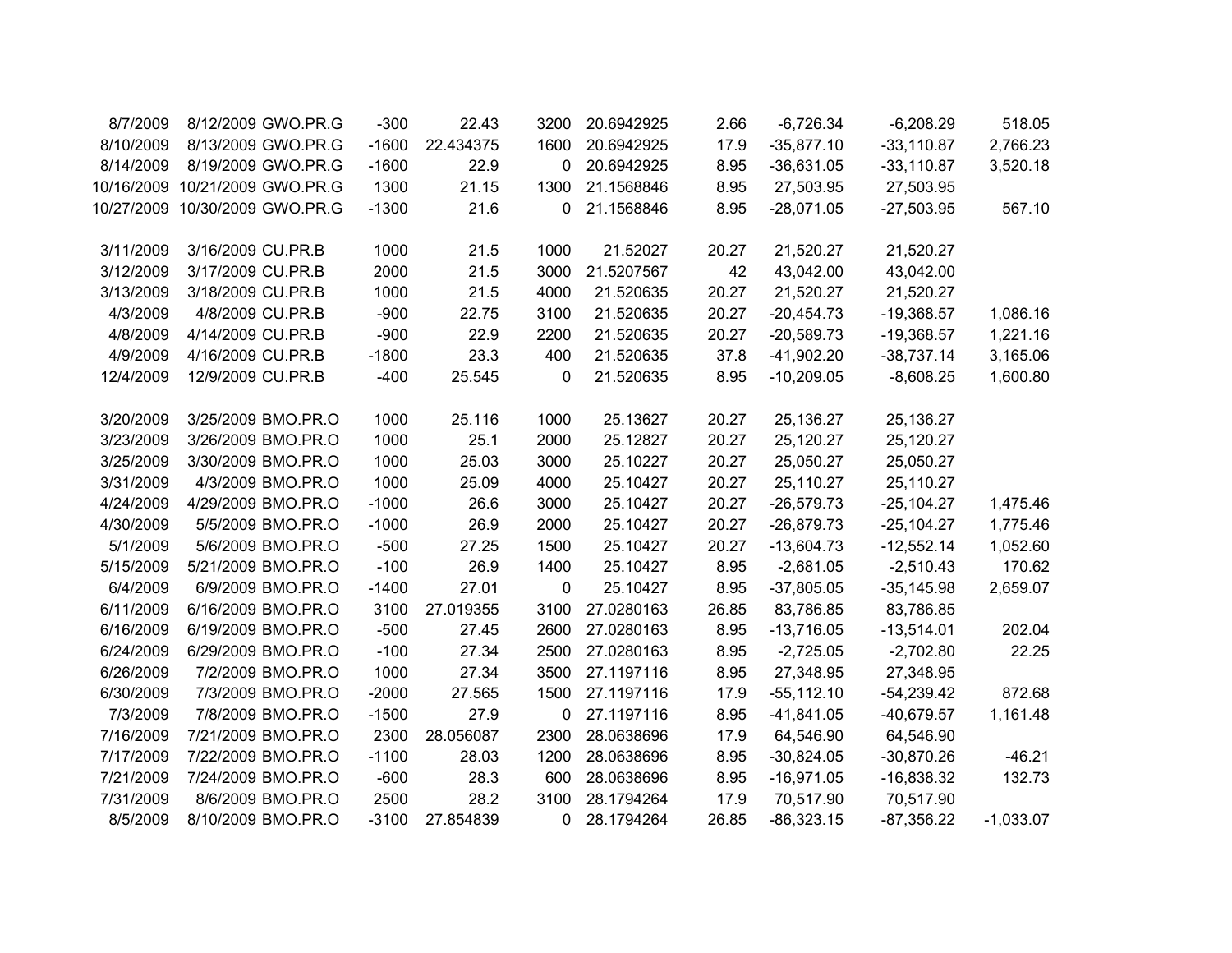| 4/2/2009   | 4/7/2009 CM.PR.M              | 1000    | 25.16     | 1000         | 25.18027   | 20.27 | 25,180.27     | 25,180.27     |           |
|------------|-------------------------------|---------|-----------|--------------|------------|-------|---------------|---------------|-----------|
| 4/3/2009   | 4/8/2009 CM.PR.M              | 1000    | 25.195    | 2000         | 25.19777   | 20.27 | 25,215.27     | 25,215.27     |           |
| 5/1/2009   | 5/6/2009 CM.PR.M              | $-2000$ | 26.9      | $\mathbf 0$  | 25.19777   | 42    | $-53,758.00$  | $-50,395.54$  | 3,362.46  |
| 6/3/2009   | 6/8/2009 CM.PR.M              | 1000    | 26.85     | 1000         | 26.85895   | 8.95  | 26,858.95     | 26,858.95     |           |
| 6/4/2009   | 6/9/2009 CM.PR.M              | 2300    | 26.83     | 3300         | 26.844197  | 17.9  | 61,726.90     | 61,726.90     |           |
| 6/25/2009  | 6/30/2009 CM.PR.M             | $-3300$ | 26.93     | 0            | 26.844197  | 26.85 | $-88,842.15$  | $-88,585.85$  | 256.30    |
| 7/13/2009  | 7/16/2009 CM.PR.M             | 1500    | 27.453333 | 1500         | 27.4592997 | 8.95  | 41,188.95     | 41,188.95     |           |
| 7/17/2009  | 7/22/2009 CM.PR.M             | 1100    | 27.196364 | 2600         | 27.3515    | 8.95  | 29,924.95     | 29,924.95     |           |
| 7/21/2009  | 7/24/2009 CM.PR.M             | 1200    | 27.394167 | 3800         | 27.367329  | 8.95  | 32,881.95     | 32,881.95     |           |
| 7/22/2009  | 7/27/2009 CM.PR.M             | 1900    | 27.461579 | 5700         | 27.4003159 | 8.95  | 52,185.95     | 52,185.95     |           |
| 7/31/2009  | 8/6/2009 CM.PR.M              | $-3500$ | 27.775714 | 2200         | 27.4003159 | 26.85 | $-97,188.15$  | $-95,901.11$  | 1,287.04  |
| 8/7/2009   | 8/12/2009 CM.PR.M             | $-1000$ | 27.8      | 1200         | 27.4003159 | 8.95  | $-27,791.05$  | $-27,400.32$  | 390.73    |
| 8/12/2009  | 8/17/2009 CM.PR.M             | 1700    | 27.85     | 2900         | 27.6700962 | 17.9  | 47,362.90     | 47,362.90     |           |
| 8/13/2009  | 8/18/2009 CM.PR.M             | 1100    | 27.88     | 4000         | 27.7300573 | 8.95  | 30,676.95     | 30,676.95     |           |
| 9/9/2009   | 9/14/2009 CM.PR.M             | $-1200$ | 27.793333 | 2800         | 27.7300573 | 17.9  | $-33,334.10$  | $-33,276.07$  | 58.03     |
| 9/10/2009  | 9/15/2009 CM.PR.M             | $-1000$ | 27.85     | 1800         | 27.7300573 | 8.95  | $-27,841.05$  | $-27,730.06$  | 110.99    |
| 9/21/2009  | 9/24/2009 CM.PR.M             | $-1000$ | 28.06     | 800          | 27.7300573 | 8.95  | $-28,051.05$  | $-27,730.06$  | 320.99    |
| 9/23/2009  | 9/28/2009 CM.PR.M             | 1600    | 27.924375 | 2400         | 27.8670608 | 17.9  | 44,696.90     | 44,696.90     |           |
| 9/24/2009  | 9/29/2009 CM.PR.M             | $-2400$ | 27.754167 | $\mathbf 0$  | 27.8670608 | 17.9  | $-66,592.10$  | $-66,880.95$  | $-288.85$ |
| 9/28/2009  | 10/1/2009 CM.PR.M             | 2400    | 27.4      | 2400         | 27.4074583 | 17.9  | 65,777.90     | 65,777.90     |           |
| 10/6/2009  | 10/9/2009 CM.PR.M             | 800     | 27.35     | 3200         | 27.3958906 | 8.95  | 21,888.95     | 21,888.95     |           |
| 10/8/2009  | 10/14/2009 CM.PR.M            | 1000    | 27.487    | 4200         | 27.4197143 | 8.95  | 27,495.95     | 27,495.95     |           |
|            | 10/14/2009 10/19/2009 CM.PR.M | $-3900$ | 27.426923 | 300          | 27.4197143 | 44.75 | $-106,920.25$ | $-106,936.89$ | $-16.64$  |
| 10/29/2009 | 11/3/2009 CM.PR.M             | 1600    | 27.35     | 1900         | 27.3704286 | 17.9  | 43,777.90     | 43,777.90     |           |
| 11/2/2009  | 11/5/2009 CM.PR.M             | $-1900$ | 27.623158 | 0            | 27.3704286 | 8.95  | $-52,475.05$  | $-52,003.81$  | 471.24    |
| 12/4/2009  | 12/9/2009 CM.PR.M             | 1900    | 27.945789 | 1900         | 27.9504995 | 8.95  | 53,105.95     | 53,105.95     |           |
|            | 12/14/2009 12/17/2009 CM.PR.M | $-800$  | 28.3      | 1100         | 27.9504995 | 8.95  | $-22,631.05$  | $-22,360.40$  | 270.65    |
|            | 12/15/2009 12/18/2009 CM.PR.M | 1000    | 28.06     | 2100         | 28.0069045 | 8.95  | 28,068.95     | 28,068.95     |           |
|            | 12/16/2009 12/21/2009 CM.PR.M | $-2100$ | 28.244762 | $\mathbf{0}$ | 28.0069045 | 17.9  | $-59,296.10$  | $-58,814.50$  | 481.60    |
| 4/3/2009   | 4/8/2009 TD.PR.K              | 1000    | 25.19     | 1000         | 25.21027   | 20.27 | 25,210.27     | 25,210.27     |           |
| 4/14/2009  | 4/17/2009 TD.PR.K             | $-1000$ | 25.45     | 0            | 25.21027   | 20.27 | $-25,429.73$  | $-25,210.27$  | 219.46    |
| 9/16/2009  | 9/21/2009 TD.PR.K             | 4100    | 27.521951 | 4100         | 27.5284998 | 26.85 | 112,866.85    | 112,866.85    |           |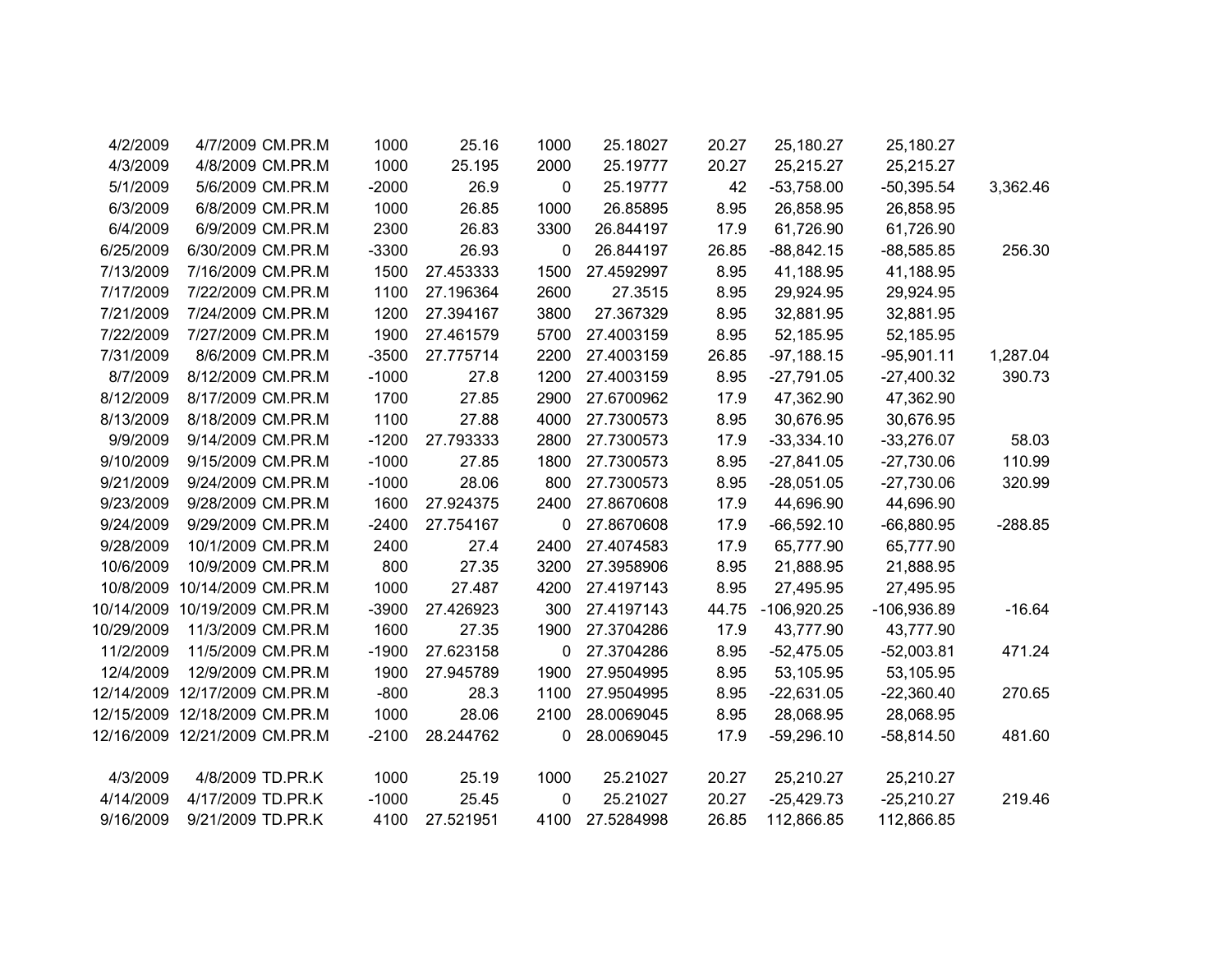| 9/23/2009 | 9/28/2009 TD.PR.K              | $-1000$ | 27.81     | 3100         | 27.5284998 | 8.95  | $-27,801.05$ | $-27,528.50$  | 272.55   |
|-----------|--------------------------------|---------|-----------|--------------|------------|-------|--------------|---------------|----------|
| 9/25/2009 | 9/30/2009 TD.PR.K              | $-1000$ | 27.82     | 2100         | 27.5284998 | 8.95  | $-27,811.05$ | $-27,528.50$  | 282.55   |
| 9/30/2009 | 10/5/2009 TD.PR.K              | $-2100$ | 27.8      | 0            | 27.5284998 | 8.95  | $-58,371.05$ | $-57,809.85$  | 561.20   |
|           | 11/10/2009 11/16/2009 TD.PR.K  | 2100    | 27.379524 | 2100         | 27.3880478 | 17.9  | 57,514.90    | 57,514.90     |          |
|           | 11/11/2009 11/16/2009 TD.PR.K  | 1100    | 27.395455 | 3200         | 27.3933909 | 8.95  | 30,143.95    | 30,143.95     |          |
|           | 11/11/2009 11/16/2009 TD.PR.K  | 500     | 27.4      | 3700         | 27.394284  | 0     | 13,700.00    | 13,700.00     |          |
|           | 11/18/2009 11/23/2009 TD.PR.K  | $-1000$ | 27.58     | 2700         | 27.394284  | 8.95  | $-27,571.05$ | $-27,394.28$  | 176.77   |
|           | 11/20/2009 11/25/2009 TD.PR.K  | $-2600$ | 27.774231 | 100          | 27.394284  | 17.01 | $-72,195.99$ | $-71,225.14$  | 970.85   |
|           | 11/20/2009 11/25/2009 TD.PR.K  | $-100$  | 27.8      | 0            | 27.394284  | 0.89  | $-2,779.11$  | $-2,739.43$   | 39.68    |
|           |                                |         |           |              |            |       |              |               |          |
| 4/8/2009  | 4/14/2009 HSB.PR.E             | 1500    | 25.168667 | 1500         | 25.189667  | 31.5  | 37,784.50    | 37,784.50     |          |
| 4/9/2009  | 4/15/2009 HSB.PR.E             | 1600    | 25.23     | 3100         | 25.2213227 | 33.6  | 40,401.60    | 40,401.60     |          |
| 4/14/2009 | 4/17/2009 HSB.PR.E             | 1000    | 25.24     | 4100         | 25.2308221 | 20.27 | 25,260.27    | 25,260.27     |          |
| 5/12/2009 | 5/15/2009 HSB.PR.E             | $-1000$ | 26.94     | 3100         | 25.2308221 | 8.95  | $-26,931.05$ | $-25,230.82$  | 1,700.23 |
| 5/15/2009 | 5/21/2009 HSB.PR.E             | 1000    | 26.38     | 4100         | 25.5132923 | 8.95  | 26,388.95    | 26,388.95     |          |
| 6/3/2009  | 6/8/2009 HSB.PR.E              | $-1900$ | 26.924737 | 2200         | 25.5132923 | 17.9  | $-51,139.10$ | $-48,475.26$  | 2,663.84 |
| 6/11/2009 | 6/16/2009 HSB.PR.E             | $-2200$ | 26.927273 | 0            | 25.5132923 | 17.9  | $-59,222.10$ | $-56, 129.24$ | 3,092.86 |
| 6/25/2009 | 6/30/2009 HSB.PR.E             | 1000    | 26.892    | 1000         | 26.90095   | 8.95  | 26,900.95    | 26,900.95     |          |
| 6/26/2009 | 7/2/2009 HSB.PR.E              | $-1000$ | 27.35     | $\mathbf 0$  | 26.90095   | 8.95  | $-27,341.05$ | $-26,900.95$  | 440.10   |
| 9/3/2009  | 9/9/2009 HSB.PR.E              | 2800    | 27.771429 | 2800         | 27.7810183 | 26.85 | 77,786.85    | 77,786.85     |          |
| 9/8/2009  | 9/11/2009 HSB.PR.E             | 1000    | 27.9      | 3800         | 27.8146845 | 8.95  | 27,908.95    | 27,908.95     |          |
| 9/11/2009 | 9/16/2009 HSB.PR.E             | $-1000$ | 27.78     | 2800         | 27.8146845 | 8.95  | $-27,771.05$ | $-27,814.68$  | $-43.63$ |
| 9/16/2009 | 9/21/2009 HSB.PR.E             | $-1500$ | 27.916667 | 1300         | 27.8146845 | 17.9  | $-41,857.10$ | $-41,722.03$  | 135.07   |
| 9/21/2009 | 9/24/2009 HSB.PR.E             | 1000    | 27.67     | 2300         | 27.7556695 | 8.95  | 27,678.95    | 27,678.95     |          |
| 9/22/2009 | 9/25/2009 HSB.PR.E             | $-600$  | 27.8      | 1700         | 27.7556695 | 8.95  | $-16,671.05$ | $-16,653.40$  | 17.65    |
| 9/25/2009 | 9/30/2009 HSB.PR.E             | 1000    | 27.5      | 2700         | 27.6642919 | 8.95  | 27,508.95    | 27,508.95     |          |
| 9/30/2009 | 10/5/2009 HSB.PR.E             | 2500    | 27.464    | 5200         | 27.5697189 | 8.95  | 68,668.95    | 68,668.95     |          |
| 10/1/2009 | 10/6/2009 HSB.PR.E             | $-2000$ | 27.665    | 3200         | 27.5697189 | 17.9  | $-55,312.10$ | $-55,139.44$  | 172.66   |
| 10/7/2009 | 10/13/2009 HSB.PR.E            | $-100$  | 27.64     | 3100         | 27.5697189 | 8.95  | $-2,755.05$  | $-2,756.97$   | $-1.92$  |
|           | 10/14/2009 10/19/2009 HSB.PR.E | $-1100$ | 27.508182 | 2000         | 27.5697189 | 17.9  | $-30,241.10$ | $-30,326.69$  | $-85.59$ |
|           | 10/21/2009 10/26/2009 HSB.PR.E | 900     | 27.3      | 2900         | 27.4890992 | 8.95  | 24,578.95    | 24,578.95     |          |
|           | 10/23/2009 10/28/2009 HSB.PR.E | $-1000$ | 27.54     | 1900         | 27.4890992 | 8.95  | $-27,531.05$ | $-27,489.10$  | 41.95    |
|           | 10/26/2009 10/29/2009 HSB.PR.E | $-1000$ | 27.59     | 900          | 27.4890992 | 8.95  | $-27,581.05$ | $-27,489.10$  | 91.95    |
| 11/3/2009 | 11/6/2009 HSB.PR.E             | $-900$  | 27.69     | $\mathbf{0}$ | 27.4890992 | 8.95  | $-24,912.05$ | $-24,740.19$  | 171.86   |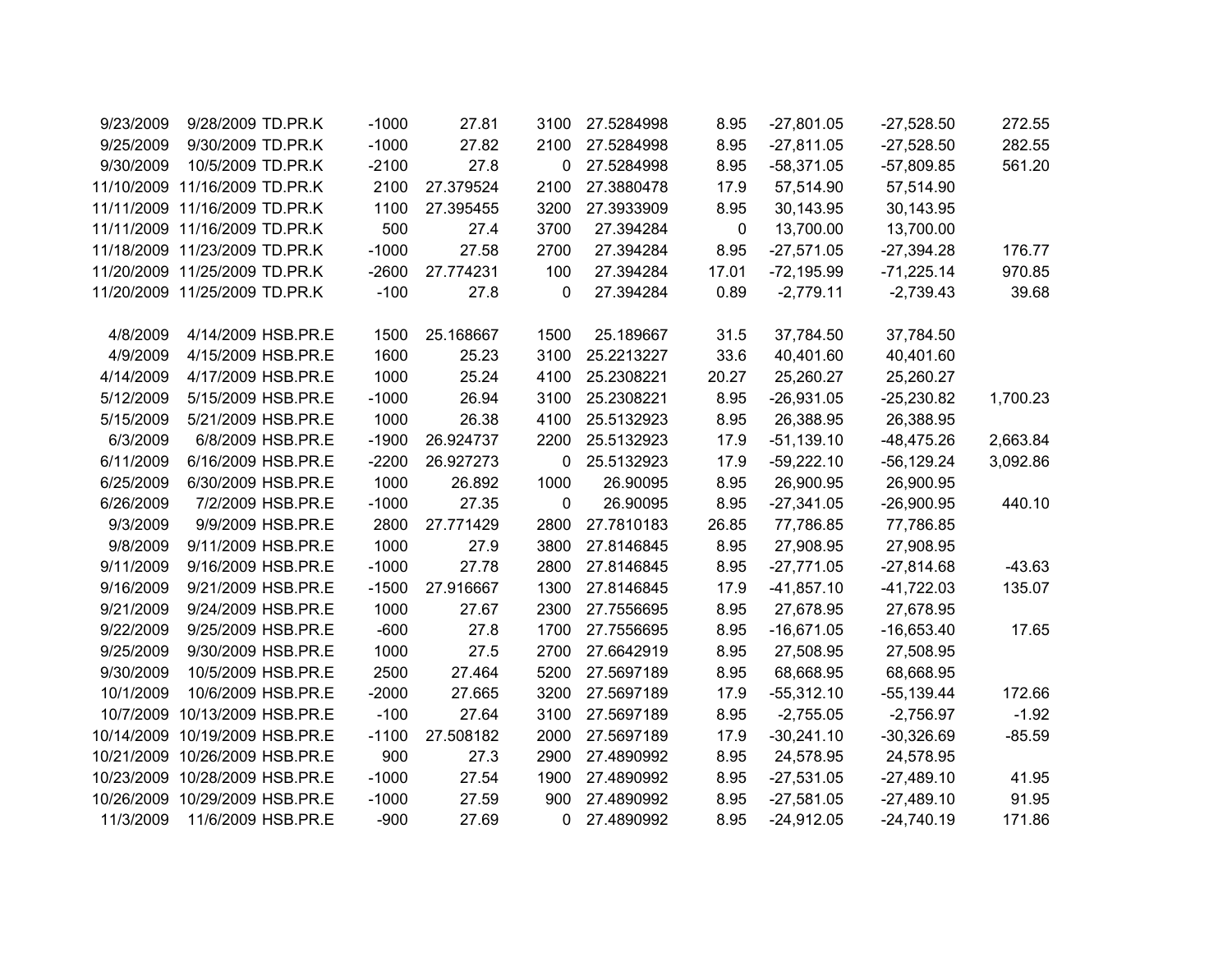| 11/27/2009 | 12/2/2009 HSB.PR.E             |                   | 3000    | 28        | 3000 | 28.0029833 | 8.95  | 84,008.95    | 84,008.95    |          |
|------------|--------------------------------|-------------------|---------|-----------|------|------------|-------|--------------|--------------|----------|
|            | 12/8/2009 12/11/2009 HSB.PR.E  |                   | 1900    | 28.122105 | 4900 | 28.0528264 | 17.9  | 53,449.90    | 53,449.90    |          |
|            | 12/11/2009 12/16/2009 HSB.PR.E |                   | $-200$  | 28.03     | 4700 | 28.0528264 | 8.95  | $-5,597.05$  | $-5,610.57$  | $-13.52$ |
|            | 12/23/2009 12/30/2009 HSB.PR.E |                   | $-1100$ | 28.054545 | 3600 | 28.0528264 | 17.9  | $-30,842.10$ | $-30,858.11$ | $-16.01$ |
|            | 12/24/2009 12/31/2009 HSB.PR.E |                   | $-1600$ | 28.121875 | 2000 | 28.0528264 | 17.01 | -44,977.99   | $-44,884.52$ | 93.47    |
|            | 12/24/2009 12/31/2009 HSB.PR.E |                   | $-100$  | 28.11     | 1900 | 28.0528264 | 0.89  | $-2,810.11$  | $-2,805.28$  | 4.83     |
| 12/29/2009 | 1/4/2010 HSB.PR.E              |                   | $-1900$ | 28.15     | 0    | 28.0528264 | 8.95  | $-53,476.05$ | $-53,300.37$ | 175.68   |
|            |                                |                   |         |           |      |            |       |              |              |          |
| 5/4/2009   | 5/6/2009 BPO.PR.H              |                   | 4200    | 15.6      | 4200 | 15.63      | 126   | 65,646.00    | 65,646.00    |          |
| 6/11/2009  | 6/16/2009 BPO.PR.H             |                   | $-1000$ | 18.122    | 3200 | 15.63      | 8.95  | $-18,113.05$ | $-15,630.00$ | 2,483.05 |
| 7/3/2009   | 7/8/2009 BPO.PR.H              |                   | $-3200$ | 18.4      | 0    | 15.63      | 17.9  | $-58,862.10$ | $-50,016.00$ | 8,846.10 |
|            |                                |                   |         |           |      |            |       |              |              |          |
| 5/19/2009  | 5/22/2009 GWO.PR.F             |                   | 1000    | 22.15     | 1000 | 22.15895   | 8.95  | 22,158.95    | 22,158.95    |          |
| 5/20/2009  | 5/25/2009 GWO.PR.F             |                   | $-1000$ | 22.4      | 0    | 22.15895   | 8.95  | $-22,391.05$ | $-22,158.95$ | 232.10   |
|            |                                |                   |         |           |      |            |       |              |              |          |
| 5/20/2009  | 5/25/2009 POW.PR.D             |                   | 2200    | 18.65     | 2200 | 18.6581364 | 17.9  | 41,047.90    | 41,047.90    |          |
| 5/21/2009  | 5/26/2009 POW.PR.D             |                   | 1000    | 18.8      | 3200 | 18.7052656 | 8.95  | 18,808.95    | 18,808.95    |          |
| 5/26/2009  | 5/29/2009 POW.PR.D             |                   | 2200    | 18.739545 | 5400 | 18.7225461 | 17.9  | 41,244.90    | 41,244.90    |          |
| 5/29/2009  |                                | 6/3/2009 POW.PR.D | $-1000$ | 18.78     | 4400 | 18.7225461 | 8.95  | $-18,771.05$ | $-18,722.55$ | 48.50    |
| 6/12/2009  | 6/17/2009 POW.PR.D             |                   | $-600$  | 19.25     | 3800 | 18.7225461 | 8.95  | $-11,541.05$ | $-11,233.53$ | 307.52   |
| 6/17/2009  | 6/22/2009 POW.PR.D             |                   | $-2800$ | 19.513214 | 1000 | 18.7225461 | 26.85 | $-54,610.15$ | $-52,423.13$ | 2,187.02 |
| 6/19/2009  | 6/24/2009 POW.PR.D             |                   | $-1000$ | 19.435    | 0    | 18.7225461 | 8.95  | $-19,426.05$ | $-18,722.55$ | 703.50   |
|            |                                |                   |         |           |      |            |       |              |              |          |
| 5/26/2009  | 5/29/2009 POW.PR.B             |                   | 1000    | 20.068    | 1000 | 20.07695   | 8.95  | 20,076.95    | 20,076.95    |          |
| 6/12/2009  | 6/17/2009 POW.PR.B             |                   | 500     | 20.25     | 1500 | 20.1406    | 8.95  | 10,133.95    | 10,133.95    |          |
| 6/16/2009  | 6/19/2009 POW.PR.B             |                   | 2700    | 20.303448 | 4200 | 20.2538118 | 35.8  | 54,855.11    | 54,855.11    |          |
| 6/16/2009  | 6/19/2009 POW.PR.B             |                   | 500     | 20.4      | 4700 | 20.2693637 | 0     | 10,200.00    | 10,200.00    |          |
| 6/16/2009  | 6/19/2009 POW.PR.B             |                   | 300     | 20.38     | 5000 | 20.2765399 | 2.69  | 6,116.69     | 6,116.69     |          |
| 6/17/2009  | 6/22/2009 POW.PR.B             |                   | 1000    | 20.15     | 6000 | 20.2569416 | 8.95  | 20,158.95    | 20,158.95    |          |
| 7/16/2009  | 7/21/2009 POW.PR.B             |                   | $-2400$ | 20.4375   | 3600 | 20.2569416 | 26.85 | $-49,023.15$ | $-48,616.66$ | 406.49   |
| 7/16/2009  | 7/21/2009 POW.PR.B             |                   | $-100$  | 20.46     | 3500 | 20.2569416 | 8.95  | $-2,037.05$  | $-2,025.69$  | 11.36    |
| 7/17/2009  | 7/22/2009 POW.PR.B             |                   | $-1400$ | 20.46     | 2100 | 20.2569416 | 17.9  | $-28,626.10$ | $-28,359.72$ | 266.38   |
| 7/23/2009  | 7/28/2009 POW.PR.B             |                   | $-700$  | 20.958571 | 1400 | 20.2569416 | 8.95  | $-14,662.05$ | $-14,179.86$ | 482.19   |
| 7/24/2009  | 7/29/2009 POW.PR.B             |                   | $-1400$ | 21        | 0    | 20.2569416 | 8.95  | $-29,391.05$ | $-28,359.72$ | 1,031.33 |
|            |                                |                   |         |           |      |            |       |              |              |          |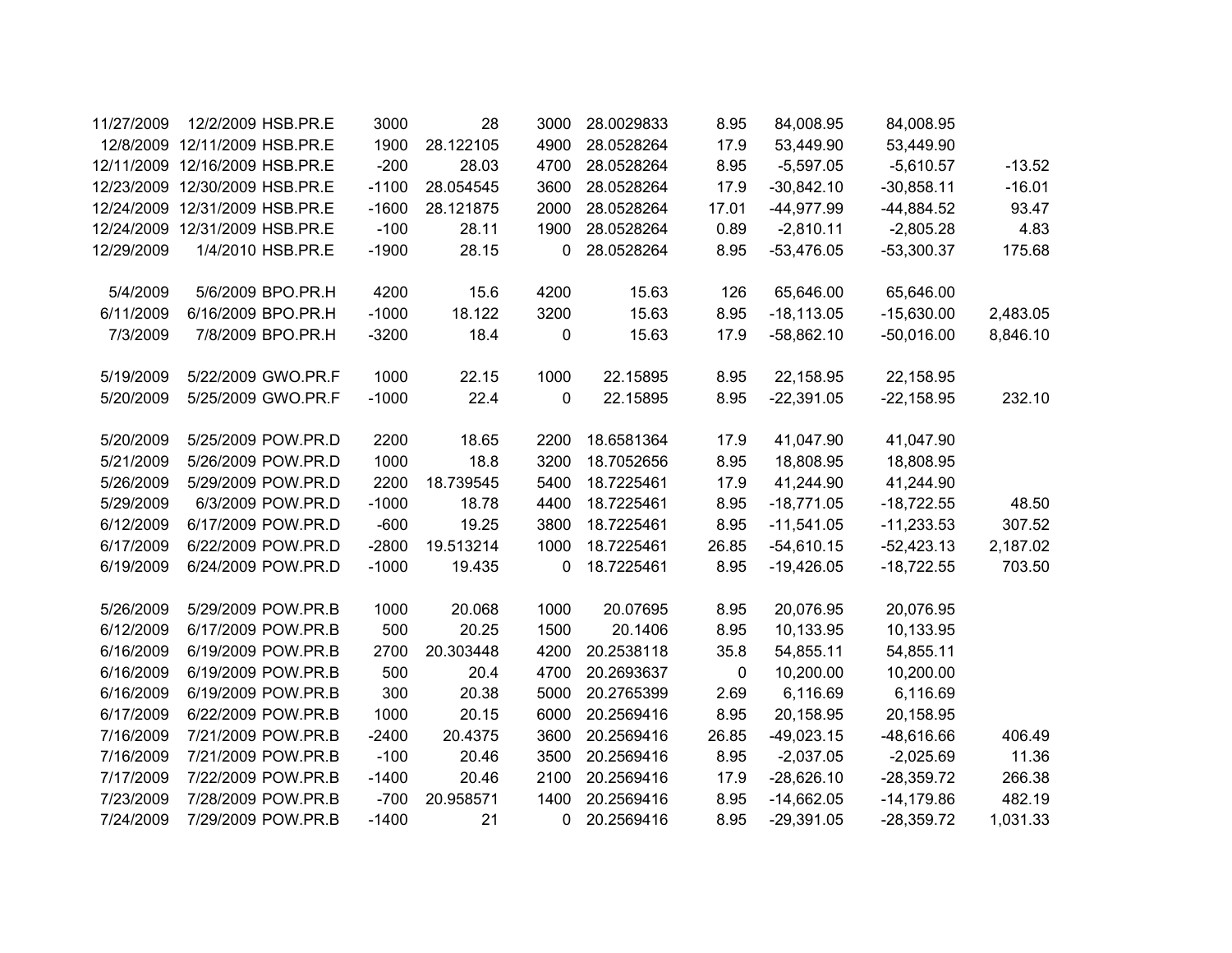|           | 19,178.05    | 19,178.05    | 8.05  | 21.3089444 | 900         | 21.3      | 900     | 11/3/2009 POW.PR.B             | 10/29/2009 |
|-----------|--------------|--------------|-------|------------|-------------|-----------|---------|--------------------------------|------------|
|           | 2,129.90     | 2,129.90     | 0.9   | 21.30795   | 1000        | 21.29     | 100     | 11/3/2009 POW.PR.B             | 10/29/2009 |
|           | 21,238.95    | 21,238.95    | 8.95  | 21.27345   | 2000        | 21.23     | 1000    | 11/4/2009 POW.PR.B             | 10/30/2009 |
| 1,847.15  | $-42,546.90$ | $-44,394.05$ | 8.95  | 21.27345   | $\mathbf 0$ | 22.2015   | $-2000$ | 11/18/2009 11/23/2009 POW.PR.B |            |
|           | 19,708.95    | 19,708.95    | 8.95  | 19.70895   | 1000        | 19.7      | 1000    | 6/1/2009 RY.PR.W               | 5/27/2009  |
| $-17.90$  | $-19,708.95$ | $-19,691.05$ | 8.95  | 19.70895   | 0           | 19.7      | $-1000$ | 6/4/2009 RY.PR.W               | 6/1/2009   |
|           | 16,508.95    | 16,508.95    | 8.95  | 16.50895   | 1000        | 16.5      | 1000    | 6/16/2009 BPO.PR.K             | 6/11/2009  |
|           | 56,951.85    | 56,951.85    | 26.85 | 17.083907  | 4300        | 17.25     | 3300    | 7/8/2009 BPO.PR.K              | 7/3/2009   |
| 354.68    | $-32,459.42$ | $-32,814.10$ | 17.9  | 17.083907  | 2400        | 17.28     | $-1900$ | 7/24/2009 BPO.PR.K             | 7/21/2009  |
| $-60.42$  | $-23,917.47$ | $-23,857.05$ | 8.95  | 17.083907  | 1000        | 17.047143 | $-1400$ | 7/28/2009 BPO.PR.K             | 7/23/2009  |
| 297.14    | $-17,083.91$ | $-17,381.05$ | 8.95  | 17.083907  | 0           | 17.39     | $-1000$ | 7/29/2009 BPO.PR.K             | 7/24/2009  |
|           | 19,958.95    | 19,958.95    | 8.95  | 19.95895   | 1000        | 19.95     | 1000    | 6/17/2009 TD.PR.O              | 6/12/2009  |
| 102.10    | $-19,958.95$ | $-20,061.05$ | 8.95  | 19.95895   | 0           | 20.07     | $-1000$ | 6/30/2009 TD.PR.O              | 6/25/2009  |
|           | 21,255.95    | 21,255.95    | 8.95  | 21.25595   | 1000        | 21.247    | 1000    | 6/24/2009 POW.PR.A             | 6/19/2009  |
| 225.10    | $-21,255.95$ | $-21,481.05$ | 8.95  | 21.25595   | 0           | 21.49     | $-1000$ | 7/20/2009 POW.PR.A             | 7/15/2009  |
|           | 20,008.95    | 20,008.95    | 8.95  | 20.00895   | 1000        | 20        | 1000    | 6/24/2009 PWF.PR.F             | 6/19/2009  |
|           | 32,088.95    | 32,088.95    | 8.95  | 20.0376538 | 2600        | 20.05     | 1600    | 7/2/2009 PWF.PR.F              | 6/26/2009  |
|           | 60,326.85    | 60,326.85    | 26.85 | 20.0758482 | 5600        | 20.1      | 3000    | 7/3/2009 PWF.PR.F              | 6/29/2009  |
| 1,115.20  | $-20,075.85$ | $-21,191.05$ | 8.95  | 20.0758482 | 4600        | 21.2      | $-1000$ | 7/27/2009 PWF.PR.F             | 7/22/2009  |
| 1,361.91  | $-28,106.19$ | $-29,468.10$ | 17.9  | 20.0758482 | 3200        | 21.061429 | $-1400$ | 7/28/2009 PWF.PR.F             | 7/23/2009  |
|           | 12,458.95    | 12,458.95    | 8.95  | 20.1846485 | 3800        | 20.75     | 600     | 7/29/2009 PWF.PR.F             | 7/24/2009  |
| 2,596.40  | $-20,184.65$ | $-22,781.05$ | 8.95  | 20.1846485 | 2800        | 22.79     | $-1000$ | 8/18/2009 PWF.PR.F             | 8/13/2009  |
| 2,806.40  | $-20,184.65$ | $-22,991.05$ | 8.95  | 20.1846485 | 1800        | 23        | $-1000$ | 8/19/2009 PWF.PR.F             | 8/14/2009  |
| 5,238.68  | $-36,332.37$ | $-41,571.05$ | 8.95  | 20.1846485 | 0           | 23.1      | $-1800$ | 8/20/2009 PWF.PR.F             | 8/17/2009  |
|           | 13,711.37    | 13,711.37    | 5.37  | 22.852283  | 600         | 22.843333 | 600     | 9/22/2009 PWF.PR.F             | 9/17/2009  |
|           | 9,155.58     | 9,155.58     | 3.58  | 22.8669498 | 1000        | 22.88     | 400     | 9/22/2009 PWF.PR.F             | 9/17/2009  |
| $-196.85$ | $-22,866.95$ | $-22,670.10$ | 17.9  | 22.8669498 | 0           | 22.688    | $-1000$ | 9/23/2009 PWF.PR.F             | 9/18/2009  |
|           | 43,178.95    | 43,178.95    | 8.95  | 21.589475  | 2000        | 21.585    | 2000    | 10/15/2009 PWF.PR.F            | 10/9/2009  |
| 16.10     | $-2,158.95$  | $-2,175.05$  | 8.95  | 21.589475  | 1900        | 21.84     | $-100$  | 11/9/2009 PWF.PR.F             | 11/4/2009  |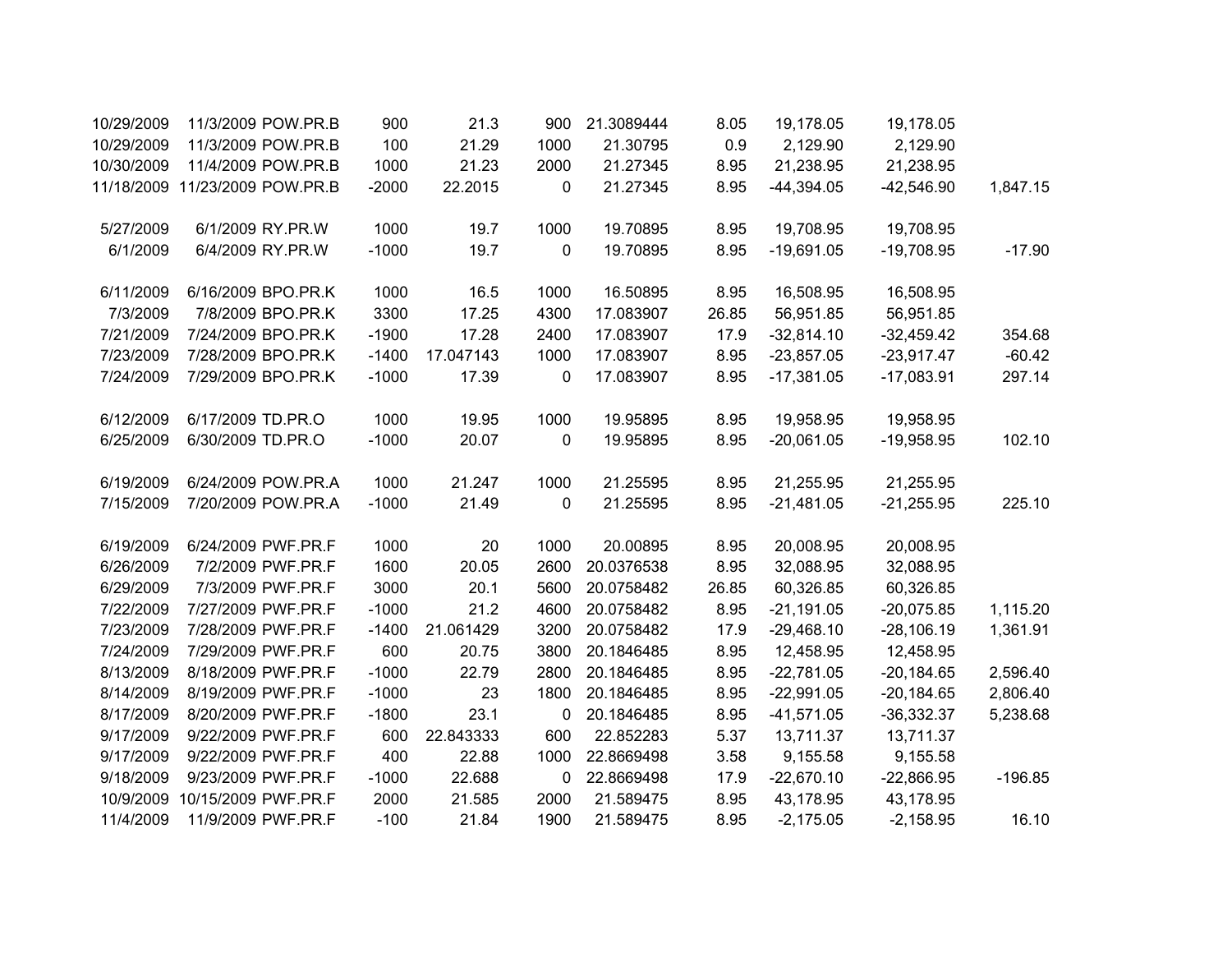|          | 44,508.95    | 44,508.95    | 8.95  | 21.9305006 | 3900        | 22.25     | 2000    | 11/18/2009 11/23/2009 PWF.PR.F |            |
|----------|--------------|--------------|-------|------------|-------------|-----------|---------|--------------------------------|------------|
| 445.40   | $-28,509.65$ | $-28,955.05$ | 8.95  | 21.9305006 | 2600        | 22.28     | $-1300$ | 12/14/2009 12/17/2009 PWF.PR.F |            |
| 323.60   | $-19,737.45$ | $-20,061.05$ | 8.95  | 21.9305006 | 1700        | 22.3      | $-900$  | 12/15/2009 12/18/2009 PWF.PR.F |            |
|          |              |              |       |            |             |           |         |                                |            |
|          | 61,091.90    | 61,091.90    | 17.95 | 26.5616953 | 2300        | 26.553891 | 2300    | 6/30/2009 MFC.PR.D             | 6/25/2009  |
|          | 54,207.90    | 54,207.90    | 17.9  | 26.8139068 | 4300        | 27.095    | 2000    | 7/6/2009 MFC.PR.D              | 6/30/2009  |
| 1,030.36 | $-32,176.69$ | $-33,207.05$ | 8.95  | 26.8139068 | 3100        | 27.68     | $-1200$ | 7/21/2009 MFC.PR.D             | 7/16/2009  |
| 3,621.52 | $-67,034.77$ | $-70,656.29$ | 6.71  | 26.8139068 | 600         | 28.2652   | $-2500$ | 7/23/2009 MFC.PR.D             | 7/20/2009  |
| 904.47   | $-16,088.34$ | $-16,992.81$ | 11.19 | 26.8139068 | 0           | 28.34     | $-600$  | 7/23/2009 MFC.PR.D             | 7/20/2009  |
|          | 33,008.95    | 33,008.95    | 8.95  | 27.5074583 | 1200        | 27.5      | 1200    | 11/18/2009 11/23/2009 MFC.PR.D |            |
|          | 8,258.95     | 8,258.95     | 8.95  | 27.5119333 | 1500        | 27.5      | 300     | 11/19/2009 11/24/2009 MFC.PR.D |            |
|          | 55,158.15    | 55,158.15    | 17.15 | 27.5503    | 3500        | 27.5705   | 2000    | 11/20/2009 11/25/2009 MFC.PR.D |            |
|          | 2,755.75     | 2,755.75     | 0.75  | 27.5505    | 3600        | 27.55     | 100     | 11/20/2009 11/25/2009 MFC.PR.D |            |
|          |              |              |       |            |             |           |         |                                |            |
|          | 44,111.90    | 44,111.90    | 17.9  | 18.3799583 | 2400        | 18.3725   | 2400    | 7/6/2009 MFC.PR.B              | 6/30/2009  |
|          | 18,408.95    | 18,408.95    | 8.95  | 18.3884853 | 3400        | 18.4      | 1000    | 7/7/2009 MFC.PR.B              | 7/2/2009   |
| 176.22   | $-25,743.88$ | $-25,920.10$ | 17.9  | 18.3884853 | 2000        | 18.527143 | $-1400$ | 7/8/2009 MFC.PR.B              | 7/3/2009   |
| 483.26   | $-14,710.79$ | $-15,194.05$ | 8.95  | 18.3884853 | 1200        | 19.00375  | $-800$  | 7/9/2009 MFC.PR.B              | 7/6/2009   |
| 321.87   | $-22,066.18$ | $-22,388.05$ | 8.95  | 18.3884853 | $\mathbf 0$ | 18.664167 | $-1200$ | 7/10/2009 MFC.PR.B             | 7/7/2009   |
|          | 36,148.95    | 36,148.95    | 8.95  | 18.074475  | 2000        | 18.07     | 2000    | 7/21/2009 MFC.PR.B             | 7/16/2009  |
|          | 27,235.90    | 27,235.90    | 17.9  | 18.109957  | 3500        | 18.145333 | 1500    | 7/22/2009 MFC.PR.B             | 7/17/2009  |
|          | 56,661.95    | 56,661.95    | 8.95  | 18.1889089 | 6600        | 18.275161 | 3100    | 7/23/2009 MFC.PR.B             | 7/20/2009  |
|          | 21,857.35    | 21,857.35    | 5.35  | 18.1928396 | 7800        | 18.21     | 1200    | 7/23/2009 MFC.PR.B             | 7/20/2009  |
|          | 14,571.60    | 14,571.60    | 3.6   | 18.1948545 | 8600        | 18.21     | 800     | 7/23/2009 MFC.PR.B             | 7/20/2009  |
|          | 10,952.95    | 10,952.95    | 8.95  | 18.1987716 | 9200        | 18.24     | 600     | 7/23/2009 MFC.PR.B             | 7/20/2009  |
| 3,591.56 | $-36,397.54$ | $-39,989.10$ | 17.9  | 18.1987716 | 7200        | 20.0035   | $-2000$ | 11/16/2009 MFC.PR.B            | 11/10/2009 |
|          | 19,698.95    | 19,698.95    | 8.95  | 18.3817202 | 8200        | 19.69     | 1000    | 12/8/2009 MFC.PR.B             | 12/3/2009  |
|          | 1,968.95     | 1,968.95     | 8.95  | 18.3974766 | 8300        | 19.6      | 100     | 12/8/2009 MFC.PR.B             | 12/3/2009  |
| 3,137.15 | $-36,794.95$ | $-39,932.10$ | 17.9  | 18.3974766 | 6300        | 19.975    | $-2000$ | 12/23/2009 12/30/2009 MFC.PR.B |            |
|          |              |              |       |            |             |           |         |                                |            |
|          | 38,737.90    | 38,737.90    | 17.9  | 17.6081364 | 2200        | 17.6      | 2200    | 7/7/2009 MFC.PR.C              | 7/2/2009   |
|          | 75,715.80    | 75,715.80    | 35.6  | 17.6082619 | 6500        | 17.600047 | 4300    | 7/8/2009 MFC.PR.C              | 7/3/2009   |
|          | 17,608.95    | 17,608.95    | 8.95  | 17.6083536 | 7500        | 17.6      | 1000    | 7/9/2009 MFC.PR.C              | 7/6/2009   |
| 390.54   | $-5,282.51$  | $-5,673.05$  | 8.95  | 17.6083536 | 7200        | 18.94     | $-300$  | 8/4/2009 MFC.PR.C              | 7/29/2009  |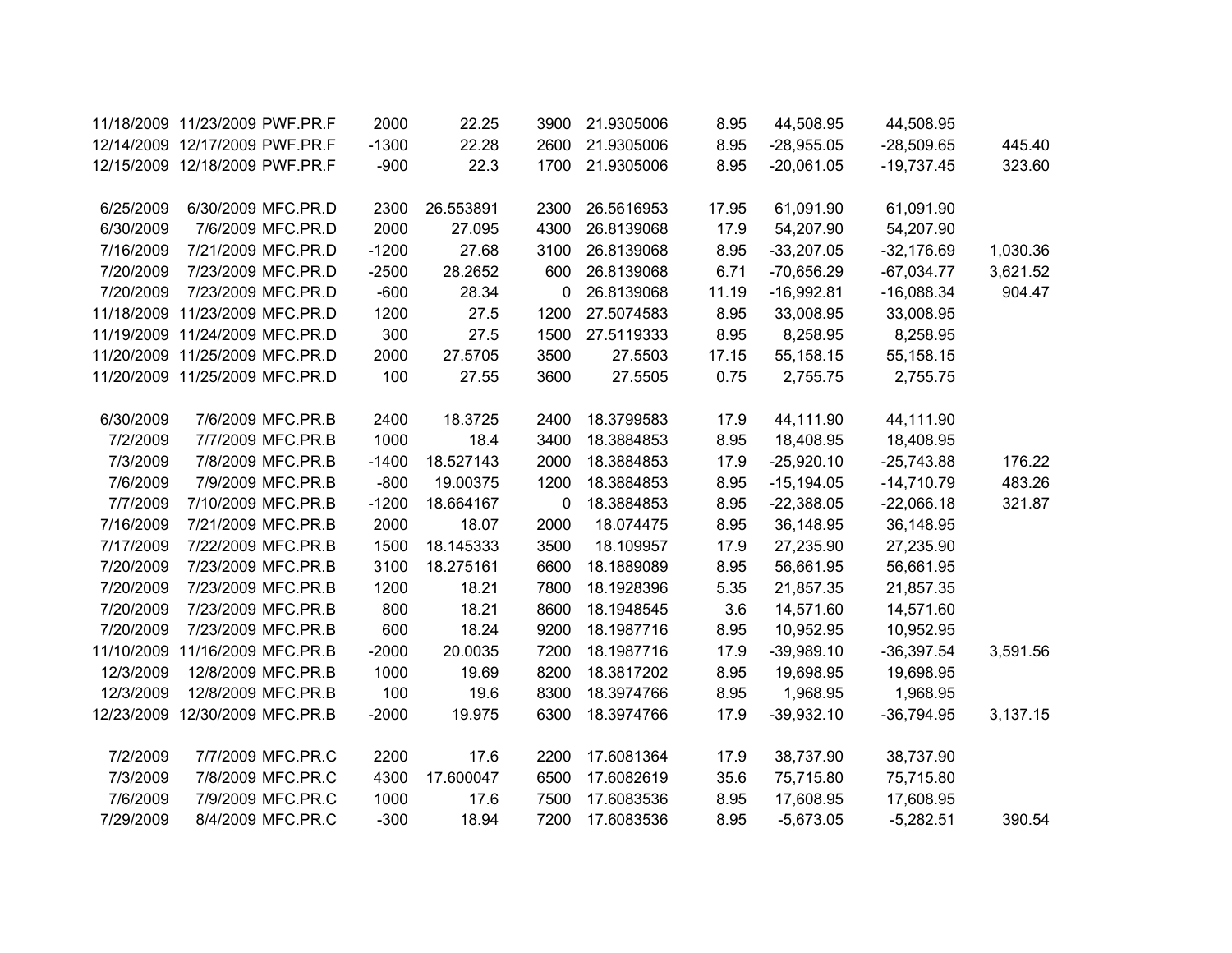| 9/15/2009  | 9/18/2009 MFC.PR.C             | $-1000$ | 19.83     | 6200        | 17.6083536 | 8.95  | $-19,821.05$  | $-17,608.35$ | 2,212.70 |
|------------|--------------------------------|---------|-----------|-------------|------------|-------|---------------|--------------|----------|
| 9/16/2009  | 9/21/2009 MFC.PR.C             | $-1100$ | 19.77     | 5100        | 17.6083536 | 17.9  | $-21,729.10$  | $-19,369.19$ | 2,359.91 |
| 9/18/2009  | 9/23/2009 MFC.PR.C             | 2000    | 19.2      | 7100        | 18.0592258 | 17.9  | 38,417.90     | 38,417.90    |          |
| 11/4/2009  | 11/9/2009 MFC.PR.C             | $-1300$ | 19.02     | 5800        | 18.0592258 | 8.95  | $-24,717.05$  | $-23,476.99$ | 1,240.06 |
|            | 11/12/2009 11/17/2009 MFC.PR.C | $-2400$ | 19.503333 | 3400        | 18.0592258 | 17.01 | -46,790.99    | $-43,342.14$ | 3,448.85 |
|            | 11/12/2009 11/17/2009 MFC.PR.C | $-1100$ | 19.52     | 2300        | 18.0592258 | 9.84  | $-21,462.16$  | $-19,865.15$ | 1,597.01 |
|            | 11/20/2009 11/25/2009 MFC.PR.C | 2000    | 19.1915   | 4300        | 18.5900278 | 17.9  | 38,400.90     | 38,400.90    |          |
| 12/3/2009  | 12/8/2009 MFC.PR.C             | $-900$  | 19.3      | 3400        | 18.5900278 | 8.06  | $-17,361.94$  | $-16,731.02$ | 630.92   |
| 12/3/2009  | 12/8/2009 MFC.PR.C             | $-100$  | 19.31     | 3300        | 18.5900278 | 0.89  | $-1,930.11$   | $-1,859.00$  | 71.11    |
| 12/4/2009  | 12/9/2009 MFC.PR.C             | 2500    | 19.0984   | 5800        | 18.8106382 | 8.61  | 47,754.61     | 47,754.61    |          |
| 12/4/2009  | 12/9/2009 MFC.PR.C             | 100     | 19.08     | 5900        | 18.8152613 | 0.34  | 1,908.34      | 1,908.34     |          |
|            | 12/23/2009 12/30/2009 MFC.PR.C | 2000    | 19.013    | 7900        | 18.8675876 | 17.9  | 38,043.90     | 38,043.90    |          |
|            | 12/24/2009 12/31/2009 MFC.PR.C | 1000    | 19.04     | 8900        | 18.8879654 | 8.95  | 19,048.95     | 19,048.95    |          |
|            |                                |         |           |             |            |       |               |              |          |
| 7/3/2009   | 7/8/2009 RY.PR.Y               | 1400    | 27.212857 | 1400        | 27.2188213 | 8.35  | 38,106.35     | 38,106.35    |          |
| 7/3/2009   | 7/8/2009 RY.PR.Y               | 100     | 27.2      | 1500        | 27.2179665 | 0.6   | 2,720.60      | 2,720.60     |          |
| 7/13/2009  | 7/16/2009 RY.PR.Y              | $-1500$ | 27.733333 | 0           | 27.2179665 | 8.95  | $-41,591.05$  | $-40,826.95$ | 764.10   |
| 12/29/2009 | 1/4/2010 RY.PR.Y               | 400     | 27.9      | 400         | 27.922375  | 8.95  | 11,168.95     | 11,168.95    |          |
|            |                                |         |           |             |            |       |               |              |          |
| 7/16/2009  | 7/21/2009 IAG.PR.A             | 700     | 17.25     | 700         | 17.2627857 | 8.95  | 12,083.95     | 12,083.95    |          |
| 9/11/2009  | 9/16/2009 IAG.PR.A             | $-700$  | 20.29     | 0           | 17.2627857 | 8.95  | $-14, 194.05$ | $-12,083.95$ | 2,110.10 |
|            |                                |         |           |             |            |       |               |              |          |
| 7/20/2009  | 7/23/2009 NA.PR.P              | 2900    | 27.4      | 2900        | 27.4092586 | 26.85 | 79,486.85     | 79,486.85    |          |
| 7/21/2009  | 7/24/2009 NA.PR.P              | $-1000$ | 27.37     | 1900        | 27.4092586 | 8.95  | $-27,361.05$  | $-27,409.26$ | $-48.21$ |
| 7/22/2009  | 7/27/2009 NA.PR.P              | $-1900$ | 27.55     | $\mathbf 0$ | 27.4092586 | 8.95  | $-52,336.05$  | $-52,077.59$ | 258.46   |
| 9/2/2009   | 9/8/2009 NA.PR.P               | 500     | 27.7      | 500         | 27.7179    | 8.95  | 13,858.95     | 13,858.95    |          |
| 9/8/2009   | 9/11/2009 NA.PR.P              | $-500$  | 27.9      | $\mathbf 0$ | 27.7179    | 8.95  | $-13,941.05$  | $-13,858.95$ | 82.10    |
| 10/2/2009  | 10/7/2009 NA.PR.P              | 2000    | 27.66     | 2000        | 27.66895   | 17.9  | 55,337.90     | 55,337.90    |          |
| 10/7/2009  | 10/13/2009 NA.PR.P             | $-1000$ | 27.7      | 1000        | 27.66895   | 8.95  | $-27,691.05$  | $-27,668.95$ | 22.10    |
|            | 10/21/2009 10/26/2009 NA.PR.P  | $-1000$ | 27.6      | $\pmb{0}$   | 27.66895   | 8.95  | $-27,591.05$  | $-27,668.95$ | $-77.90$ |
| 10/29/2009 | 11/3/2009 NA.PR.P              | 1000    | 27.21     | 1000        | 27.21895   | 8.95  | 27,218.95     | 27,218.95    |          |
| 10/30/2009 | 11/4/2009 NA.PR.P              | 1000    | 27.3      | 2000        | 27.26395   | 8.95  | 27,308.95     | 27,308.95    |          |
| 11/2/2009  | 11/5/2009 NA.PR.P              | 2000    | 27.44     | 4000        | 27.35645   | 17.9  | 54,897.90     | 54,897.90    |          |
|            | 11/20/2009 11/25/2009 NA.PR.P  | $-1200$ | 27.82     | 2800        | 27.35645   | 8.95  | $-33,375.05$  | $-32,827.74$ | 547.31   |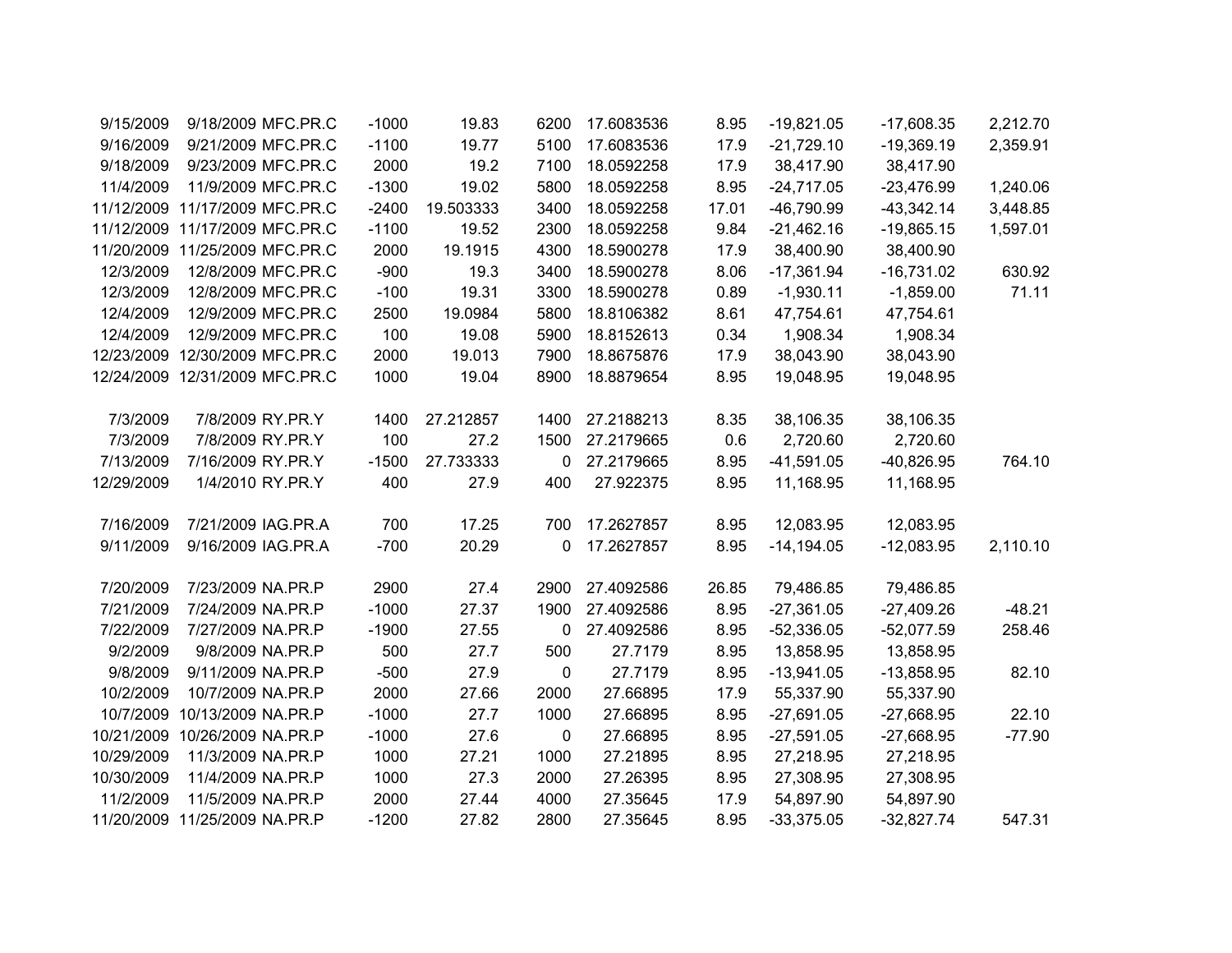|            | 11/20/2009 11/25/2009 NA.PR.P | $-1000$ | 27.8      | 1800        | 27.35645   | 8.95  | $-27,791.05$  | $-27,356.45$  | 434.60    |
|------------|-------------------------------|---------|-----------|-------------|------------|-------|---------------|---------------|-----------|
|            | 11/23/2009 11/26/2009 NA.PR.P | $-100$  | 27.89     | 1700        | 27.35645   | 8.95  | $-2,780.05$   | $-2,735.65$   | 44.41     |
|            | 12/8/2009 12/11/2009 NA.PR.P  | $-1700$ | 27.99     | 0           | 27.35645   | 17.9  | $-47,565.10$  | $-46,505.97$  | 1,059.14  |
|            | 12/24/2009 12/31/2009 NA.PR.P | 800     | 27.92     | 800         | 27.9311875 | 8.95  | 22,344.95     | 22,344.95     |           |
| 7/21/2009  | 7/24/2009 CM.PR.L             | 100     | 27.2      | 100         | 27.2895    | 8.95  | 2,728.95      | 2,728.95      |           |
| 7/22/2009  | 7/25/2009 CM.PR.L             | 400     | 27.2      | 500         | 27.2358    | 8.95  | 10,888.95     | 10,888.95     |           |
| 7/27/2009  | 7/30/2009 CM.PR.L             | $-500$  | 27.71     | $\mathbf 0$ | 27.2358    | 8.95  | $-13,846.05$  | $-13,617.90$  | 228.15    |
| 9/11/2009  | 9/16/2009 CM.PR.L             | 1000    | 27.862    | 1000        | 27.87095   | 8.95  | 27,870.95     | 27,870.95     |           |
|            | 10/14/2009 10/19/2009 CM.PR.L | 4000    | 27.2995   | 5000        | 27.41737   | 17.9  | 109,215.90    | 109,215.90    |           |
|            | 10/21/2009 10/26/2009 CM.PR.L | $-600$  | 27.42     | 4400        | 27.41737   | 8.95  | $-16,443.05$  | $-16,450.42$  | $-7.37$   |
| 10/23/2009 | 10/28/2009 CM.PR.L            | $-1300$ | 27.45     | 3100        | 27.41737   | 8.95  | $-35,676.05$  | $-35,642.58$  | 33.47     |
| 10/29/2009 | 11/3/2009 CM.PR.L             | $-2500$ | 27.4088   | 600         | 27.41737   | 26.85 | $-68,495.15$  | $-68,543.43$  | $-48.28$  |
| 11/3/2009  | 11/6/2009 CM.PR.L             | $-600$  | 27.75     | $\mathbf 0$ | 27.41737   | 8.95  | $-16,641.05$  | $-16,450.42$  | 190.63    |
| 12/29/2009 | 1/4/2010 CM.PR.L              | 1700    | 27.884118 | 1700        | 27.8893827 | 8.95  | 47,411.95     | 47,411.95     |           |
| 8/6/2009   | 8/11/2009 TD.PR.I             | 400     | 27.43     | 400         | 27.452375  | 8.95  | 10,980.95     | 10,980.95     |           |
| 8/7/2009   | 8/12/2009 TD.PR.I             | 1000    | 27.47     | 1400        | 27.4713571 | 8.95  | 27,478.95     | 27,478.95     |           |
| 8/17/2009  | 8/20/2009 TD.PR.I             | 2500    | 27.7476   | 3900        | 27.6530256 | 17.9  | 69,386.90     | 69,386.90     |           |
| 8/21/2009  | 8/26/2009 TD.PR.I             | 1000    | 27.746    | 4900        | 27.6738265 | 8.95  | 27,754.95     | 27,754.95     |           |
| 8/26/2009  | 8/31/2009 TD.PR.I             | $-4900$ | 27.630206 | 0           | 27.6738265 | 26.85 | $-135,361.16$ | $-135,601.75$ | $-240.59$ |
| 8/10/2009  | 8/13/2009 PWF.PR.M            | 1000    | 26.895    | 1000        | 26.90395   | 8.95  | 26,903.95     | 26,903.95     |           |
| 8/12/2009  | 8/17/2009 PWF.PR.M            | $-500$  | 27.23     | 500         | 26.90395   | 8.95  | $-13,606.05$  | $-13,451.98$  | 154.07    |
| 8/19/2009  | 8/24/2009 PWF.PR.M            | $-100$  | 27.25     | 400         | 26.90395   | 8.95  | $-2,716.05$   | $-2,690.40$   | 25.66     |
| 9/8/2009   | 9/11/2009 PWF.PR.M            | $-400$  | 27.05     | $\mathbf 0$ | 26.90395   | 8.95  | $-10,811.05$  | $-10,761.58$  | 49.47     |
| 8/10/2009  | 8/13/2009 RY.PR.P             | 2000    | 27.41     | 2000        | 27.41895   | 17.9  | 54,837.90     | 54,837.90     |           |
| 8/12/2009  | 8/17/2009 RY.PR.P             | $-2000$ | 27.672    | $\mathbf 0$ | 27.41895   | 17.9  | $-55,326.10$  | $-54,837.90$  | 488.20    |
|            | 10/14/2009 10/19/2009 RY.PR.P | 1000    | 27.44     | 1000        | 27.44895   | 8.95  | 27,448.95     | 27,448.95     |           |
|            | 10/27/2009 10/30/2009 RY.PR.P | $-300$  | 27.19     | 700         | 27.44895   | 8.95  | $-8,148.05$   | $-8,234.69$   | $-86.63$  |
| 10/28/2009 | 11/2/2009 RY.PR.P             | $-500$  | 27.162    | 200         | 27.44895   | 6.39  | $-13,574.61$  | $-13,724.48$  | $-149.87$ |
| 10/28/2009 | 11/2/2009 RY.PR.P             | $-200$  | 27.17     | $\mathbf 0$ | 27.44895   | 2.56  | $-5,431.44$   | $-5,489.79$   | $-58.35$  |
|            | 12/15/2009 12/18/2009 RY.PR.P | 2200    | 27.745455 | 2200        | 27.7535914 | 17.9  | 61,057.90     | 61,057.90     |           |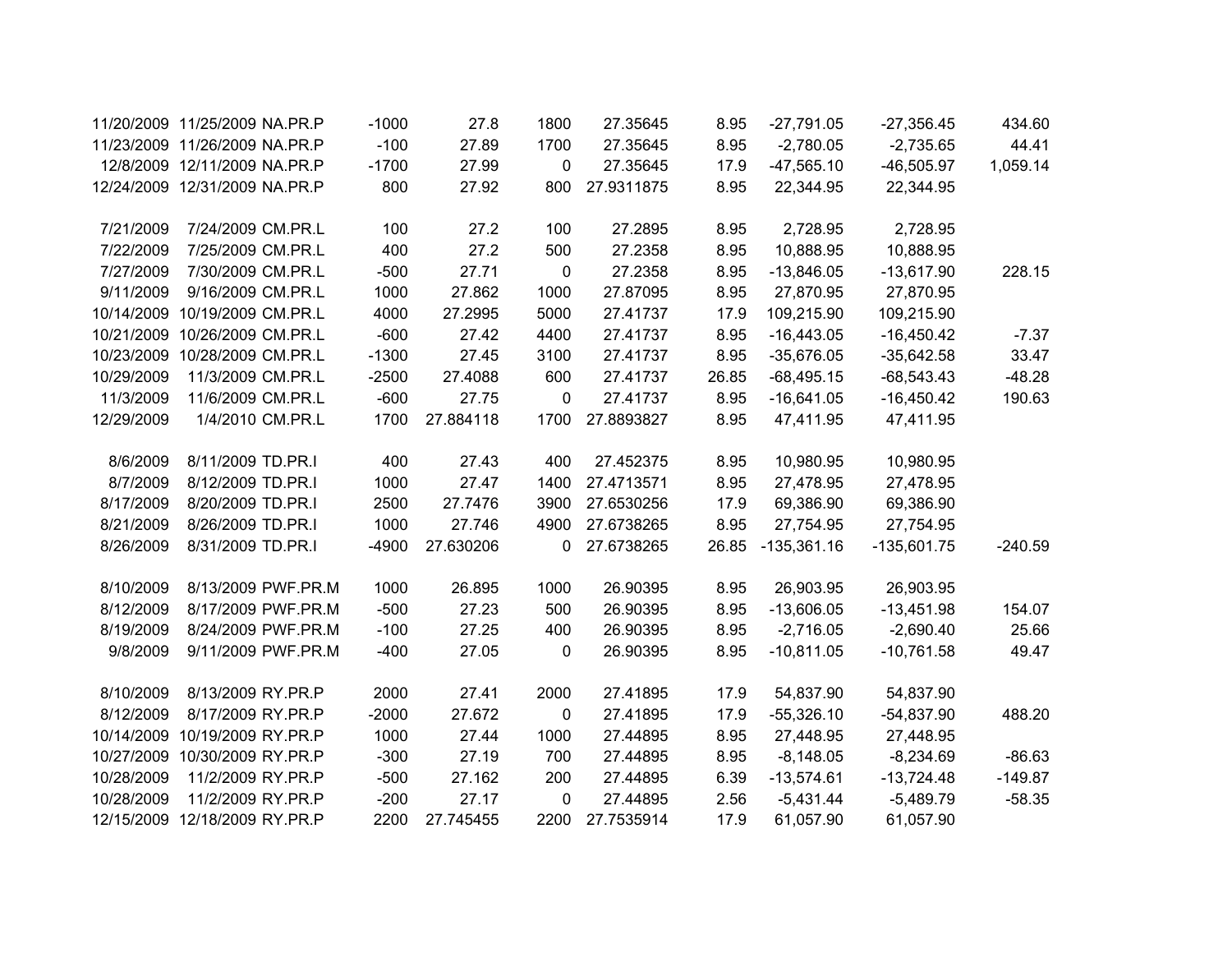|            | 12/16/2009 12/21/2009 RY.PR.P  | 2500    | 27.784    | 4700 | 27.7735747 | 17.9  | 69,477.90     | 69,477.90    |           |
|------------|--------------------------------|---------|-----------|------|------------|-------|---------------|--------------|-----------|
|            | 12/23/2009 12/30/2009 RY.PR.P  | $-900$  | 27.86     | 3800 | 27.7735747 | 8.06  | $-25,065.94$  | $-24,996.22$ | 69.72     |
|            | 12/23/2009 12/30/2009 RY.PR.P  | $-100$  | 27.87     | 3700 | 27.7735747 | 0.89  | $-2,786.11$   | $-2,777.36$  | 8.75      |
| 8/12/2009  | 8/17/2009 CIU.PR.B             | 1400    | 27.8      | 1400 | 27.8127857 | 17.9  | 38,937.90     | 38,937.90    |           |
| 9/1/2009   | 9/4/2009 CIU.PR.B              | $-500$  | 28.25     | 900  | 27.8127857 | 8.95  | $-14, 116.05$ | $-13,906.39$ | 209.66    |
|            |                                |         |           |      |            |       |               |              |           |
| 11/30/2009 | 12/3/2009 CIU.PR.B             | $-900$  | 28.49     | 0    | 27.8127857 | 8.95  | $-25,632.05$  | $-25,031.51$ | 600.54    |
| 8/14/2009  | 8/19/2009 TD.PR.G              | 2300    | 27.75     | 2300 | 27.7577826 | 17.9  | 63,842.90     | 63,842.90    |           |
| 8/17/2009  | 8/20/2009 TD.PR.G              | $-2300$ | 27.965217 | 0    | 27.7577826 | 17.9  | $-64,302.10$  | $-63,842.90$ | 459.20    |
| 12/10/2009 | 12/15/2009 TD.PR.G             | 1000    | 27.76     | 1000 | 27.76895   | 8.95  | 27,768.95     | 27,768.95    |           |
|            | 12/15/2009 12/18/2009 TD.PR.G  | $-1000$ | 28.08     | 0    | 27.76895   | 8.95  | $-28,071.05$  | $-27,768.95$ | 302.10    |
| 8/24/2009  | 8/27/2009 BNS.PR.K             | 1000    | 21.97     | 1000 | 21.97895   | 8.95  | 21,978.95     | 21,978.95    |           |
| 10/26/2009 | 10/29/2009 BNS.PR.K            | $-500$  | 20.97     | 500  | 21.97895   | 8.95  | $-10,476.05$  | $-10,989.48$ | $-513.43$ |
|            | 10/27/2009 10/30/2009 BNS.PR.K | $-500$  | 20.94     | 0    | 21.97895   | 8.95  | $-10,461.05$  | $-10,989.48$ | $-528.43$ |
| 8/26/2009  | 8/31/2009 RY.PR.R              | 4900    | 27.499386 | 4900 | 27.5048656 | 26.85 | 134,773.84    | 134,773.84   |           |
| 9/2/2009   | 9/5/2009 RY.PR.R               | $-1100$ | 27.657273 | 3800 | 27.5048656 | 17.9  |               |              | 149.75    |
|            |                                | $-2100$ | 27.71619  |      |            |       | $-30,405.10$  | $-30,255.35$ |           |
| 9/3/2009   | 9/9/2009 RY.PR.R               |         |           | 1700 | 27.5048656 | 26.85 | $-58,177.15$  | $-57,760.22$ | 416.93    |
| 9/10/2009  | 9/15/2009 RY.PR.R              | $-1700$ | 27.746471 | 0    | 27.5048656 | 8.95  | $-47,160.05$  | $-46,758.27$ | 401.78    |
| 10/21/2009 | 10/26/2009 RY.PR.R             | 1000    | 27.58     | 1000 | 27.58895   | 8.95  | 27,588.95     | 27,588.95    |           |
| 10/23/2009 | 10/28/2009 RY.PR.R             | 2000    | 27.0435   | 3000 | 27.2312833 | 17.9  | 54,104.90     | 54,104.90    |           |
| 10/26/2009 | 10/29/2009 RY.PR.R             | 400     | 27        | 3400 | 27.2067059 | 8.95  | 10,808.95     | 10,808.95    |           |
| 10/28/2009 | 11/2/2009 RY.PR.R              | 1000    | 27        | 4400 | 27.1617614 | 8.95  | 27,008.95     | 27,008.95    |           |
| 11/18/2009 | 11/23/2009 RY.PR.R             | $-100$  | 27.49     | 4300 | 27.1617614 | 8.95  | $-2,740.05$   | $-2,716.18$  | 23.87     |
| 11/27/2009 | 12/2/2009 RY.PR.R              | $-2400$ | 27.75     | 1900 | 27.1617614 | 8.95  | $-66,591.05$  | $-65,188.23$ | 1,402.82  |
| 12/4/2009  | 12/9/2009 RY.PR.R              | $-1900$ | 27.801579 | 0    | 27.1617614 | 8.95  | $-52,814.05$  | $-51,607.35$ | 1,206.70  |
| 12/24/2009 | 12/31/2009 RY.PR.R             | 1000    | 27.98     | 1000 | 27.98895   | 8.95  | 27,988.95     | 27,988.95    |           |
| 12/29/2009 | 1/4/2010 RY.PR.R               | $-900$  | 28.05     | 100  | 27.98895   | 8.06  | $-25,236.94$  | $-25,190.06$ | 46.88     |
| 12/29/2009 | 1/4/2010 RY.PR.R               | $-100$  | 28.06     | 0    | 27.98895   | 0.89  | $-2,805.11$   | $-2,798.90$  | 6.22      |
| 8/27/2009  | 9/1/2009 NA.PR.L               | 1000    | 21.6      | 1000 | 21.60895   | 8.95  | 21,608.95     | 21,608.95    |           |
| 9/9/2009   | 9/14/2009 NA.PR.L              | $-1000$ | 21.719    | 0    | 21.60895   | 8.95  | $-21,710.05$  | $-21,608.95$ | 101.10    |